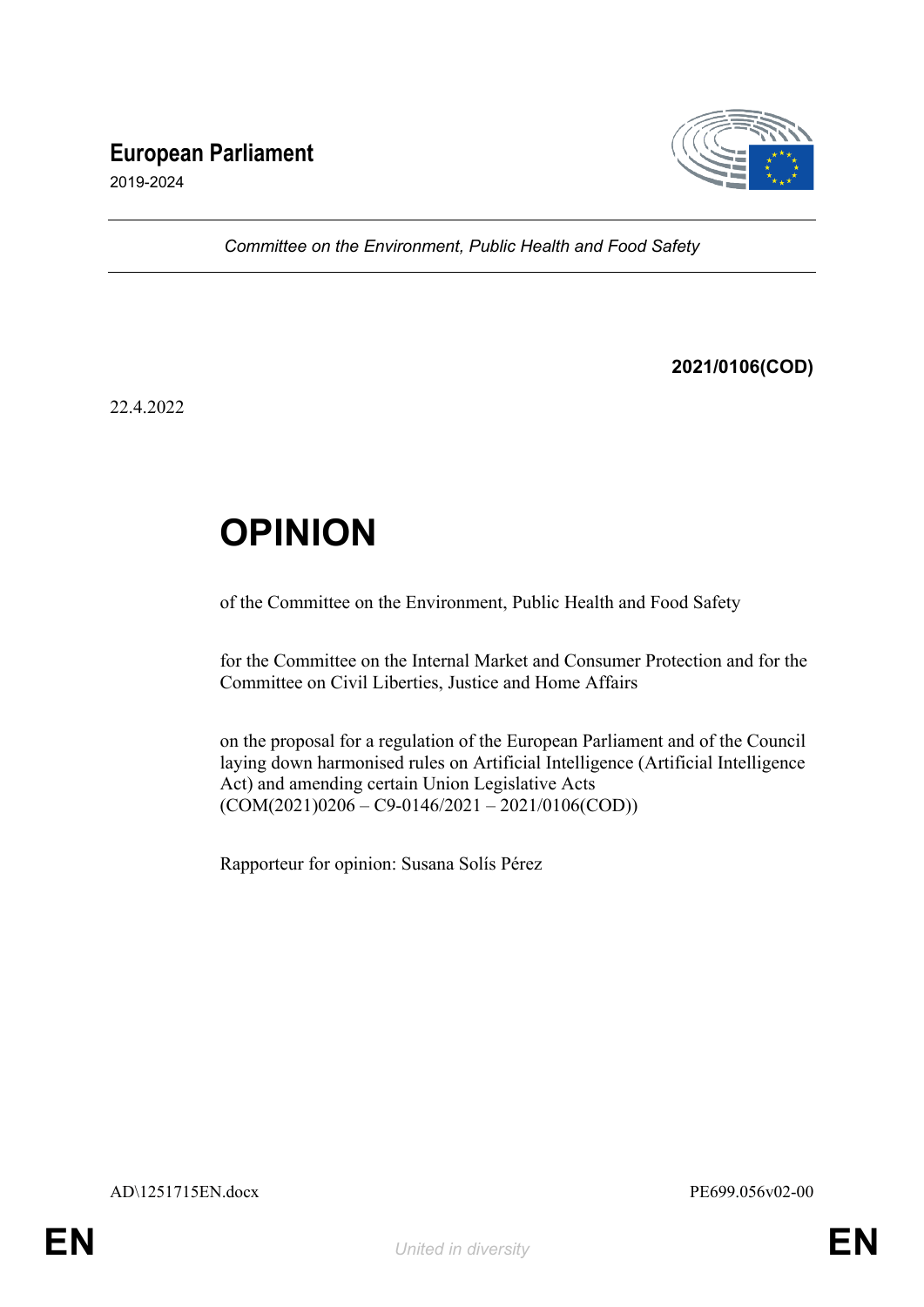PA\_Legam

**EN**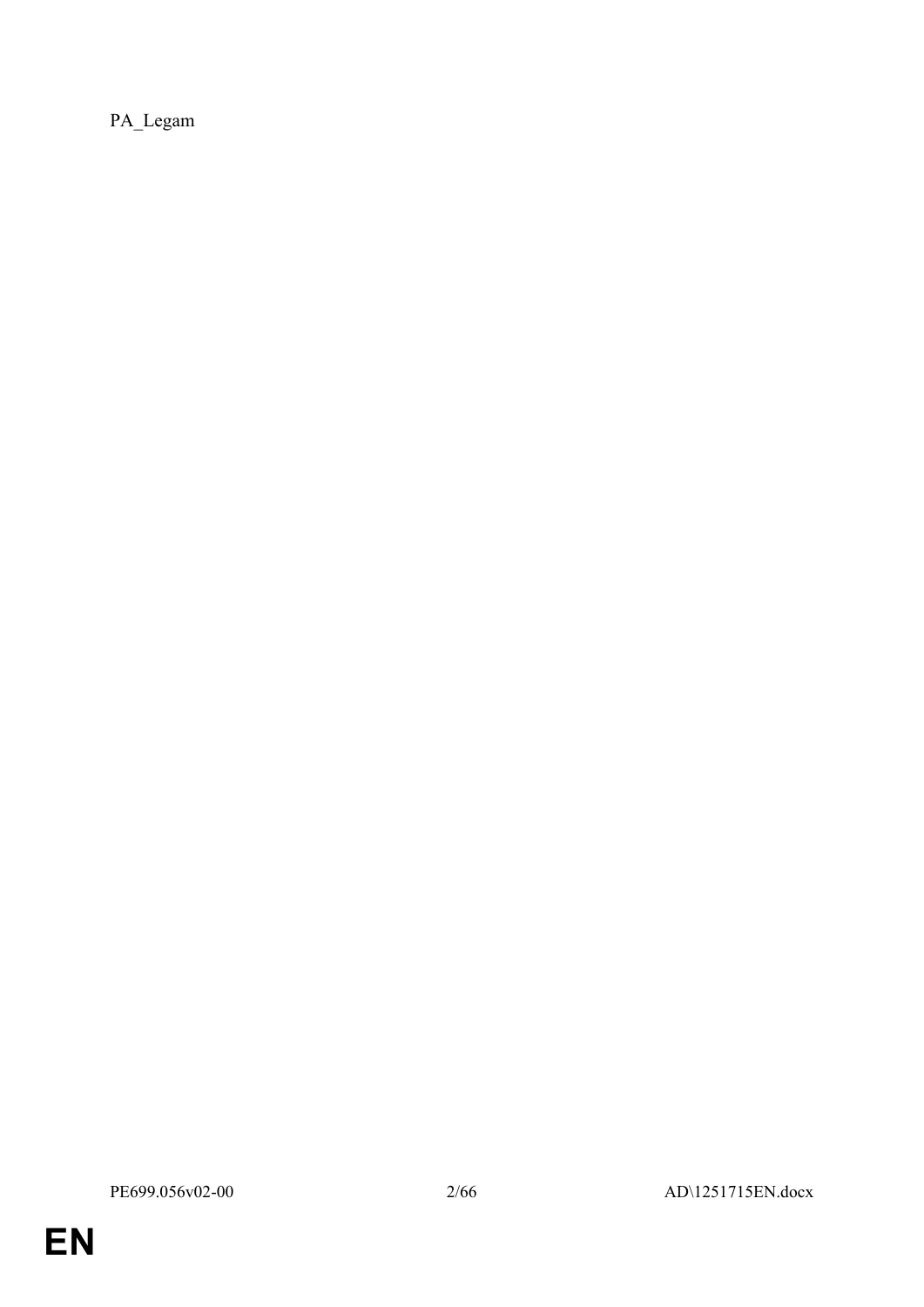### **SHORT JUSTIFICATION**

The proposal for Regulation of the European Parliament and the Council laying down harmonized rules on Artificial Intelligence (hereinafter "AI Act") is part of the broader agenda to boost Europe in the digital age and achieve its environmental and climate objectives. This stems from the fact that AI currently plays a role in all aspects of European daily life activities.

AI systems will become more and more embedded into products and services therefore requiring a horizontal legislative approach as set out in the AI Act. The Rapporteur is fully aligned with this as she considers that we must establish the common rules to provide a crosscutting approach to all sectors, including the healthcare sector. By doing so, the European Union has a chance to lead and set the standards of AI worldwide, as it has already done with data protection through GDPR. The EU could also become a global leader in niche sectors that require a very forward-looking perspective such as the regulation of neurological rights.

Overall the AI act should preserve European values, facilitating the distribution of AI's benefits across society, protecting individuals, companies and the environment from risks while boosting innovation and employment and making Europe a leader in the field.

In this regard, the Rapporteur wants to emphasize the importance of sandboxes in certain areas (e.g. Health) and how it could be extended to other areas such as Hospitals, Health Authorities and research centers in order to reinforce and expand the leading position of the health system in all the Member States and at EU level. Health is wealth. By applying AI in health using interoperable health data we could further increase this wealth from health systems to society at large. The Rapporteur also highlights the potential implications of AI systems in mental health.

### **The Rapporteur for the opinion deems that the proposal insufficiently anticipates the risks of not having a common and consistent regulatory approach.**

As a horizontal legislative initiative, the proposed AI Act is expected to intersect with several regulations currently in place (e.g GDPR or MDR) and several legislative initiatives that might intersect in the future such as the European Health Data Space. All these initiatives should be aligned with the AI Act to ensure a common and consistent regulatory approach therefore avoiding duplication of functions or discoordination among bodies and authorities at both the EU and Member State level.

### **The Rapporteur for the opinion is concerned that the AI Act does not provide sufficient protection to the environment.**

The Special Eurobarometer 513 Climate change published in 2021 shows that tackling climate and environmental-related challenges is one of the main concerns for European citizens. Therefore, the Rapporteur proposes that the AI Act shall include the environment among the areas that require a high level of protection. In order to do so, the environment has been included in all the recitals and articles together with health, safety and the protection of fundamental rights. This will entail the classification as "high risk AI" of all those systems that can have major negative implications on the environment. At the same time, the Rapporteur has reinforced the right to proper redress mechanisms in case of negative environmental impacts as set out in the Aarhus Convention, and has set the principle of "Do no significant harm" as

AD\1251715EN.docx 3/66 PE699.056v02-00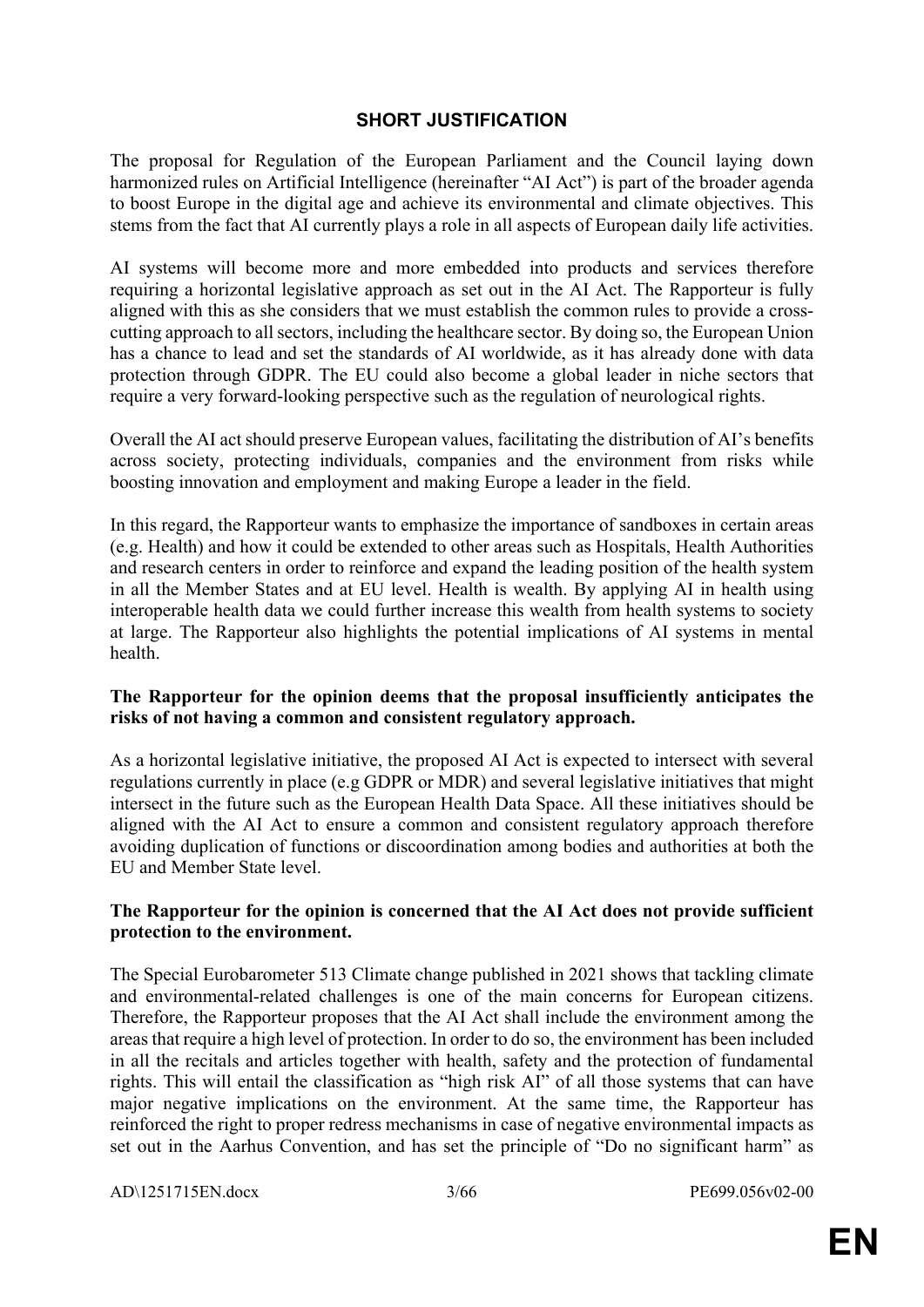established in the Taxonomy Regulation as a limit to ensure that AI systems abide with the EU´s high level of environmental standards and rights.

### **The Rapporteur for the opinion considers that the AI Act shall not just cover users but must expand its scope to end recipients too.**

Many of the applications mentioned in the proposed AI Act will involve not just users but end recipients. In the case of healthcare applications this distinction is crucial as there is a clear differentiation between the intended use and capabilities of patients and doctors. Therefore, the draft report now includes a new definition of end recipients and grants them the appropriate degree of transparency and provision of specific information.

**EN**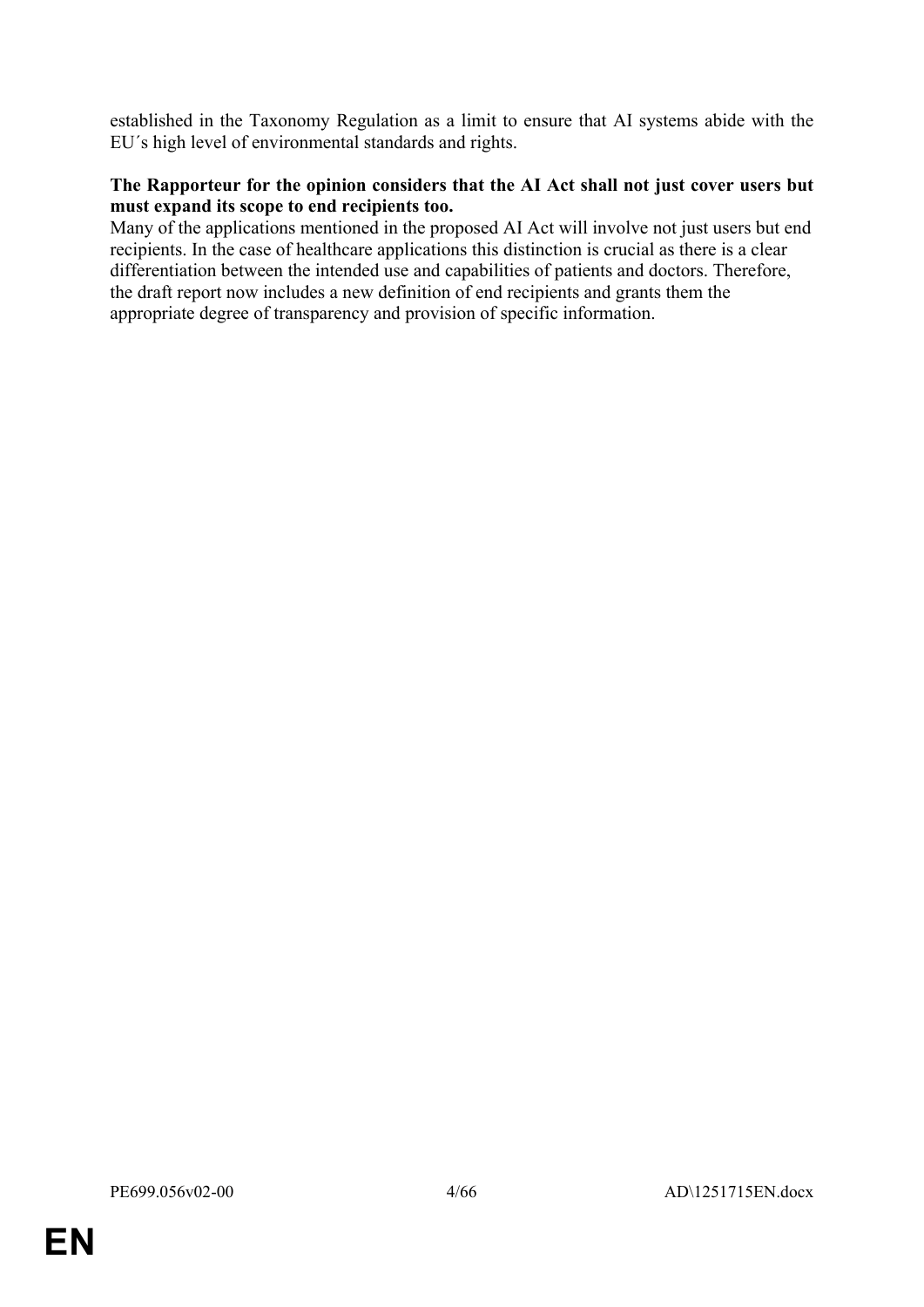### **AMENDMENTS**

The Committee on the Environment, Public Health and Food Safety calls on the Committee on the Internal Market and Consumer Protection, as the committee responsible, to take into account the following amendments:

#### **Amendment 1**

**Proposal for a regulation Recital 1**

#### *Text proposed by the Commission Amendment*

(1) The purpose of this Regulation is to improve the functioning of the internal market by laying down a uniform legal framework *in particular* for the development, marketing and use of artificial intelligence in conformity with Union values. This Regulation pursues a number of overriding reasons of public interest, such as a high level of protection of health, safety and fundamental rights, and it ensures the free movement of AIbased goods and services cross-border, thus preventing Member States from imposing restrictions on the development, marketing and use of AI systems, unless explicitly authorised by this Regulation.

(1) The purpose of this Regulation is to improve the functioning of the internal market by laying down a uniform legal framework for the *design,* development, marketing and use of artificial intelligence *and of sustainable and green artificial intelligence* in conformity with Union *priorities and* values *while minimising any risk of adverse and discriminatory impacts on people and adverse impacts on the environment*. This Regulation pursues a number of overriding reasons of public interest, such as a high level of protection of *biodiversity, the climate and the environment,* health, safety*,* and fundamental rights, and it ensures the free movement of AI-based goods and services cross-border, thus preventing Member States from imposing restrictions on the *design,* development, marketing and use of AI systems, unless explicitly authorised by this Regulation.

#### **Amendment 2**

**Proposal for a regulation Recital 1 a (new)**

*Text proposed by the Commission Amendment*

*(1a) This Regulation should serve as a basis to promote health, wellbeing, prevent diseases, and foster a supportive environment for healthier lifestyles in a* 

AD\1251715EN.docx 5/66 PE699.056v02-00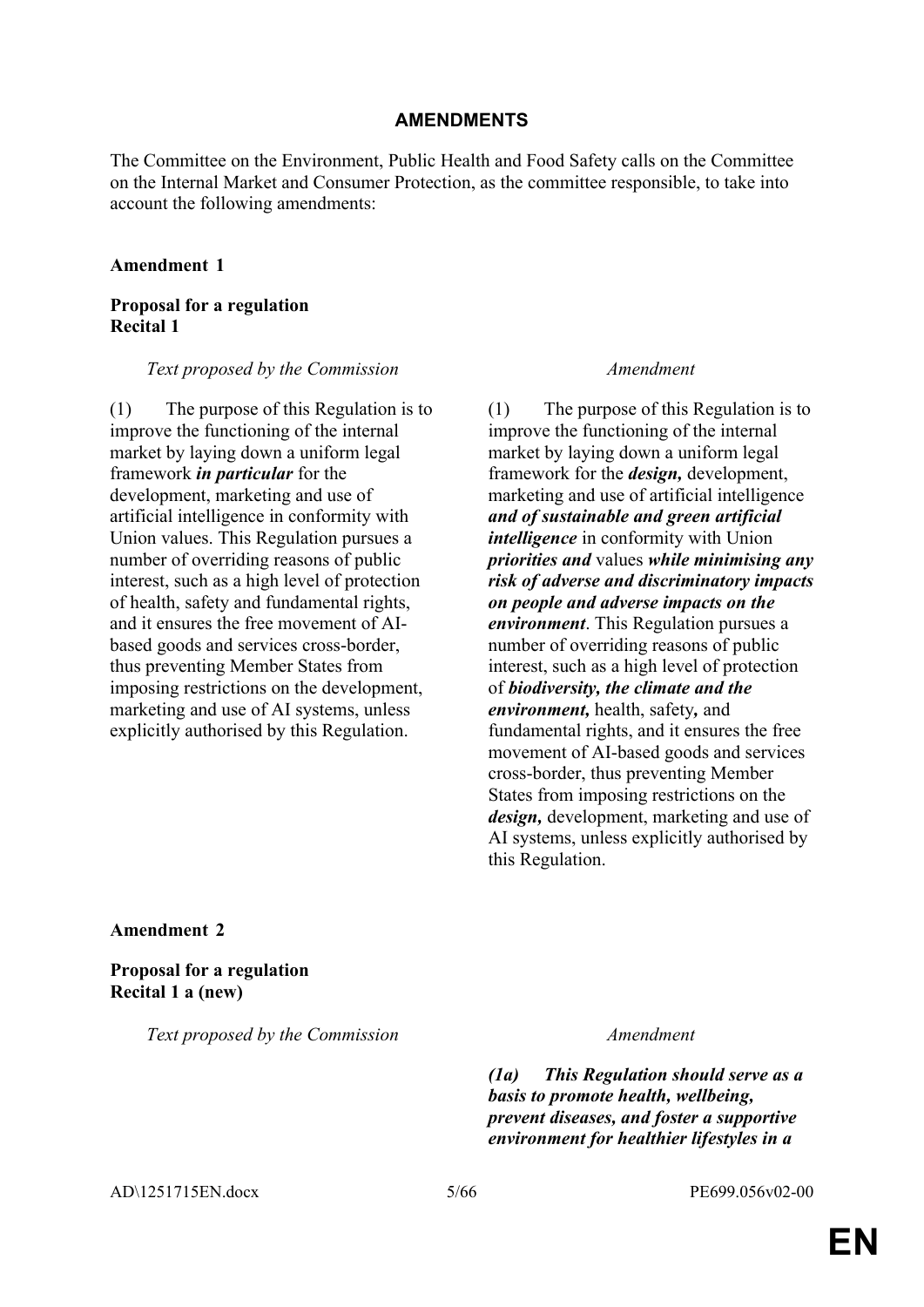*sustainable and climate neutral way and, in particular, facilitate the achievement of the UN Sustainable Development Goals, the Paris Agreement and net-zero transition by 2050 across different sectors. Member States can establish additional requirements other than those established under this Regulation provided they are justified for reasons of public interest, the protection of legal rights, the protection of the climate, the environment and biodiversity.*

#### **Amendment 3**

#### **Proposal for a regulation Recital 1 b (new)**

*Text proposed by the Commission Amendment*

*(1b) This Regulation should preserve the values of the Union facilitating the distribution of artificial intelligence benefits across society, protecting individuals, companies and the environment from risks while boosting innovation and employment and making Europe a leader in the field.*

#### **Amendment 4**

#### **Proposal for a regulation Recital 2**

*Text proposed by the Commission Amendment*

(2) Artificial intelligence systems (AI systems) can be easily deployed in multiple sectors of the economy and society, including cross border, and circulate throughout the Union. Certain Member States have already explored the adoption of national rules to ensure that artificial intelligence is safe and is developed and used in compliance with fundamental rights obligations. Differing national rules may lead to fragmentation of the internal market and decrease legal certainty for

(2) Artificial intelligence systems (AI systems) can be easily deployed in multiple sectors of the economy and society, including cross border, and circulate throughout the Union. Certain Member States have already explored the adoption of national rules to ensure that artificial intelligence is safe and is developed and used in compliance with fundamental rights obligations. Differing national rules may lead to fragmentation of the internal market and decrease legal certainty for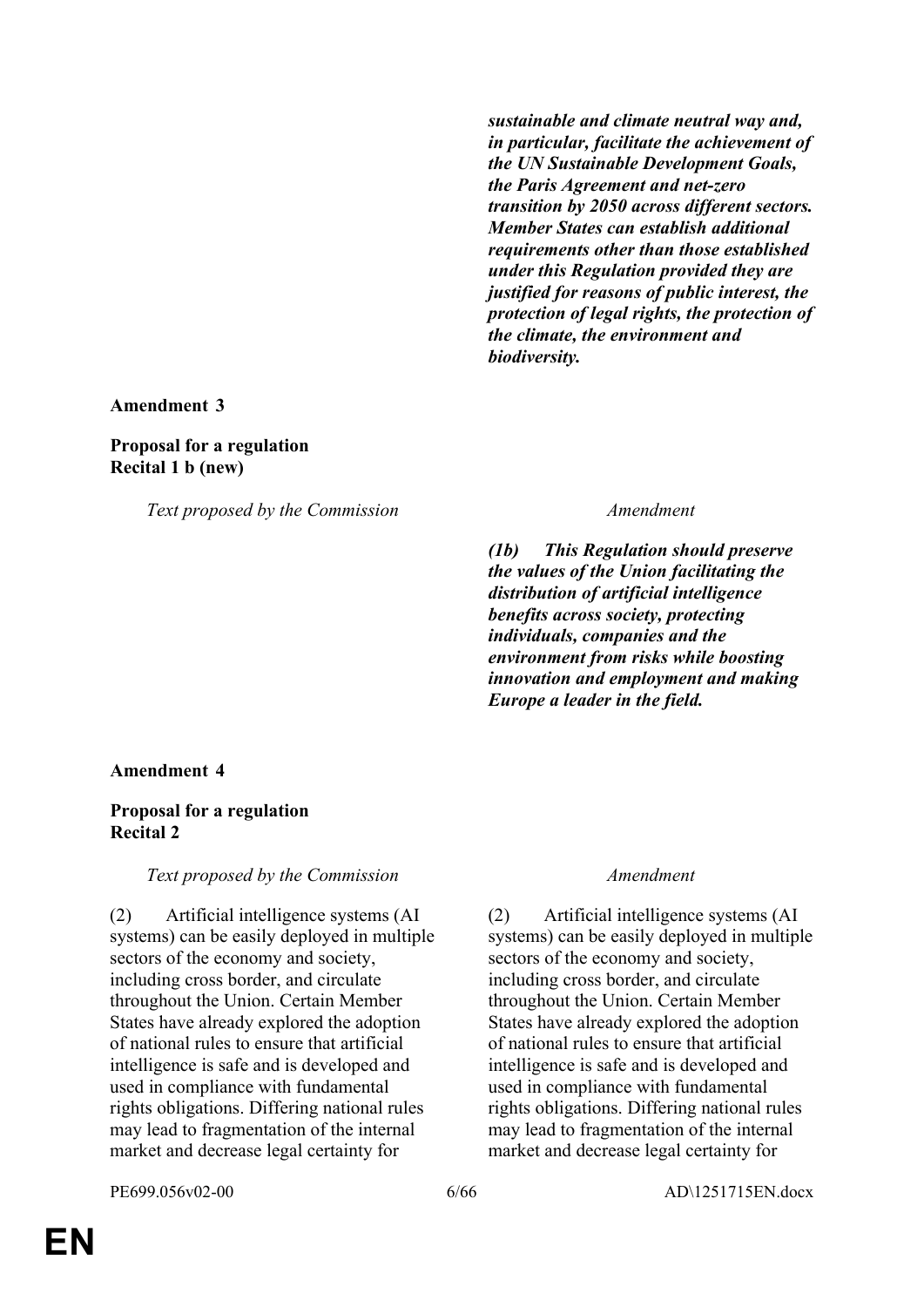operators that develop or use AI systems. A consistent and high level of protection throughout the Union should therefore be ensured, while divergences hampering the free circulation of AI systems and related products and services within the internal market should be prevented, by laying down uniform obligations for operators and guaranteeing the uniform protection of overriding reasons of public interest and of rights of persons throughout the internal market based on Article 114 of the Treaty on the Functioning of the European Union (TFEU). To the extent that this Regulation contains specific rules on the protection of individuals with regard to the processing of personal data concerning restrictions of the use of AI systems for 'real-time' remote biometric identification in publicly accessible spaces for the purpose of law enforcement, it is appropriate to base this Regulation, in as far as those specific rules are concerned, on Article 16 of the TFEU. In light of those specific rules and the recourse to Article 16 TFEU, it is appropriate to consult the European Data Protection Board.

operators that develop or use AI systems. A consistent and high level of protection throughout the Union should therefore be ensured, while divergences hampering the free circulation of AI systems and related products and services within the internal market should be prevented, by laying down uniform obligations for operators and guaranteeing the uniform protection of overriding reasons of public interest and of rights of persons*, end users and end recipients* throughout the internal market based on Article 114 of the Treaty on the Functioning of the European Union (TFEU). To the extent that this Regulation contains specific rules on the protection of individuals with regard to the processing of personal data concerning restrictions of the use of AI systems for 'real-time' remote biometric identification in publicly accessible spaces for the purpose of law enforcement, it is appropriate to base this Regulation, in as far as those specific rules are concerned, on Article 16 of the TFEU. In light of those specific rules and the recourse to Article 16 TFEU, it is appropriate to consult the European Data Protection Board.

#### **Amendment 5**

### **Proposal for a regulation Recital 3**

#### *Text proposed by the Commission Amendment*

(3) Artificial intelligence is a fast evolving family of technologies that can contribute to a wide array of economic and societal benefits across the entire spectrum of industries and social activities. By improving prediction, optimising operations and resource allocation, and personalising digital solutions available for individuals and organisations, the use of artificial intelligence can provide key competitive advantages to companies and support socially and environmentally

(3) Artificial intelligence is a fast evolving family of technologies that can contribute to a wide array of economic, *environmental* and societal benefits across the entire spectrum of industries and social activities. By improving prediction, optimising operations and resource allocation, and personalising digital solutions available for individuals and organisations, the use of artificial intelligence can provide key competitive advantages to companies and support

AD\1251715EN.docx 7/66 PE699.056v02-00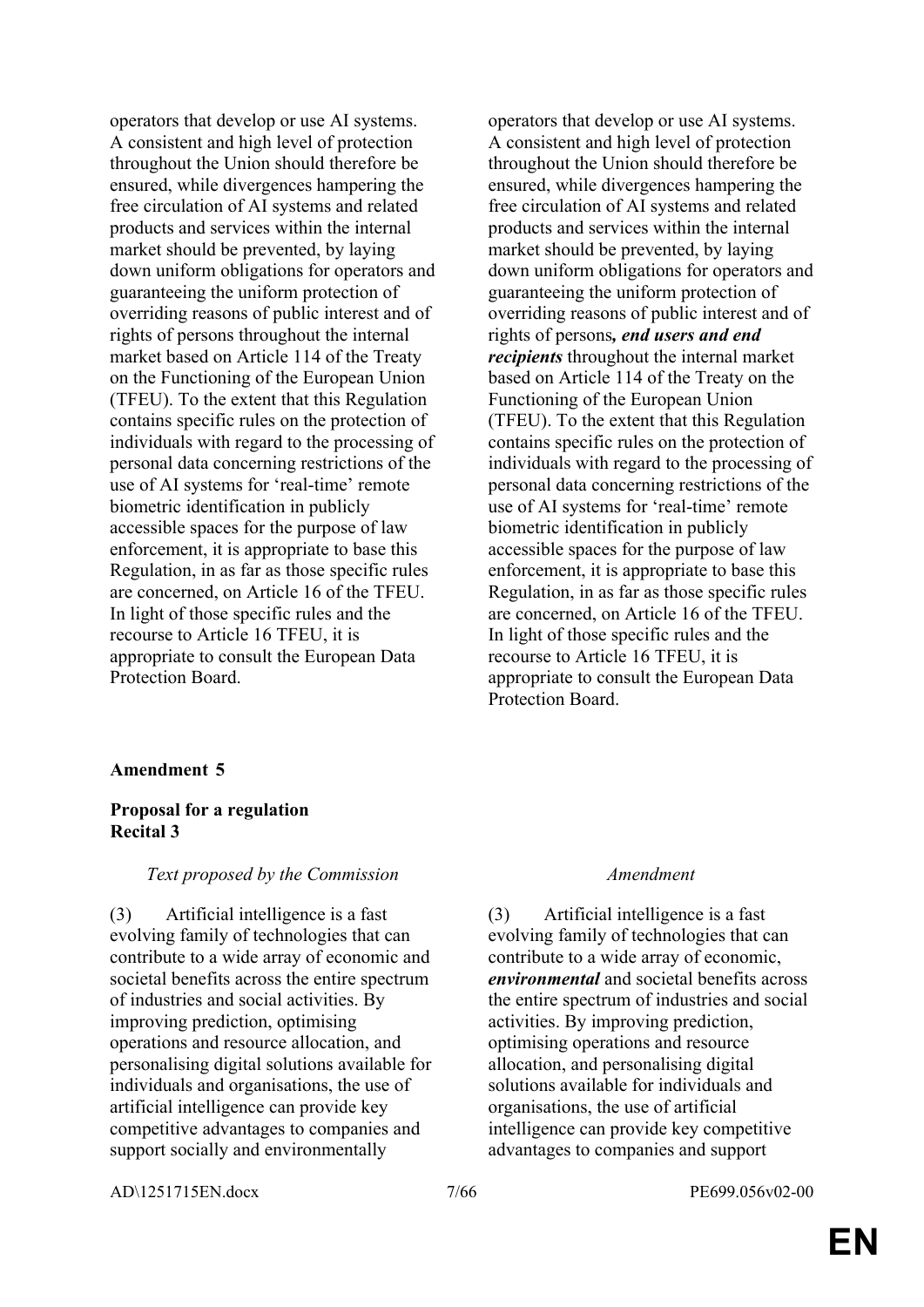beneficial outcomes, for example in healthcare, farming, education and training, infrastructure management, energy, transport and logistics, public services, security, justice, resource and energy efficiency, and climate change mitigation and adaptation.

socially and environmentally beneficial outcomes, for example in *food safety, by reducing the use of pesticides, the protection of nature, the conservation and restoration of biodiversity and ecosystems, environmental monitoring, access to and provision of medicines and* healthcare, *including mental health, carbon* farming, education and training, infrastructure management, *crisis management*, *management of natural disasters*, energy, *sustainable* transport and logistics, public services, security, justice, resource and energy efficiency, and climate change mitigation and adaptation.

#### **Amendment 6**

#### **Proposal for a regulation Recital 4**

#### *Text proposed by the Commission Amendment*

(4) At the same time, depending on the circumstances regarding its specific application and use, artificial intelligence may generate risks and cause harm to public interests and rights that are protected by Union law. Such harm might be material or immaterial.

(4) At the same time, depending on the circumstances regarding its specific application and use, artificial intelligence may generate risks and cause harm to public interests and rights that are protected by Union law*, whether individual, societal or environmental*. Such harm might be material or immaterial*, present or future*.

### **Amendment 7**

**Proposal for a regulation Recital 4 a (new)**

*Text proposed by the Commission Amendment*

*(4a) In its White Paper on "Artificial Intelligence - A European approach to excellence and trust" of 19 February 2020, the Commission recalled that artificial intelligence can contribute to finding solutions to some of the most pressing societal challenges, including the*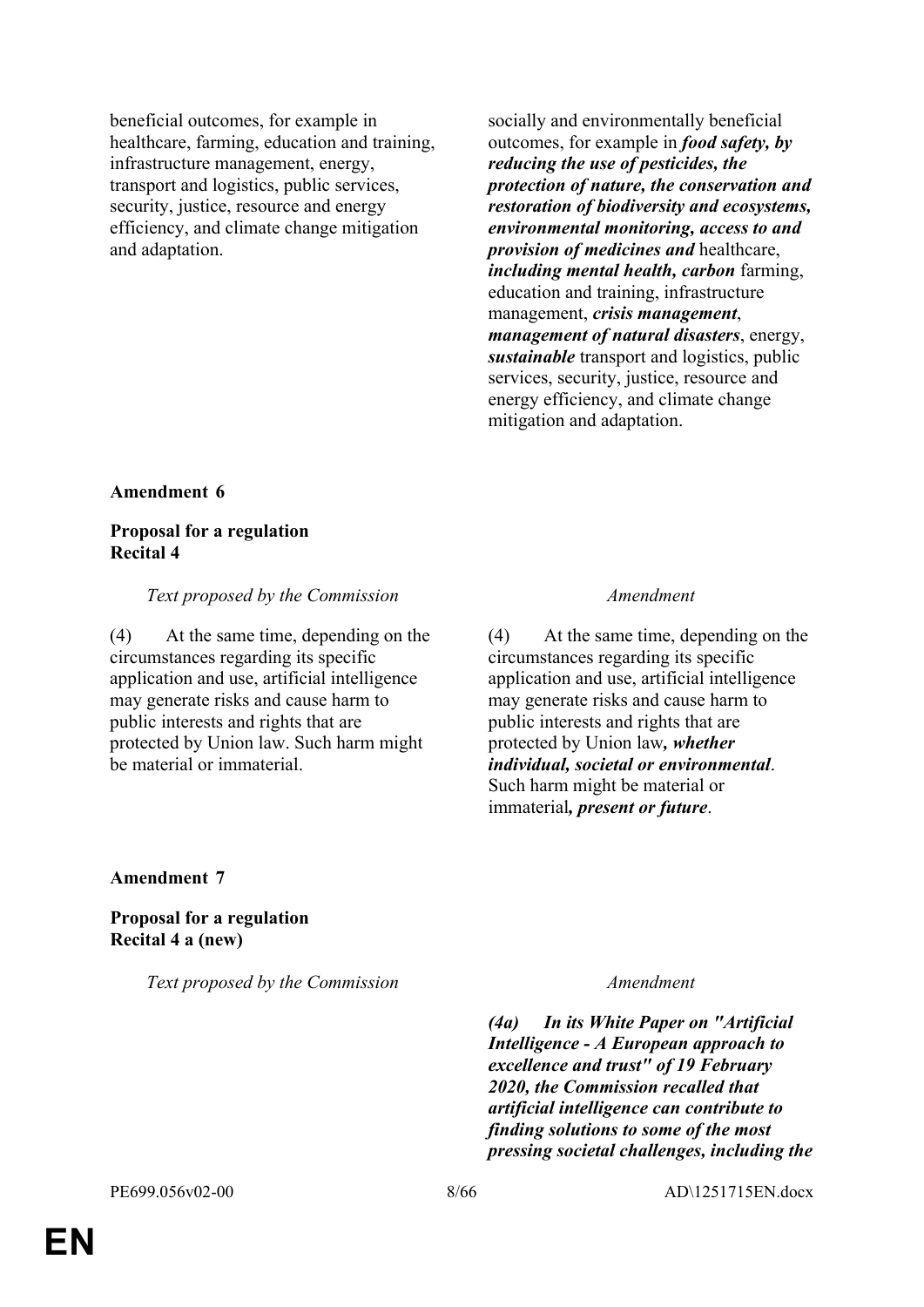*fight against climate change, biodiversity loss and environmental degradation and highlighted the potential benefits and risks of artificial intelligence in relation to safety, health and wellbeing of individuals.*

**Amendment 8**

### **Proposal for a regulation Recital 4 b (new)**

*Text proposed by the Commission Amendment*

*(4b) Tackling climate change and environmental-related challenges and reaching the objectives of the Paris Agreement are at the core of the Communication of the Commission on the "European Green Deal", adopted on 11 December 2019, where the Commission recalled the role of digital technologies such as artificial intelligence, 5G, cloud and edge computing and the internet of things in achieving a sustainable future and to accelerate and maximise the impact of policies to deal with climate change mitigation and adaptation, protect the environment and address biodiversity loss.*

#### **Amendment 9**

**Proposal for a regulation Recital 4 c (new)**

*Text proposed by the Commission Amendment*

*(4c) AI applications can bring environmental and economic benefits and strengthen predictive capabilities that contribute to the fight against climate change, to meeting the Sustainable Development Goals (SDGs) and to achieving our target of becoming the first climate-neutral continent. In this sense, the use of AI has the potential to reduce* 

AD\1251715EN.docx 9/66 PE699.056v02-00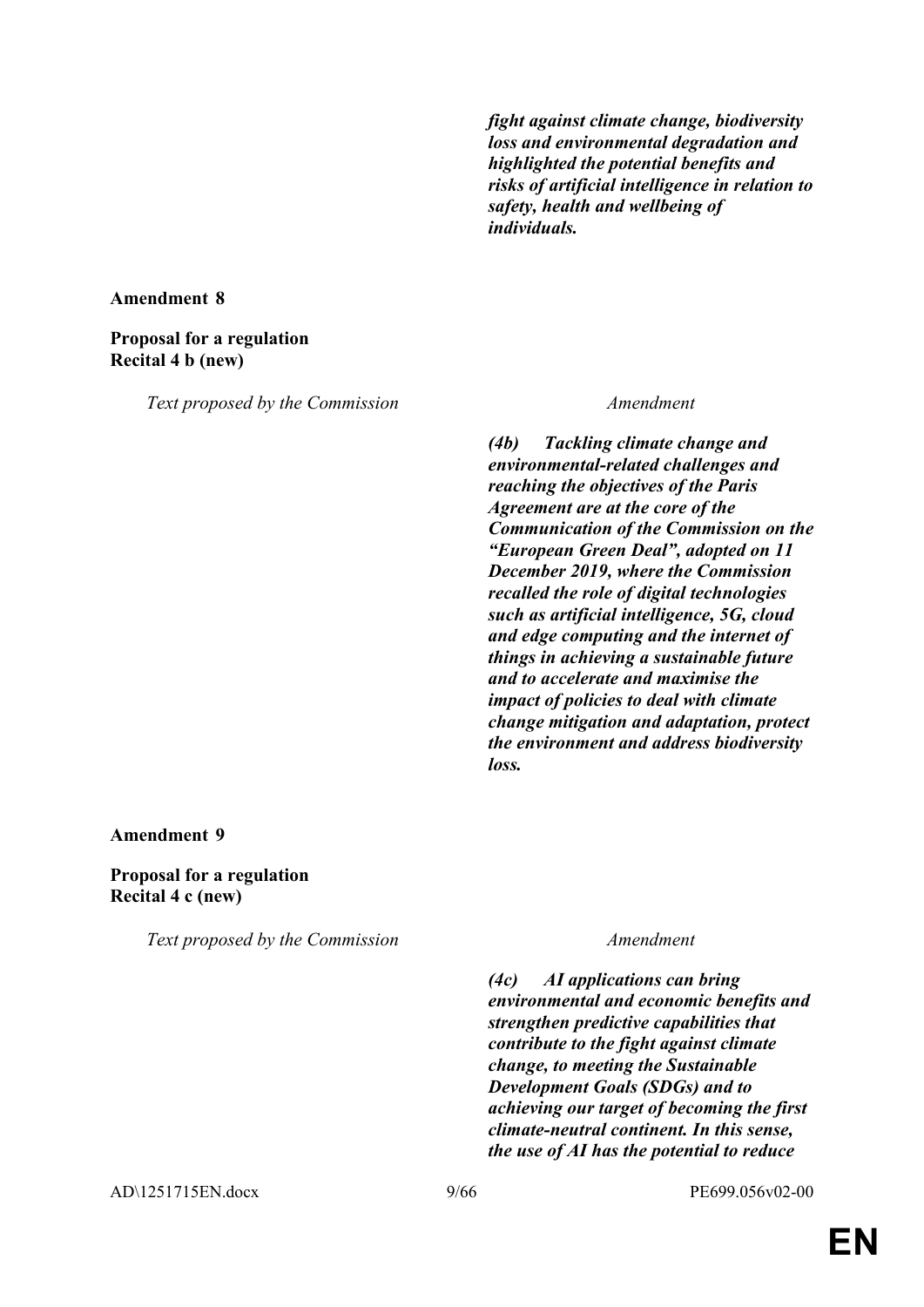*global greenhouse gas emissions by up to 4 % by 2030. It has also been estimated that ICT technologies are capable of reducing ten times more greenhouse gas emissions than their own footprint 1a.. In terms of environment, artificial intelligence has a strong potential to solve environmental issues such as reducing resource consumption, promoting decarbonisation, boosting the circular economy, balancing supply and demand in electricity grids or optimising logistic routes. Artificial intelligence also has the potential to contribute to strengthening environmental administration and governance by facilitating administrative decisions related to environmental heritage management, monitoring violations and environmental fraud, and encouraging citizen participation in biodiversity conservation initiatives. Moreover, the analysis of large volumes of data can lead to a better understanding of environmental challenges and a better monitoring of trends and impacts. The intelligent management of large volumes of information related to the environment also provides solutions for better environmental planning, decision-making and monitoring of environmental threats and can inform and encourage environmentally sustainable business, providing better information to reorient sustainable decision-making in different business models, and thereby improving the efficiency of resource, energy and material use through smart-Industry initiatives and machine to machine (M2M) and internet of things (IoT) technologies.*

*\_\_\_\_\_\_\_\_\_\_\_\_\_*

*<sup>1</sup>a.*

*[https://www.europarl.europa.eu/cmsdata/](https://www.europarl.europa.eu/cmsdata/231979/Working%20Paper%20-%20AIDA%20Hearing%20on%20AI%20and%20Green%20Deal.pdf) [231979/Working%20Paper%20-](https://www.europarl.europa.eu/cmsdata/231979/Working%20Paper%20-%20AIDA%20Hearing%20on%20AI%20and%20Green%20Deal.pdf) [%20AIDA%20Hearing%20on%20AI%20](https://www.europarl.europa.eu/cmsdata/231979/Working%20Paper%20-%20AIDA%20Hearing%20on%20AI%20and%20Green%20Deal.pdf) [and%20Green%20Deal.pdf](https://www.europarl.europa.eu/cmsdata/231979/Working%20Paper%20-%20AIDA%20Hearing%20on%20AI%20and%20Green%20Deal.pdf)*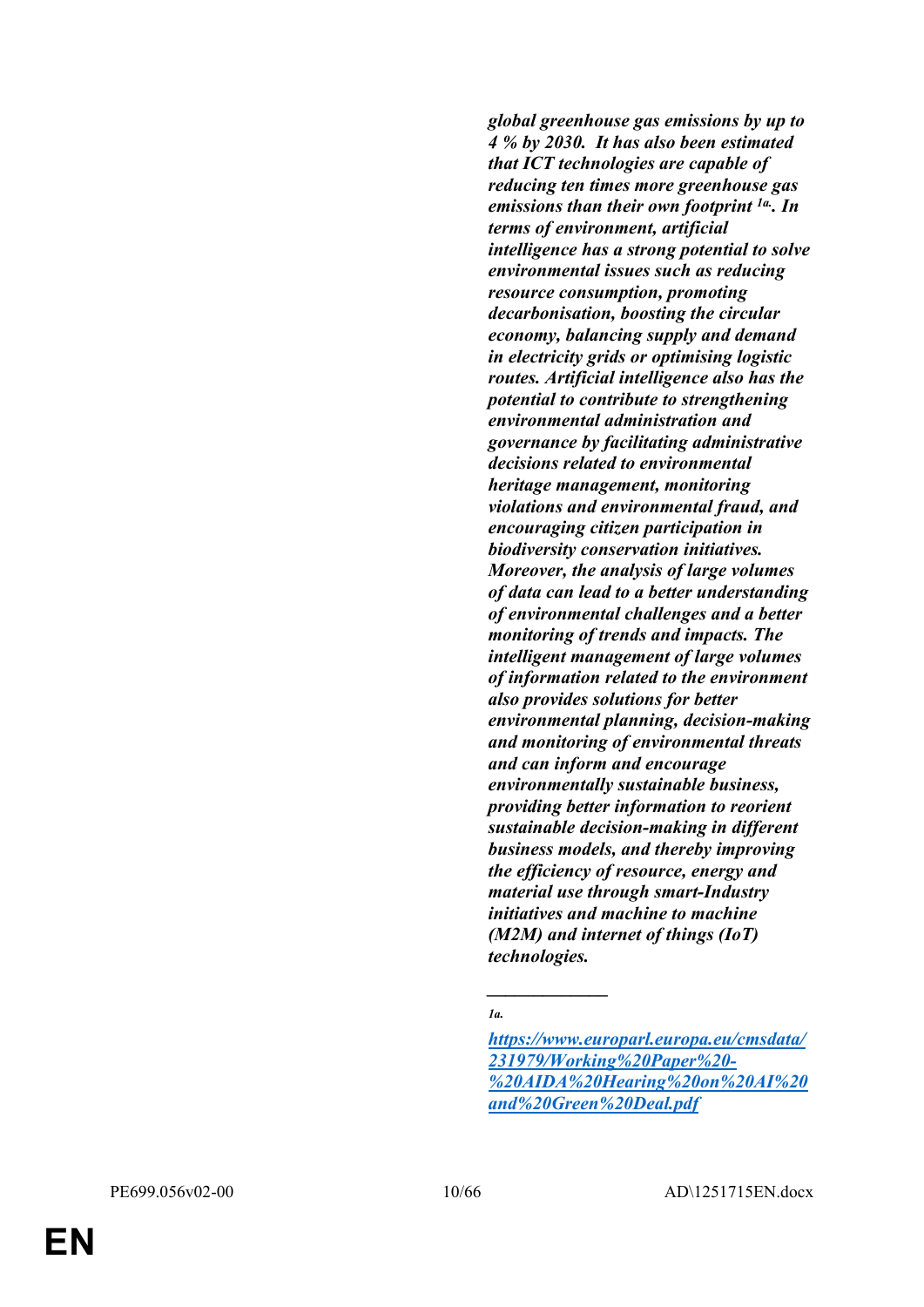### **Proposal for a regulation Recital 4 d (new)**

*Text proposed by the Commission Amendment*

*(4d) The predictive analytics capabilities provided by models based on artificial intelligence can support a better maintenance of energy systems and infrastructure, as well as anticipate the patterns of society's interaction with natural resources, thus facilitating better resource management. Artificial intelligence can serve in climate change mitigation for example through the European Union's Earth observation programme Copernicus that has the potential to be the programme needed to acquire accurate scientific information that secures science-based decisionmaking and implementation of the Union's climate, biodiversity and other environmental policies. The United Kingdom's withdrawal from the European Union has caused a significant funding gap to the aforementioned Copernicus programme, which endangers the whole future of Copernicus and which needs to be acutely solved by guaranteeing sufficient funds as well as data processing support so that advanced and automatized technology and artificial intelligence based monitoring and analysing of all central environmental indicators will be guaranteed in the future. In addition, traditional identification of species has been time consuming and costly, which hinders real time biodiversity assessments. The integration of AI systems has the potential to move away from manual sorting and identification of species, which can play a role in animal conservation by allowing authorities to quickly identify, observe and monitor endangered species populations and help inform additional measures if needed for conservation purposes.*

AD\1251715EN.docx 11/66 PE699.056v02-00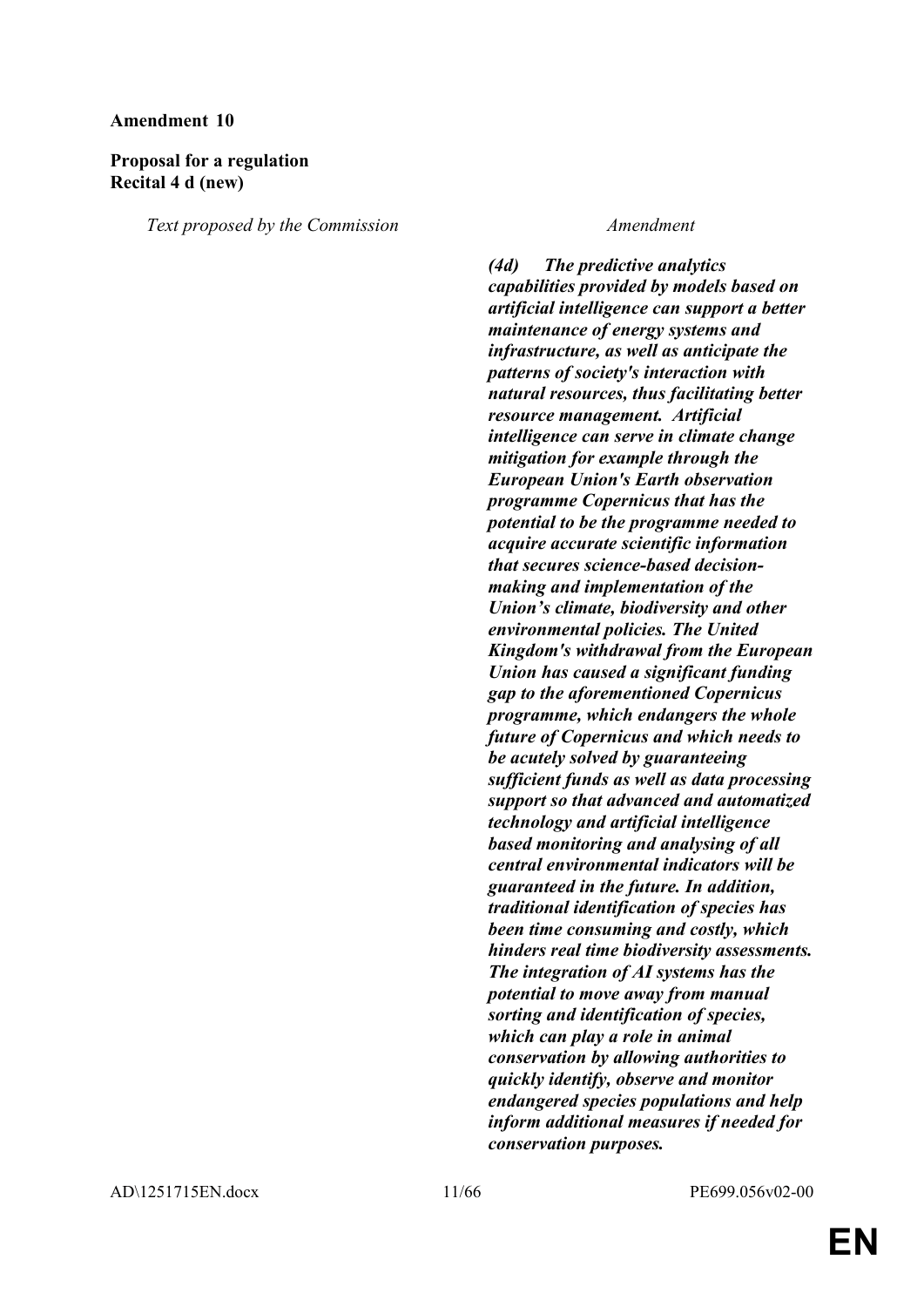### **Proposal for a regulation Recital 4 e (new)**

*Text proposed by the Commission Amendment*

*(4e) In order to ensure the dual green and digital transition and secure the technological resilience of the EU, to reduce the carbon footprint of artificial intelligence and achieve the objectives of the new European Green Deal, this Regulation contributes to the promotion of a green and sustainable artificial intelligence and to the consideration of the environmental impact of AI systems throughout their lifecycle. Sustainability should be at the core at the European artificial intelligence framework to guarantee that the development of artificial intelligence is compatible with sustainable development of environmental resources for current and future generations, at all stages of the lifecycle of artificial intelligence products; sustainability of artificial intelligence should encompass sustainable data sources, data centres, resource use, power supplies and infrastructures.*

#### **Amendment 12**

#### **Proposal for a regulation Recital 4 f (new)**

*Text proposed by the Commission Amendment*

*(4f) Despite the high potential solutions to the environmental and climate crisis offered by artificial intelligence, the design, training and execution of algorithms imply a high energy consumption and, consequently, high levels of carbon emissions. Artificial intelligence technologies and data centres have a high carbon footprint due to increased computational energy consumption, and high energy costs due*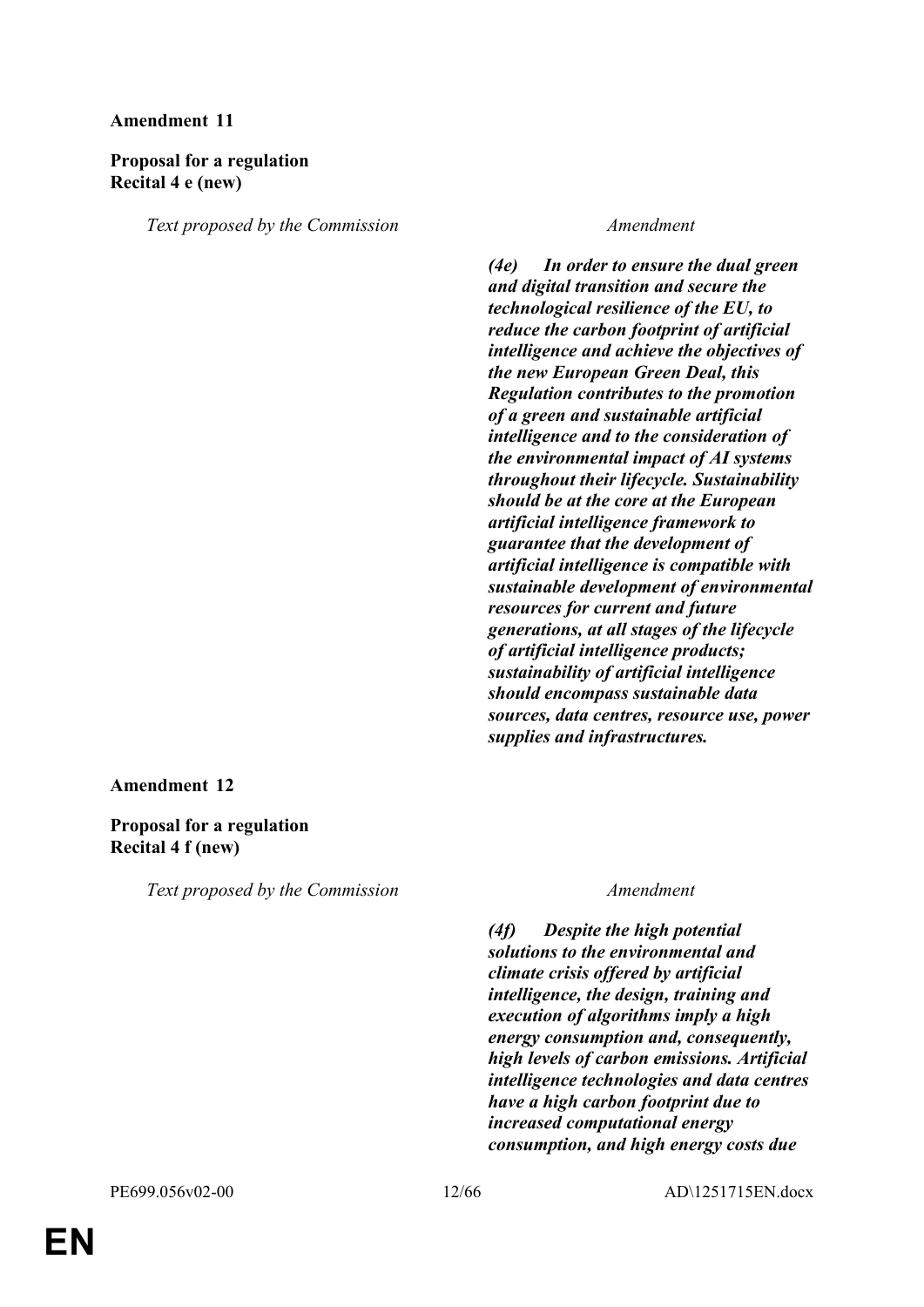*to the volume of data stored and the amount of heat, electric and electronic waste generated, thus resulting in increased pollution. These environmental and carbon footprints are expected to increase overtime as the volume of data transferred and stored and the increasing development of artificial intelligence applications will continue to grow exponentially in the years to come. It is therefore important to minimise the climate and environmental footprint of artificial intelligence and related technologies and that AI systems and associated machinery are designed sustainably to reduce resource usage and energy consumption, thereby limiting the risks to the environment.* 

#### **Amendment 13**

#### **Proposal for a regulation Recital 4 g (new)**

*Text proposed by the Commission Amendment*

*(4g) To promote the sustainable development of AI systems and in particular to prioritise the need for sustainable, energy efficient data centres, requirements for efficient heating and cooling of data centres should be consistent with the long-term climate and environmental standards and priorities of the Union and comply with the principle of 'do no significant harm' within the meaning of Article 17 of Regulation (EU) 2020/852 on the establishment of a framework to facilitate sustainable investment, and should be fully decarbonised by January 2050. In this regard, Member States and telecommunications providers should collect and publish information relating to the energy performance and environmental footprint for artificial intelligence technologies and date centres including information on the energy*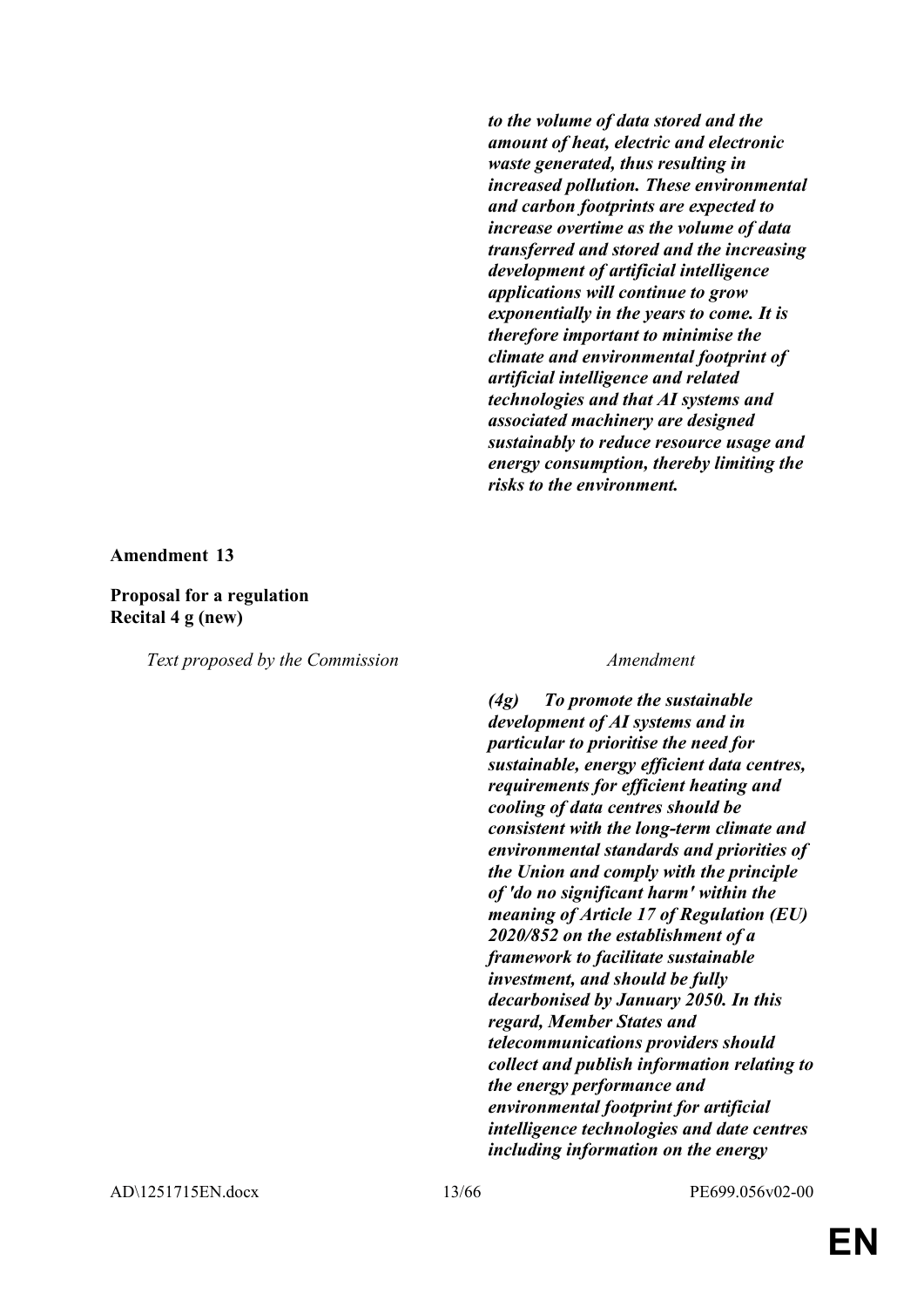*efficiency of algorithms to establish a sustainability indicator for artificial intelligence technologies. A European code of conduct for data centre energy efficiency can establish key sustainability indicators to measure four basic dimensions of a sustainable data centre, namely, how efficiently it uses energy, the proportion of energy generated from renewable energy sources, the reuse of any waste and heat and the usage of freshwater.*

#### **Amendment 14**

#### **Proposal for a regulation Recital 5**

#### *Text proposed by the Commission Amendment*

(5) A Union legal framework laying down harmonised rules on artificial intelligence is therefore needed to foster the development, use and uptake of artificial intelligence in the internal market that at the same time meets a high level of protection of public interests, such as health and safety and the protection of fundamental rights, as recognised and protected by Union law. To achieve that objective, rules regulating the placing on the market and putting into service of certain AI systems should be laid down, thus ensuring the smooth functioning of the internal market and allowing those systems to benefit from the principle of free movement of goods and services. By laying down those rules, this Regulation supports the objective of the Union of being a global leader in the development of secure, trustworthy and ethical artificial intelligence, as stated by the European Council*<sup>33</sup>* , and it ensures the protection of ethical principles, as specifically requested by the European Parliament*<sup>34</sup>* .

(5) A Union legal framework laying down harmonised rules on artificial intelligence is therefore needed to foster the *design,* development, use and uptake of *sustainable and green* artificial intelligence in the internal market *aligned with the European Green Deal objectives,* that at the same time meets a high level of protection of public interests, such as health and safety*, environment and climate change, food security* and the protection of fundamental rights, as recognised and protected by Union law. To achieve that objective, rules regulating the placing on the market and putting into service of certain AI systems should be laid down, thus ensuring the smooth functioning of the internal market and allowing those systems to benefit from the principle of free movement of goods and services. By laying down those rules, this Regulation supports the objective of the Union of being a global leader in the development of secure, *non-biased,* trustworthy and ethical artificial intelligence, as stated by the European Council*[33]*, and it ensures the protection of ethical principles, as specifically requested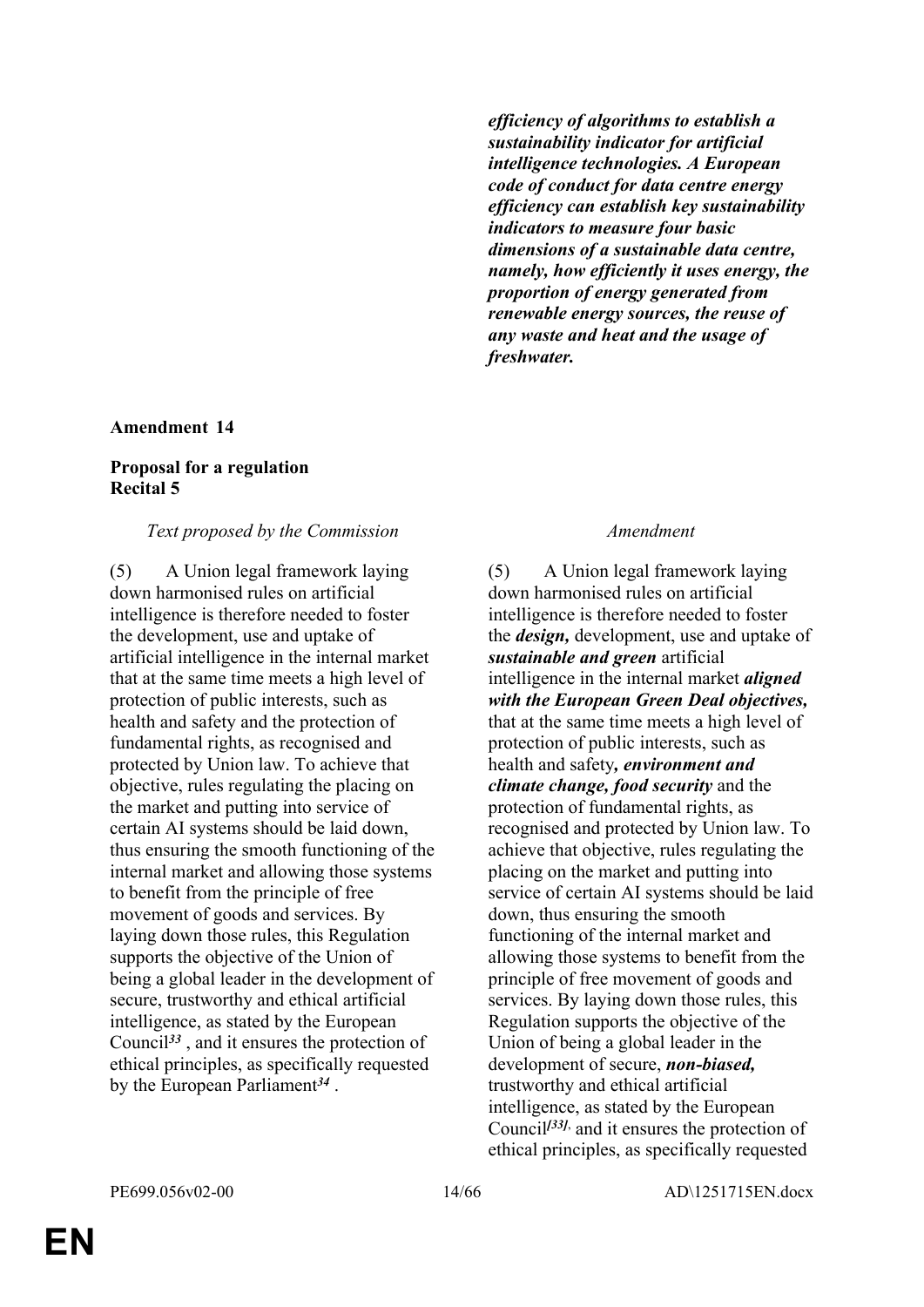*<sup>33</sup>* European Council, Special meeting of the European Council (1 and 2 October 2020) – Conclusions, EUCO 13/20, 2020, p. 6.

*<sup>34</sup>* European Parliament resolution of 20 October 2020 with recommendations to the Commission on a framework of ethical aspects of artificial intelligence, robotics and related technologies, 2020/2012(INL).

#### **Amendment 15**

 $\frac{1}{2}$ 

### **Proposal for a regulation Recital 6**

#### *Text proposed by the Commission Amendment*

(6) The notion of AI system should be clearly defined to ensure legal certainty, while providing the flexibility to accommodate future technological developments. The definition should be based on the key functional characteristics of the software, in particular the ability, for a given set of human-defined objectives, to generate outputs such as content, predictions, recommendations, or decisions which influence the environment with which the system interacts, be it in a physical or digital dimension. AI systems can be designed to operate with varying levels of autonomy and be used on a standalone basis or as a component of a product, irrespective of whether the system is physically integrated into the product (embedded) or serve the functionality of the product without being integrated therein (non-embedded). The definition of AI system should be complemented by a list of specific techniques and approaches used for its development, which should be kept up-to–date in the light of market and technological developments through the adoption of delegated acts by the Commission to amend that list.

by the European Parliament<sup>[34]</sup>.

*<sup>33</sup>* European Council, Special meeting of the European Council (1 and 2 October 2020) – Conclusions, EUCO 13/20, 2020, p. 6.

*<sup>34</sup>* European Parliament resolution of 20 October 2020 with recommendations to the Commission on a framework of ethical aspects of artificial intelligence, robotics and related technologies, 2020/2012(INL).

(6) The notion of AI system should be clearly defined to ensure legal certainty, while providing the flexibility to accommodate future technological developments*, such as neurotechnology, which may put mental privacy at risk and require legislative proposals to protect neurodata and other sensitive health data*. The definition should be based on the key functional characteristics of the software, in particular the ability, for a given set of human-defined objectives, to generate outputs such as content, predictions, recommendations, or decisions which influence the environment with which the system interacts, be it in a physical or digital dimension. AI systems can be designed to operate with varying levels of autonomy and be used on a stand-alone basis or as a component of a product, irrespective of whether the system is physically integrated into the product (embedded) or serve the functionality of the product without being integrated therein (non-embedded). The definition of AI system should be complemented by a list of specific techniques and approaches used for its development, which should be

AD\1251715EN.docx 15/66 PE699.056v02-00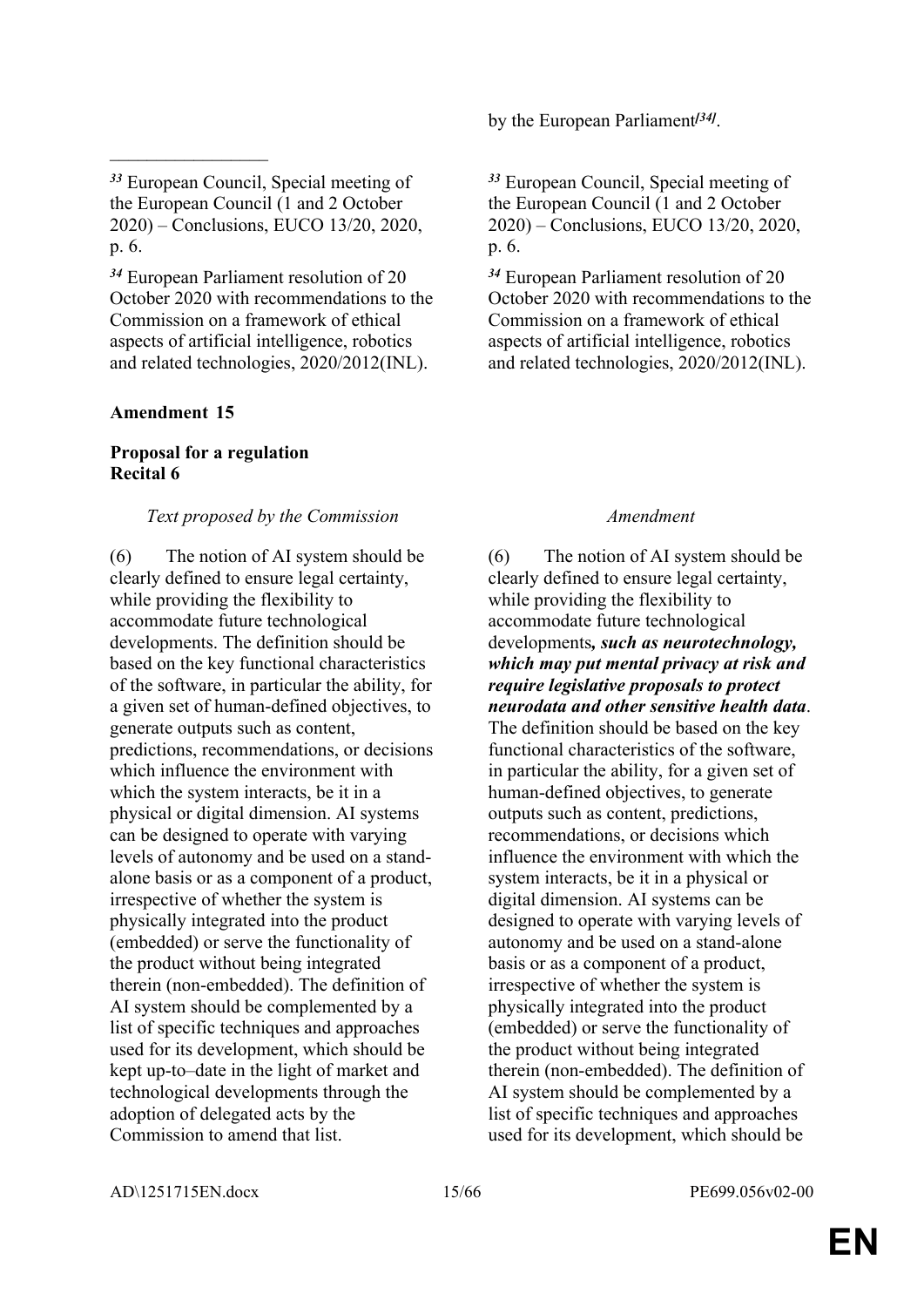kept up-to–date in the light of market and technological developments through the adoption of delegated acts by the Commission to amend that list.

#### **Amendment 16**

#### **Proposal for a regulation Recital 13**

*Text proposed by the Commission Amendment*

(13) In order to ensure a consistent and high level of protection of public interests as regards health, safety *and* fundamental rights, common normative standards for all high-risk AI systems should be established. Those standards should be consistent with the Charter of fundamental rights of the European Union (the Charter) and should be non-discriminatory and in line with the Union's international trade commitments.

#### **Amendment 17**

**Proposal for a regulation Recital 13 c (new)**

*Text proposed by the Commission Amendment*

(13) In order to ensure a consistent and high level of protection of public interests as regards health, safety*,* fundamental rights *or the environment*, common normative standards for all high-risk AI systems should be established. Those standards should be consistent with the Charter of fundamental rights of the European Union (the Charter) and should be non-discriminatory and in line with the Union's international trade commitments.

*(13c) Artificial intelligence can unlock solutions in the health sector that could save millions of lives, respond to unmet needs, improve our standard of living and improve patient care and health outcomes, especially in diagnosis, prognosis and treatment, patient engagement, adherence, management and follow-up, clinical decision-making, including predictive analytics, screening and optimization of clinical pathways, and pathology. Artificial intelligence can also improve prevention strategies, health system management and in the organization and provision of health services and medical care, including health promotion and disease prevention interventions. It also has the potential to*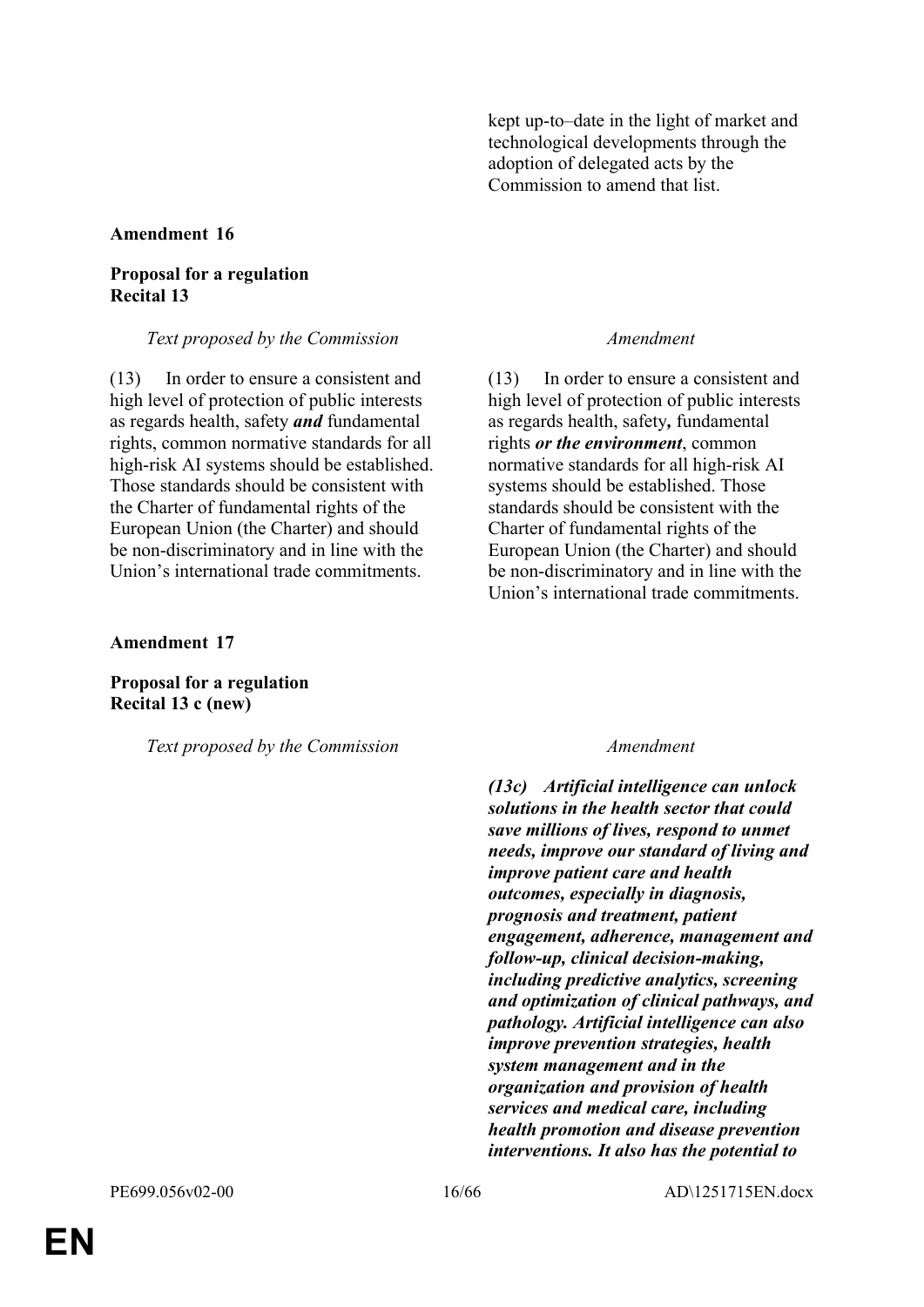*foster the competitiveness of stakeholders and to improve the cost-effectiveness and sustainability of health services and medical care. The Union has the potential to become a leader in the application of artificial intelligence in the healthcare sector.*

#### **Amendment 18**

#### **Proposal for a regulation Recital 16**

#### *Text proposed by the Commission Amendment*

(16) The placing on the market, putting into service or use of certain AI systems intended to distort human behaviour, whereby physical *or* psychological harms are likely to occur, should be forbidden. Such AI systems deploy subliminal components individuals cannot perceive or exploit vulnerabilities of children and people due to their age, physical or mental incapacities. They do so with the intention to materially distort the behaviour of a person and in a manner that causes or is likely to cause harm to that or another person. The intention may not be presumed if the distortion of human behaviour results from factors external to the AI system which are outside of the control of the provider or the user. Research for legitimate purposes in relation to such AI systems should not be stifled by the prohibition, if such research does not amount to use of the AI system in humanmachine relations that exposes natural persons to harm and such research is carried out in accordance with recognised ethical standards for scientific research.

(16) The placing on the market, putting into service or use of certain AI systems intended to distort human behaviour, whereby physical*,* psychological harms *or disruption of the sense of oneself* are likely to occur, should be forbidden. Such AI systems deploy subliminal components individuals cannot perceive or exploit vulnerabilities of children and people due to their age, physical or mental incapacities. They do so with the intention to materially distort the behaviour of a person and in a manner that causes or is likely to cause harm to that or another person *or remove ultimate control over personal decision-making, with unknown manipulation from external neurotechnologies*. The intention may not be presumed if the distortion of human behaviour results from factors external to the AI system which are outside of the control of the provider or the user. Research for legitimate purposes in relation to such AI systems should not be stifled by the prohibition, if such research does not amount to use of the AI system in humanmachine relations that exposes natural persons to harm and such research is carried out in accordance with recognised ethical standards for scientific research.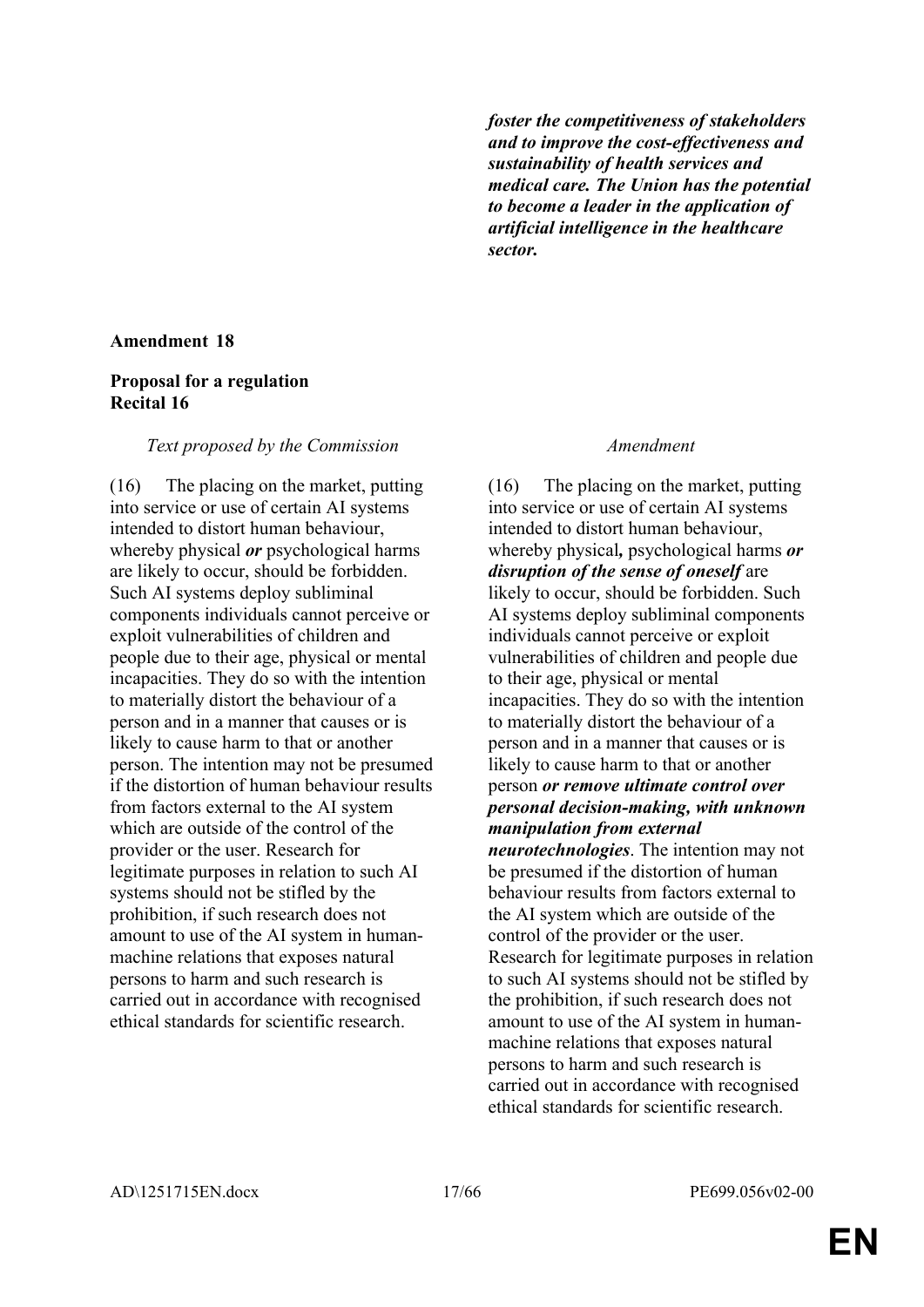#### **Proposal for a regulation Recital 27**

#### *Text proposed by the Commission Amendment*

(27) High-risk AI systems should only be placed on the Union market or put into service if they comply with certain mandatory requirements. Those requirements should ensure that high-risk AI systems available in the Union or whose output is otherwise used in the Union do not pose unacceptable risks to important Union public interests as recognised and protected by Union law. AI systems identified as high-risk should be limited to those that have a significant harmful impact on the health, safety and fundamental rights of persons in the Union and such limitation minimises any potential restriction to international trade, if any.

(27) High-risk AI systems should only be placed on the Union market or put into service if they comply with certain mandatory requirements. Those requirements should ensure that high-risk AI systems available in the Union or whose output is otherwise used in the Union do not pose unacceptable risks to important Union *climate priorities, environmental imperatives and* public interests as recognised and protected by Union law. AI systems identified as high-risk should be limited to those that have a significant harmful impact on the health, safety*, greenhouse gas emissions, crucial environmental parameters like biodiversity or soil pollution* and fundamental rights of persons in the Union and such limitation minimises any potential restriction to international trade, if any.

#### **Amendment 20**

#### **Proposal for a regulation Recital 27 a (new)**

*Text proposed by the Commission Amendment*

*(27a) According to the definition of the World Health Organisation (WHO), "health is a state of complete physical, mental and social well-being and not merely the absence of disease or infirmity." In order to improve the health of the population in the Union and reduce health inequalities, it is essential not to focus only on physical health. Digital technologies and especially artificial intelligence can have a direct negative impact on mental health. At the same time, the full potential of artificial*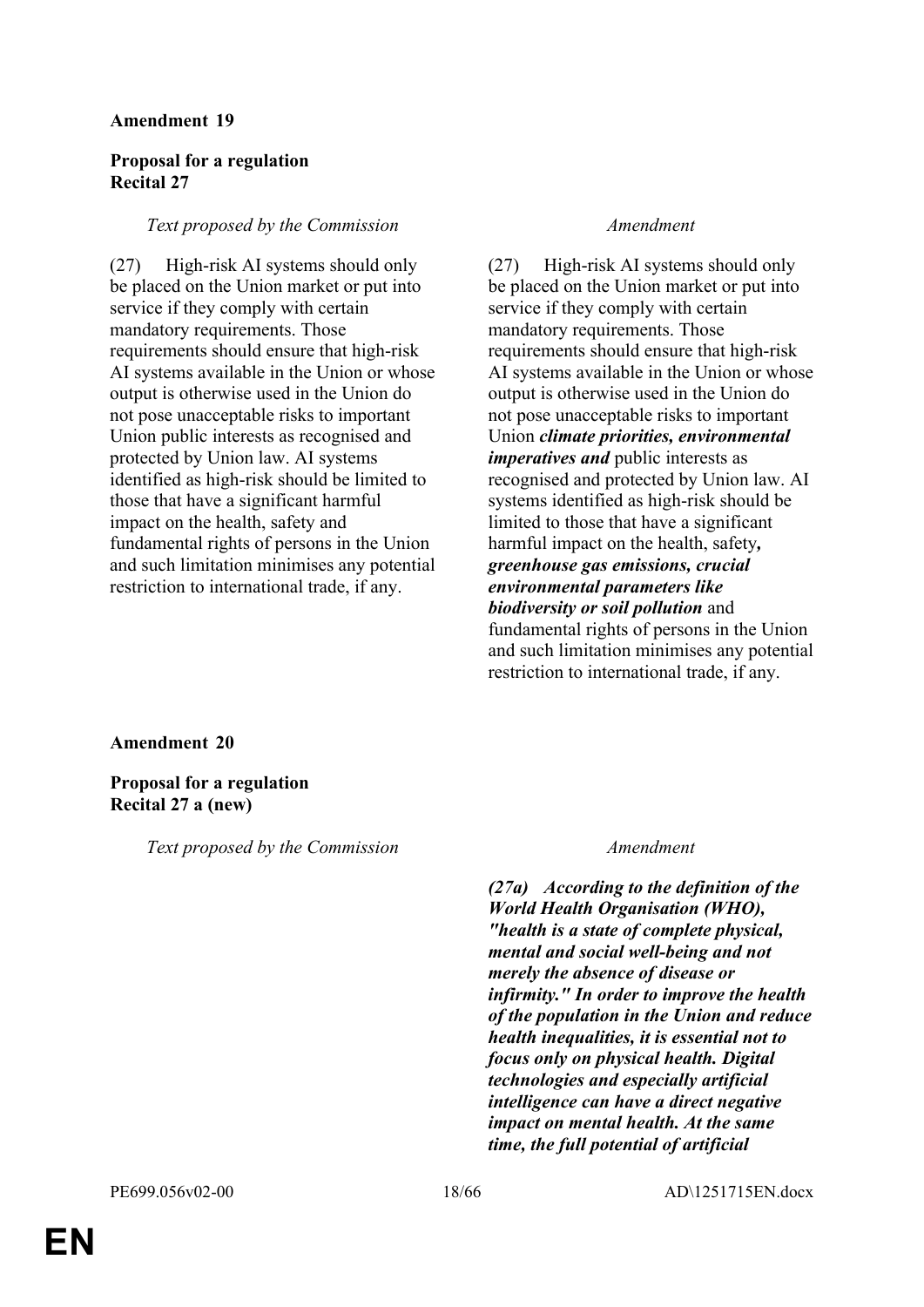#### **Proposal for a regulation Recital 28**

#### *Text proposed by the Commission Amendment*

(28) AI systems could produce adverse outcomes to health and safety of persons, in particular when such systems operate as components of products. Consistently with the objectives of Union harmonisation legislation to facilitate the free movement of products in the internal market and to ensure that only safe and otherwise compliant products find their way into the market, it is important that the safety risks that may be generated by a product as a whole due to its digital components, including AI systems, are duly prevented and mitigated. For instance, increasingly autonomous robots, whether in the context of manufacturing or personal assistance and care should be able to safely operate and performs their functions in complex environments. Similarly, in the health sector where the stakes for life and health are particularly high, increasingly sophisticated diagnostics systems and systems supporting human decisions should be reliable and accurate. The extent of the adverse impact caused by the AI system on the fundamental rights protected by the Charter is of particular relevance when classifying an AI system as high-risk. Those rights include the right to human dignity, respect for private and family life, protection of personal data, freedom of expression and information, freedom of assembly and of association, and non*intelligence should be unleashed in the development of prediction, detection, and treatment solutions for mental health. The right to physical and mental health is a fundamental human right and universal health coverage is a SDG that all signatories have committed to achieve by 2030.*

(28) AI systems could produce adverse outcomes to health and safety of persons *or to the environment*, in particular when such systems operate as components of products. Consistently with the objectives of Union harmonisation legislation to facilitate the free movement of products in the internal market and to ensure that only safe and otherwise compliant products find their way into the market, it is important that the safety risks that may be generated by a product as a whole due to its digital components, including AI systems, are duly prevented and mitigated. For instance, increasingly autonomous robots, whether in the context of manufacturing or personal assistance and care should be able to safely operate and performs their functions in complex environments. Similarly, in the health sector where the stakes for life and health are particularly high, increasingly sophisticated diagnostics systems and systems supporting human decisions should be reliable and accurate*. Digital health should not dehumanise care nor diminish the doctor-patient relationship, but should assist doctors in diagnosing or treating patients more effectively, while keeping in mind the necessary human oversight and abiding by relevant data protection rules*. The extent of the adverse impact caused by the AI system on the fundamental rights protected by the Charter

AD\1251715EN.docx 19/66 PE699.056v02-00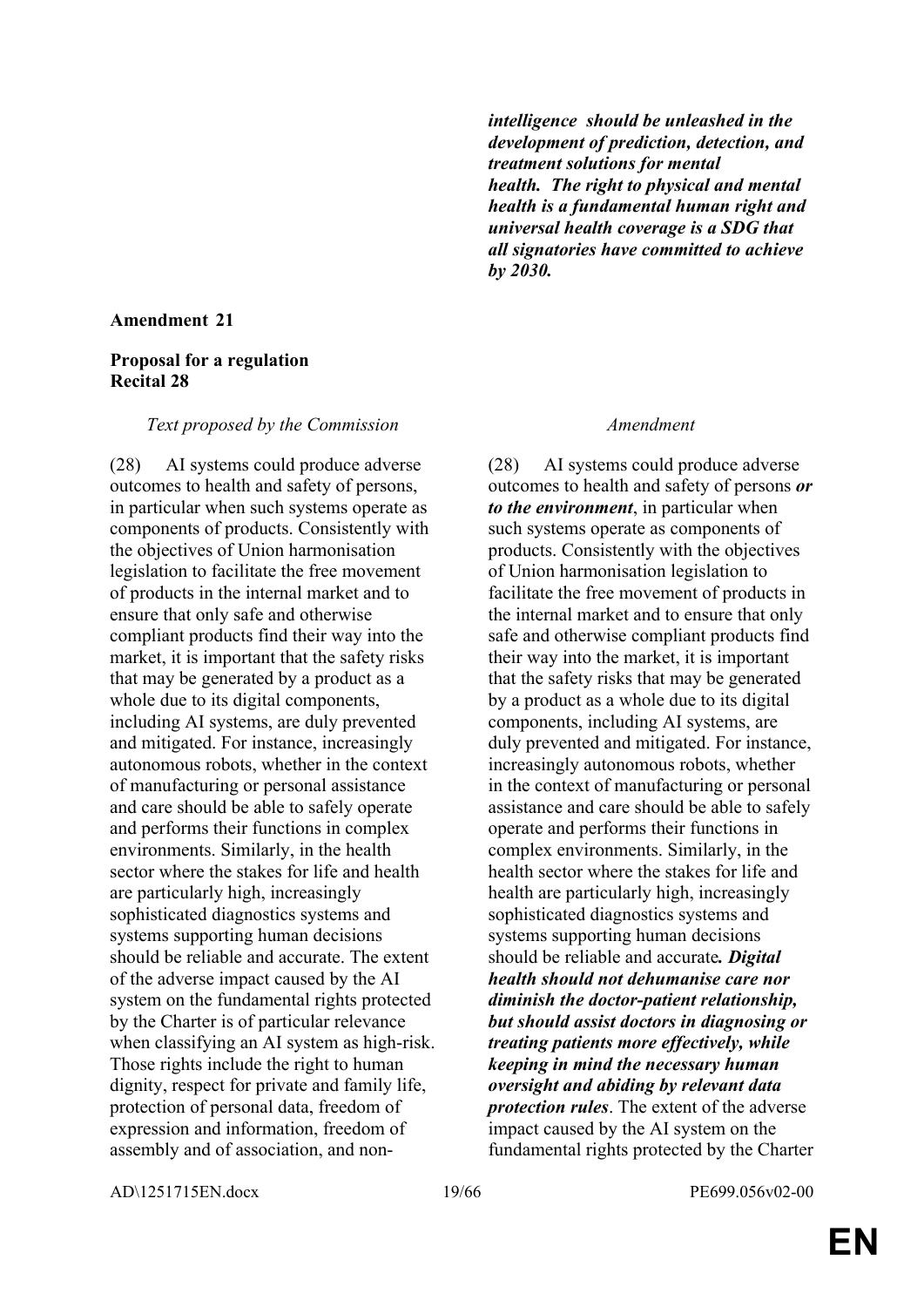discrimination, consumer protection, workers' rights, rights of persons with disabilities, right to an effective remedy and to a fair trial, right of defence and the presumption of innocence, right to good administration. In addition to those rights, it is important to highlight that children have specific rights as enshrined in Article 24 of the EU Charter and in the United Nations Convention on the Rights of the Child (further elaborated in the UNCRC General Comment No. 25 as regards the digital environment), both of which require consideration of the children's vulnerabilities and provision of such protection and care as necessary for their well-being. The fundamental right to a high level of environmental protection enshrined in the Charter and implemented in Union policies should also be considered when assessing the severity of the harm that an AI system can cause, including in relation to the health and safety of persons.

is of particular relevance when classifying an AI system as high-risk. Those rights include the right to human dignity, respect for private and family life, protection of personal *and health* data, freedom of expression and information, freedom of assembly and of association, and nondiscrimination, consumer protection, workers' rights, rights of persons with disabilities, right to an effective remedy and to a fair trial, right of defence and the presumption of innocence, right to good administration. In addition to those rights, it is important to highlight that children have specific rights as enshrined in Article 24 of the EU Charter and in the United Nations Convention on the Rights of the Child (further elaborated in the UNCRC General Comment No. 25 as regards the digital environment), both of which require consideration of the children's vulnerabilities and provision of such protection and care as necessary for their well-being. The fundamental right to a high level of environmental protection enshrined in the Charter and implemented in Union policies should also be considered when assessing the severity of the harm that an AI system can cause, including in relation to the health and safety of persons *or to the environment*.

**Amendment 22**

**Proposal for a regulation Recital 28 a (new)**

*Text proposed by the Commission Amendment*

*(28a) In terms of health and patients' rights, AI systems can play a major role in improving the health of individual patients and the performance of public health systems. However, when artificial intelligence is deployed in the context of health, patients may be exposed to potential specific risks that could lead to physical or psychological harm, for*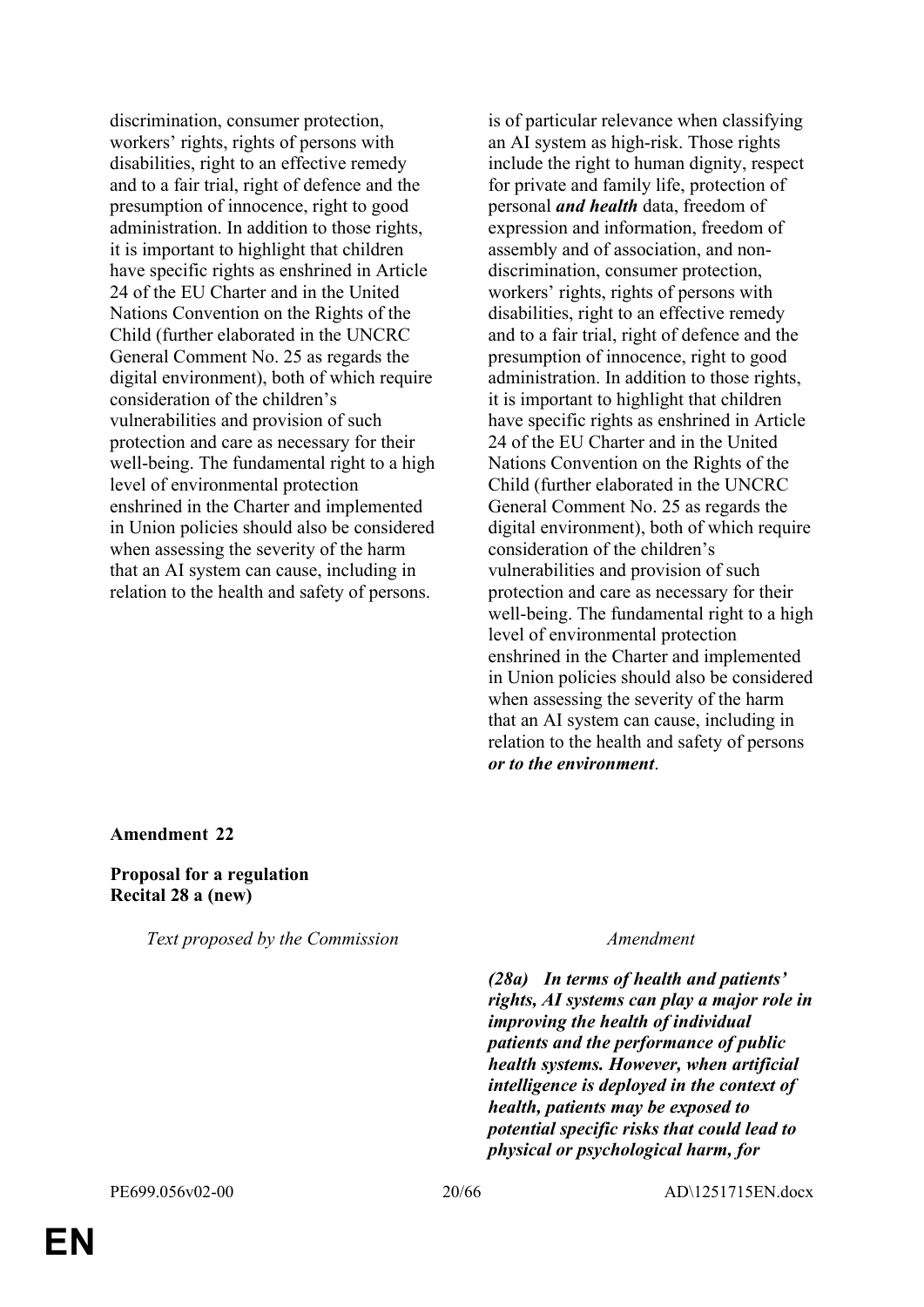*example, when different biases related to age, ethnicity, sex or disabilities in algorithms lead to incorrect diagnoses. The lack of transparency around the functioning of algorithms also makes it difficult to provide patients with the relevant information they need to exercise their rights, such as informed consent. In addition, artificial intelligence's reliance on large amounts of data, many of them being personal data, may affect the protection of medical data, due to patients' limited control over the use of their personal data and the cybersecurity vulnerabilities of AI systems. All of this means that special caution must to be taken when artificial intelligence is applied in clinical or healthcare settings. In order to improve the health outcomes of the population in Member States, it is essential to have a clear liability framework in place for artificial intelligence medical applications and medicine development.*

**Amendment 23**

**Proposal for a regulation Recital 28 b (new)**

*Text proposed by the Commission Amendment*

*(28b) AI systems not covered by Regulation (EU) 2017/745 with an impact on health or healthcare should be classified as high-risk and be covered by this Regulation. Healthcare is one of the sectors where many artificial intelligence applications are being deployed in the Union and is a market posing potential high risk to human health. Regulation (EU) 2017/745 only covers medical devices and software with an intended medical purpose, but excludes many artificial intelligence applications used in health, like artificial intelligence administrative and management systems used by healthcare professionals in hospitals or other healthcare setting and*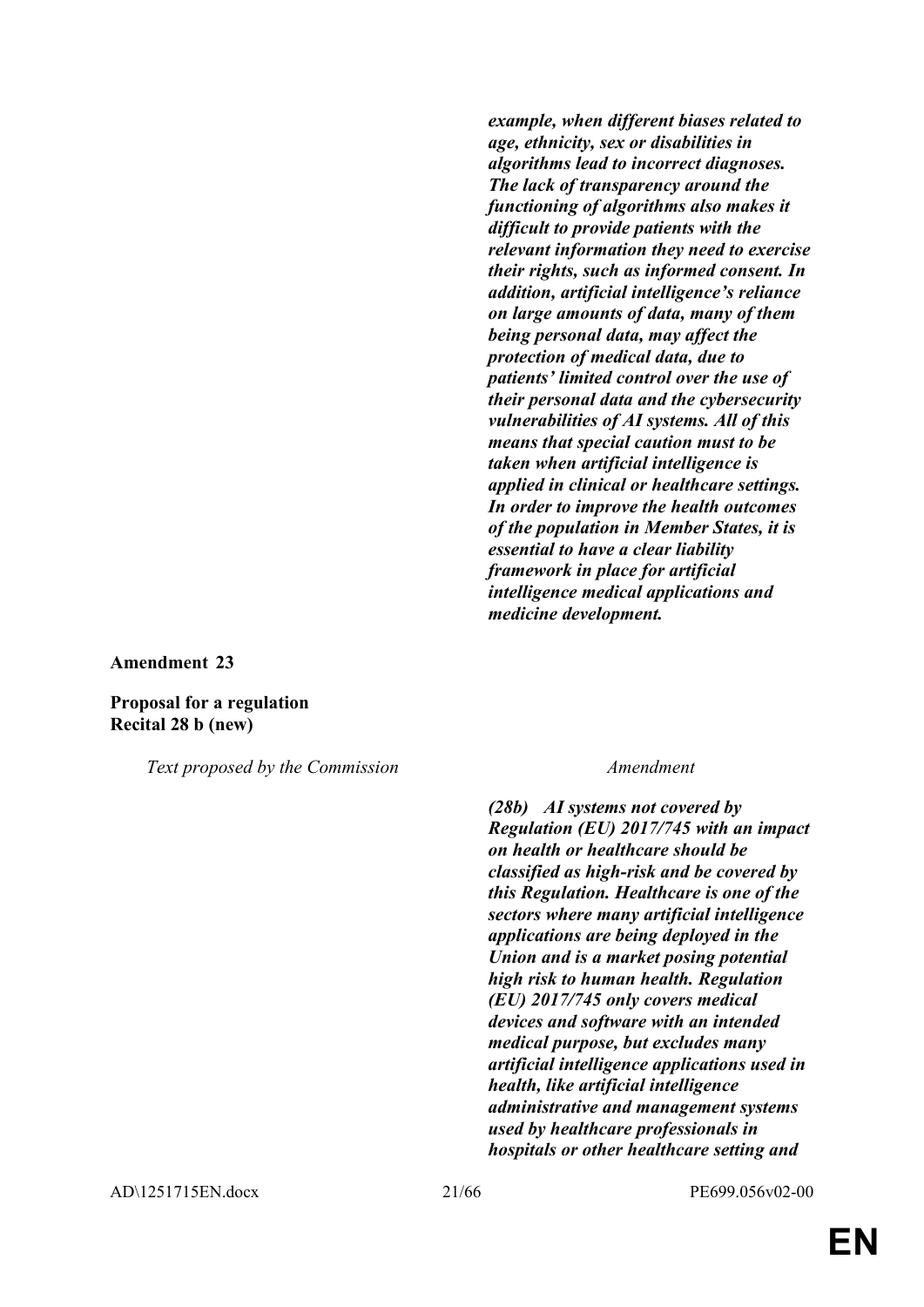*by health insurance companies and many fitness and health apps which provides artificial intelligence powered recommendations. These applications may present new challenges and risks to people, because of their health effects or the processing of sensitive health data. In order to control this, potential specific risks that could lead to any physical or psychological harm or the misuse of sensitive health data, these AI systems should be classified as high-risk.*

#### **Amendment 24**

#### **Proposal for a regulation Recital 31**

#### *Text proposed by the Commission Amendment*

(31) The classification of an AI system as high-risk pursuant to this Regulation should not *necessarily* mean that the product whose safety component is the AI system, or the AI system itself as a product, is considered 'high-risk' under the criteria established in the relevant Union harmonisation legislation that applies to the product. This is notably the case for Regulation (EU) 2017/745 of the European Parliament and of the Council<sup>47</sup> and Regulation (EU) 2017/746 of the European Parliament and of the Council<sup>48</sup>, where a third-party conformity assessment is provided for medium-risk and high-risk products.

(31) The classification of an AI system as high-risk pursuant to this Regulation should not*, unless duly justified,* mean that the product whose safety component is the AI system, or the AI system itself as a product, is considered 'high-risk' under the criteria established in the relevant Union harmonisation legislation that applies to the product. This is notably the case for Regulation (EU) 2017/745 of the European Parliament and of the Council<sup>47</sup> and Regulation (EU) 2017/746 of the European Parliament and of the Council<sup>48</sup>, where a third-party conformity assessment is provided for medium-risk and high-risk products. *To ensure consistency and legal clarity, where the provided risk-based system already takes into account potential associated risks, artificial intelligence components should continue to be assessed as part of the overall device.*

\_\_\_\_\_\_\_\_\_\_\_\_\_\_\_\_\_ \_\_\_\_\_\_\_\_\_\_\_\_\_\_\_\_\_

<sup>47</sup> Regulation (EU) 2017/745 of the European Parliament and of the Council of 5 April 2017 on medical devices, amending Directive 2001/83/EC, Regulation (EC) No 178/2002 and Regulation (EC) No

<sup>47</sup> Regulation (EU) 2017/745 of the European Parliament and of the Council of 5 April 2017 on medical devices, amending Directive 2001/83/EC, Regulation (EC) No 178/2002 and Regulation (EC) No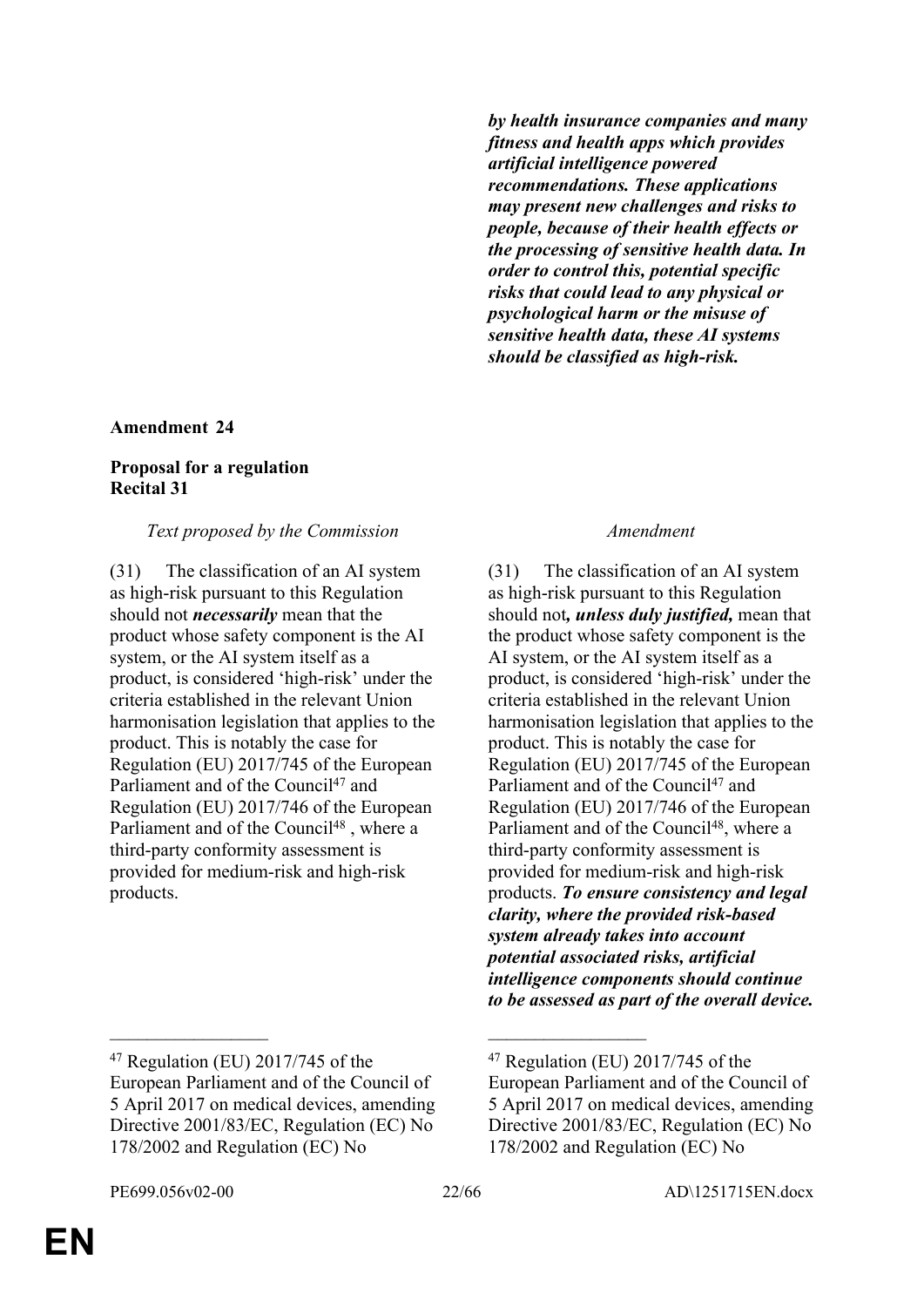1223/2009 and repealing Council Directives 90/385/EEC and 93/42/EEC (OJ L 117, 5.5.2017, p. 1).

<sup>48</sup> Regulation (EU) 2017/746 of the European Parliament and of the Council of 5 April 2017 on in vitro diagnostic medical devices and repealing Directive 98/79/EC and Commission Decision 2010/227/EU (OJ L 117, 5.5.2017, p. 176).

### **Amendment 25**

### **Proposal for a regulation Recital 32**

### *Text proposed by the Commission Amendment*

(32) As regards stand-alone AI systems, meaning high-risk AI systems other than those that are safety components of products, or which are themselves products, it is appropriate to classify them as high-risk if, in the light of their intended purpose, they pose a high risk of harm to the health *and* safety or the fundamental rights of persons, taking into account both the severity of the possible harm and its probability of occurrence and they are used in a number of specifically pre-defined areas specified in the Regulation. The identification of those systems is based on the same methodology and criteria envisaged also for any future amendments of the list of high-risk AI systems.

### **Amendment 26**

### **Proposal for a regulation Recital 34**

#### *Text proposed by the Commission Amendment*

(34) As regards the management and operation of critical infrastructure, it is appropriate to classify as high-risk the AI systems intended to be used as safety components in the management and

1223/2009 and repealing Council Directives 90/385/EEC and 93/42/EEC (OJ L 117, 5.5.2017, p. 1).

<sup>48</sup> Regulation (EU) 2017/746 of the European Parliament and of the Council of 5 April 2017 on in vitro diagnostic medical devices and repealing Directive 98/79/EC and Commission Decision 2010/227/EU (OJ L 117, 5.5.2017, p. 176).

(32) As regards stand-alone AI systems, meaning high-risk AI systems other than those that are safety components of products, or which are themselves products, it is appropriate to classify them as high-risk if, in the light of their intended purpose, they pose a high risk of harm to the health*,* safety or the fundamental rights of persons *or the environment*, taking into account both the severity of the possible harm and its probability of occurrence and they are used in a number of specifically pre-defined areas specified in the Regulation. The identification of those systems is based on the same methodology and criteria envisaged also for any future amendments of the list of high-risk AI systems.

(34) As regards the management and operation of critical infrastructure, it is appropriate to classify as high-risk the AI systems intended to be used as safety components in the management and

AD\1251715EN.docx 23/66 PE699.056v02-00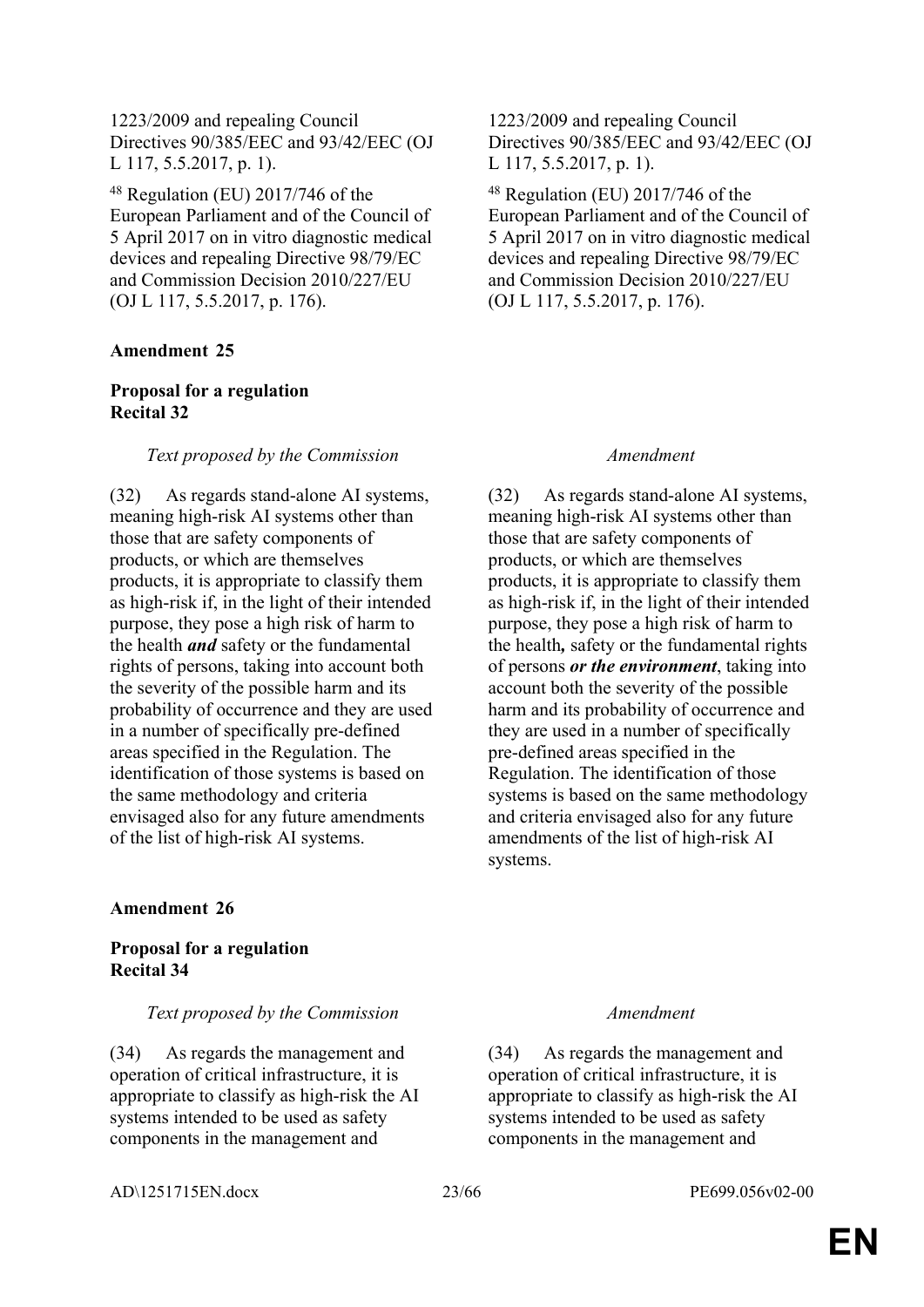operation of road traffic and the supply of water, gas, heating and electricity, since their failure or malfunctioning may put at risk the life and health of persons at large scale and lead to appreciable disruptions in the ordinary conduct of social and economic activities.

operation of road traffic, the supply of water and gas, *healthcare systems, natural or anthropogenic disaster control mechanisms,* heating and electricity, since their failure or malfunctioning may put at risk the life and health of persons *and environment* at large scale and lead to appreciable disruptions in the ordinary conduct of social and economic activities.

#### **Amendment 27**

### **Proposal for a regulation Recital 37**

#### *Text proposed by the Commission Amendment*

(37) Another area in which the use of AI systems deserves special consideration is the access to and enjoyment of certain essential private and public services and benefits necessary for people to fully participate in society or to improve one's standard of living. In particular, AI systems used to evaluate the credit score or creditworthiness of natural persons should be classified as high-risk AI systems, since they determine those persons' access to financial resources or essential services such as housing, electricity, and telecommunication services. AI systems used for this purpose may lead to discrimination of persons or groups and perpetuate historical patterns of discrimination, for example based on racial or ethnic origins, disabilities, age, sexual orientation, or create new forms of discriminatory impacts. Considering the very limited scale of the impact and the available alternatives on the market, it is appropriate to exempt AI systems for the purpose of creditworthiness assessment and credit scoring when put into service by small-scale providers for their own use. Natural persons applying for or receiving public assistance benefits and services from public authorities are typically dependent on those benefits and services

(37) Another area in which the use of AI systems deserves special consideration is the access to and enjoyment of certain essential private and public services*, including healthcare,* and benefits necessary for people to fully participate in society or to improve one's standard of living. In particular, AI systems used to evaluate the credit score or creditworthiness of natural persons should be classified as high-risk AI systems, since they determine those persons' access to financial resources or essential services such as housing, electricity, *healthcare* and telecommunication services. AI systems used for this purpose may lead to discrimination of persons or groups and perpetuate historical patterns of discrimination, for example based on racial or ethnic origins, disabilities, age, sexual orientation, or create new forms of discriminatory impacts. Considering the very limited scale of the impact and the available alternatives on the market, it is appropriate to exempt AI systems for the purpose of creditworthiness assessment and credit scoring when put into service by small-scale providers for their own use. Natural persons applying for or receiving public assistance benefits and services from public authorities are typically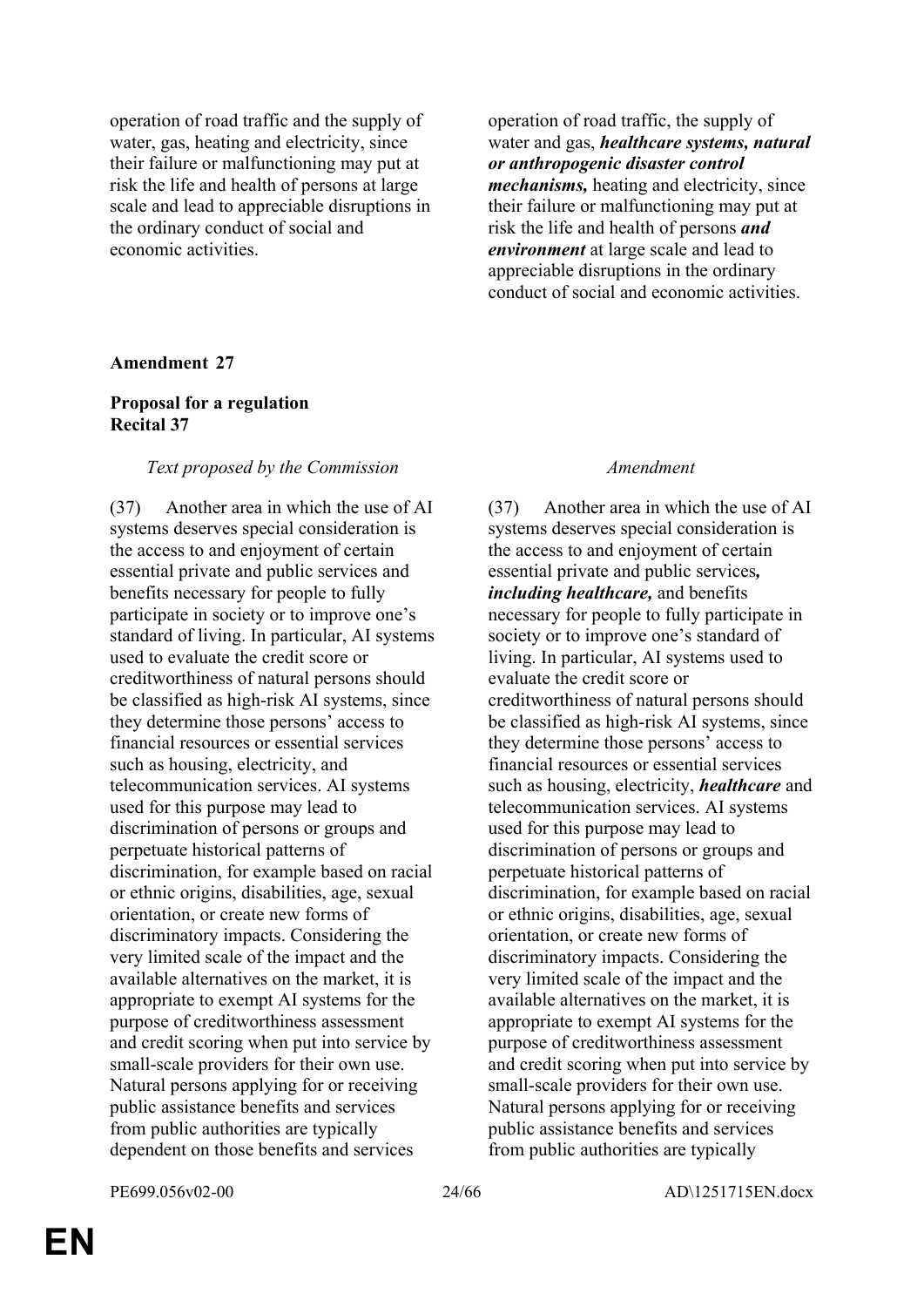and in a vulnerable position in relation to the responsible authorities. If AI systems are used for determining whether such benefits and services should be denied, reduced, revoked or reclaimed by authorities, they may have a significant impact on persons' livelihood and may infringe their fundamental rights, such as the right to social protection, nondiscrimination, human dignity or an effective remedy. Those systems should therefore be classified as high-risk. Nonetheless, this Regulation should not hamper the development and use of innovative approaches in the public administration, which would stand to benefit from a wider use of compliant and safe AI systems, provided that those systems do not entail a high risk to legal and natural persons. Finally, AI systems used to dispatch or establish priority in the dispatching of emergency first response services should also be classified as highrisk since they make decisions in very critical situations for the life and health of persons and their property*.*

dependent on those benefits and services and in a vulnerable position in relation to the responsible authorities. If AI systems are used for determining whether such benefits and services should be denied, reduced, revoked or reclaimed by authorities, they may have a significant impact on persons' livelihood*, health and wellbeing,* and may infringe their fundamental rights, such as the right to social protection, non-discrimination, human dignity or an effective remedy. Those systems should therefore be classified as high-risk. Nonetheless, this Regulation should not hamper the development and use of innovative approaches in the public administration, which would stand to benefit from a wider use of compliant and safe AI systems, provided that those systems do not entail a high risk to legal and natural persons. Finally, AI systems used to dispatch or establish priority in the dispatching of emergency first response services*, disease prevention, diagnosis, control and treatment* should also be classified as highrisk since they make decisions in very critical situations for the life and health of persons and their property *or the environment*.

#### **Amendment 28**

#### **Proposal for a regulation Recital 38**

#### *Text proposed by the Commission Amendment*

(38) Actions by law enforcement authorities involving certain uses of AI systems are characterised by a significant degree of power imbalance and may lead to surveillance, arrest or deprivation of a natural person's liberty as well as other adverse impacts on fundamental rights guaranteed in the Charter. In particular, if the AI system is not trained with high quality data, does not meet adequate

(38) Actions by law enforcement authorities involving certain uses of AI systems are characterised by a significant degree of power imbalance and may lead to surveillance, arrest or deprivation of a natural person's liberty as well as other adverse impacts on fundamental rights guaranteed in the Charter. In particular, if the AI system is not trained with high quality data, does not meet adequate

AD\1251715EN.docx 25/66 PE699.056v02-00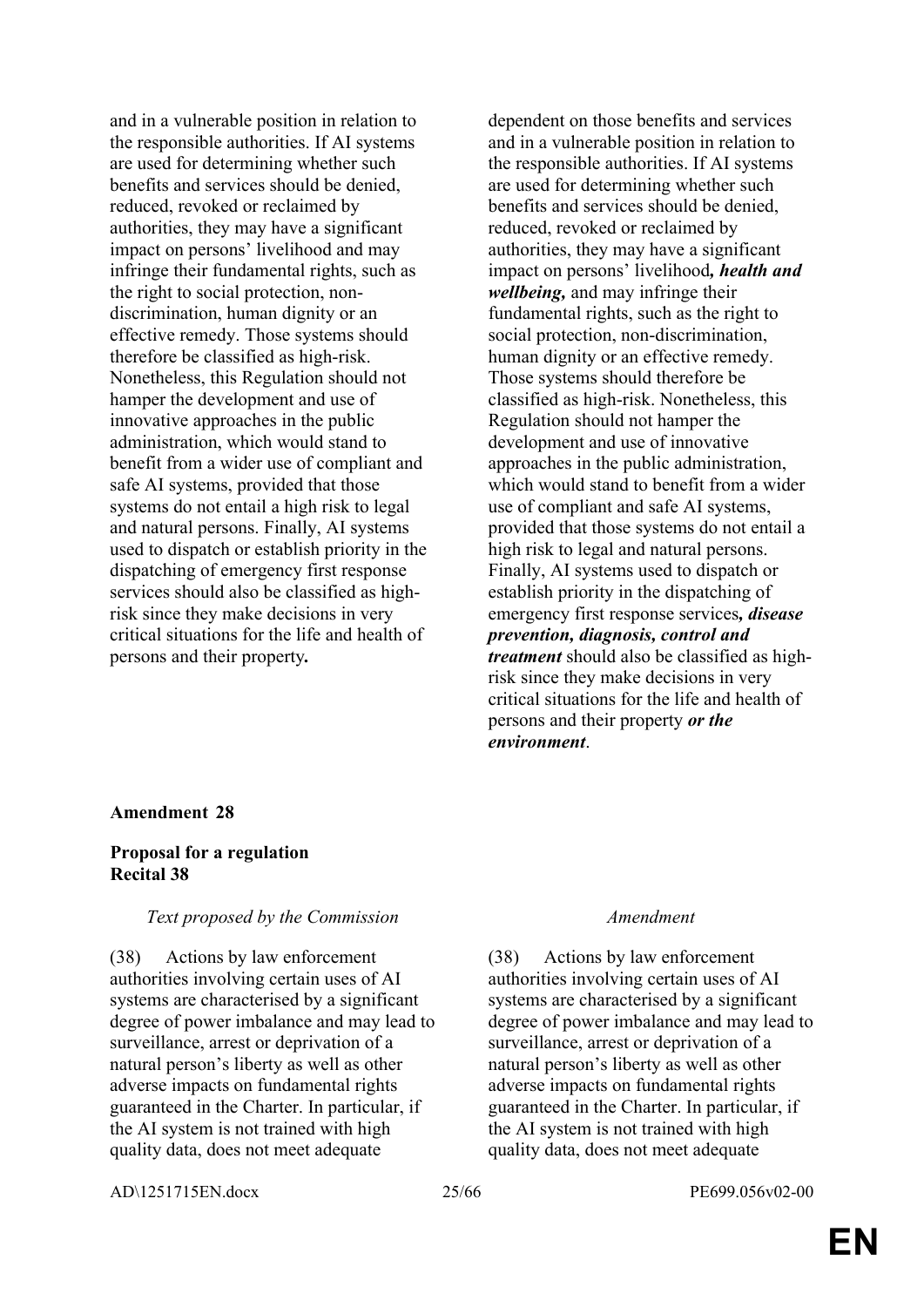requirements in terms of its accuracy or robustness, or is not properly designed and tested before being put on the market or otherwise put into service, it may single out people in a discriminatory or otherwise incorrect or unjust manner. Furthermore, the exercise of important procedural fundamental rights, such as the right to an effective remedy and to a fair trial as well as the right of defence and the presumption of innocence, could be hampered, in particular, where such AI systems are not sufficiently transparent, explainable and documented. It is therefore appropriate to classify as high-risk a number of AI systems intended to be used in the law enforcement context where accuracy, reliability and transparency is particularly important to avoid adverse impacts, retain public trust and ensure accountability and effective redress. In view of the nature of the activities in question and the risks relating thereto, those high-risk AI systems should include in particular AI systems intended to be used by law enforcement authorities for individual risk assessments, polygraphs and similar tools or to detect the emotional state of natural person, to detect 'deep fakes', for the evaluation of the reliability of evidence in criminal proceedings, for predicting the occurrence or reoccurrence of an actual or potential criminal offence based on profiling of natural persons, or assessing personality traits and characteristics or past criminal behaviour of natural persons or groups, for profiling in the course of detection, investigation or prosecution of criminal offences, as well as for crime analytics regarding natural persons. AI systems specifically intended to be used for administrative proceedings by tax and customs authorities should not be considered high-risk AI systems used by law enforcement authorities for the purposes of prevention, detection, investigation and prosecution of criminal offences.

requirements in terms of its accuracy or robustness, or is not properly designed and tested before being put on the market or otherwise put into service, it may single out people in a discriminatory or otherwise incorrect or unjust manner. Furthermore, the exercise of important procedural fundamental rights, such as the right to an effective remedy*, including the right to access to justice for environmental matters as established in the UNECE Convention on Access to Information, Public Participation in Decision-making and Access to Justice in Environmental Matters ("tAarhus Convention") applicable to the Union institutions and bodies through Regulation 1367/2006 of the European Parliament and of the Council\** and to a fair trial as well as the right of defence and the presumption of innocence, could be hampered, in particular, where such AI systems are not sufficiently transparent, explainable and documented. It is therefore appropriate to classify as high-risk a number of AI systems intended to be used in the law enforcement context where accuracy, reliability and transparency is particularly important to avoid adverse impacts, retain public trust and ensure accountability and effective redress. In view of the nature of the activities in question and the risks relating thereto, those high-risk AI systems should include in particular AI systems intended to be used by law enforcement authorities for individual risk assessments, polygraphs and similar tools or to detect the emotional state of natural person, to detect 'deep fakes', for the evaluation of the reliability of evidence in criminal proceedings, for predicting the occurrence or reoccurrence of an actual or potential criminal offence based on profiling of natural persons, or assessing personality traits and characteristics or past criminal behaviour of natural persons or groups, for profiling in the course of detection, investigation or prosecution of criminal offences, as well as for crime analytics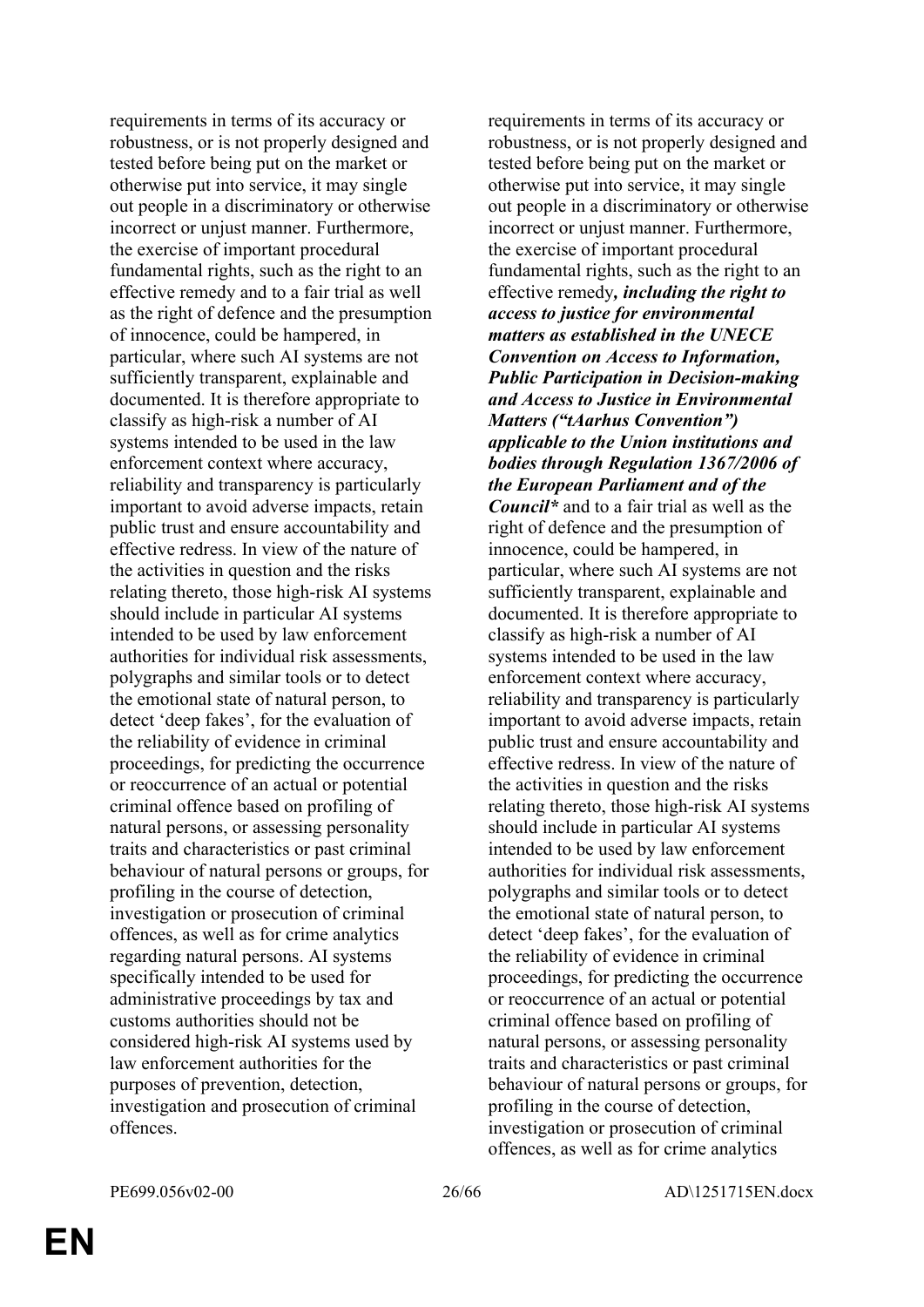regarding natural persons. AI systems specifically intended to be used for administrative proceedings by tax and customs authorities should not be considered high-risk AI systems used by law enforcement authorities for the purposes of prevention, detection, investigation and prosecution of criminal offences.

*\* Regulation (EC) No 1367/2006 of the European Parliament and of the Council of 6 September 2006 on the application of the provisions of the Aarhus Convention on Access to Information, Public Participation in Decision-making and Access to Justice in Environmental Matters to Community institutions and bodies (OJ L 264, 25.09.2006, p. 13).*

#### **Amendment 29**

#### **Proposal for a regulation Recital 40**

#### *Text proposed by the Commission Amendment*

\_\_\_\_\_\_\_\_\_\_\_\_\_\_\_\_\_ \_\_\_\_\_\_\_\_\_\_\_\_\_\_\_\_\_

(40) Certain AI systems intended for the administration of justice and democratic processes should be classified as high-risk, considering their potentially significant impact on democracy, rule of law, individual freedoms as well as the right to an effective remedy and to a fair trial. In particular, to address the risks of potential biases, errors and opacity, it is appropriate to qualify as high-risk AI systems intended to assist judicial authorities in researching and interpreting facts and the law and in applying the law to a concrete set of facts. Such qualification should not extend, however, to AI systems intended for purely ancillary administrative activities that do not affect the actual administration of justice in individual cases, such as

(40) Certain AI systems intended for the administration of justice and democratic processes should be classified as high-risk, considering their potentially significant impact on democracy, rule of law, individual freedoms as well as the right to an effective remedy and to a fair trial. In particular, to address the risks of potential biases, errors and opacity*, as well as related serious ethical concerns regarding machine autonomy and decision-making*, it is appropriate to qualify as high-risk AI systems intended to assist judicial authorities in researching and interpreting facts and the law and in applying the law to a concrete set of facts. Such qualification should not extend, however, to AI systems intended for purely ancillary administrative

AD\1251715EN.docx 27/66 PE699.056v02-00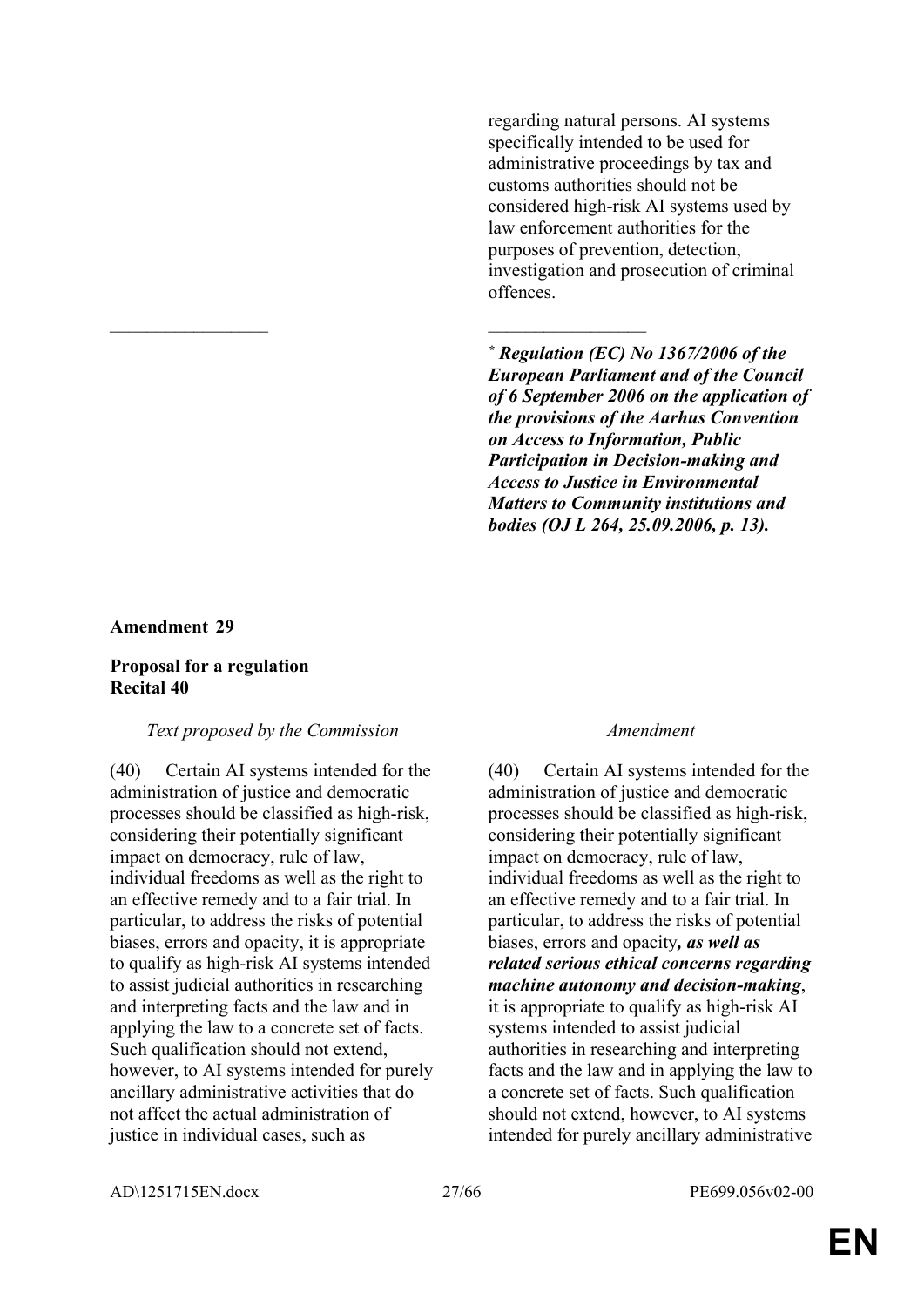anonymisation or pseudonymisation of judicial decisions, documents or data, communication between personnel, administrative tasks or allocation of resources.

activities that do not affect the actual administration of justice in individual cases, such as anonymisation or pseudonymisation of judicial decisions, documents or data, communication between personnel, administrative tasks or allocation of resources.

#### **Amendment 30**

#### **Proposal for a regulation Recital 43**

#### *Text proposed by the Commission Amendment*

(43) Requirements should apply to highrisk AI systems as regards the quality of data sets used, technical documentation and record-keeping, transparency and the provision of information to users, human oversight, and robustness, accuracy and cybersecurity. Those requirements are necessary to effectively mitigate the risks for health, safety and fundamental rights, as applicable in the light of the intended purpose of the system, and no other less trade restrictive measures are reasonably available, thus avoiding unjustified restrictions to trade.

(43) Requirements should apply to highrisk AI systems as regards the quality of data sets used, technical documentation and record-keeping, transparency and the provision of information to users *and end recipients*, human oversight, and robustness, accuracy and cybersecurity. Those requirements are necessary to effectively mitigate the risks for health, safety and fundamental rights *and more widely for the climate and the environment*, as applicable in the light of the intended purpose of the system, and no other less trade restrictive measures are reasonably available, thus avoiding unjustified restrictions to trade. *To avoid any potential misalignment or duplication, the Commission should clearly determine where any relevant sectoral legislation may take precedence concerning data governance and any associated management practices or quality criteria.*

**Amendment 31**

### **Proposal for a regulation Recital 43 a (new)**

*Text proposed by the Commission Amendment*

PE699.056v02-00 28/66 AD\1251715EN.docx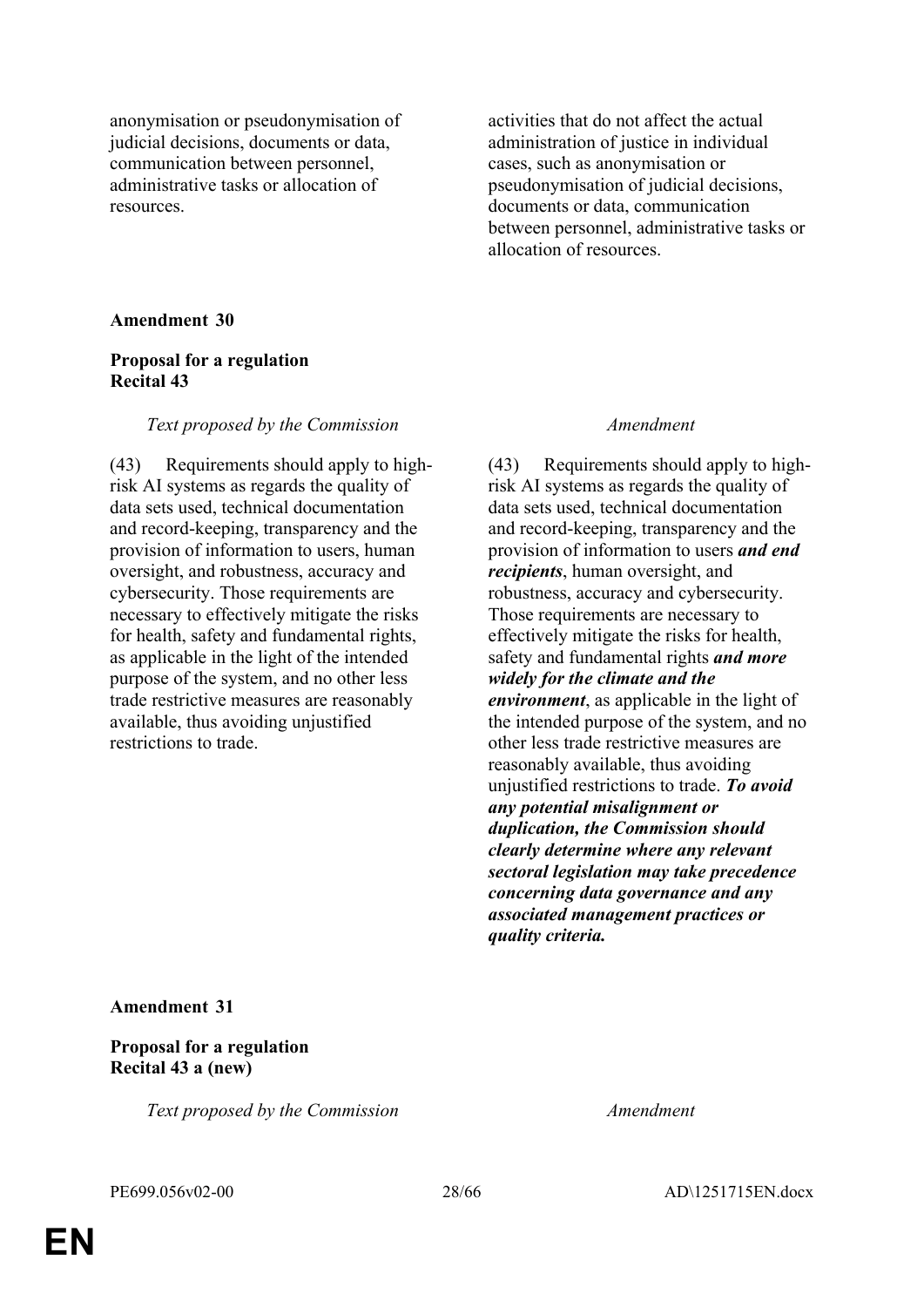*(43a) These requirements should also take into account the international environmental and human rights principles and instruments including the Aarhus Convention, Resolution 48/13 adopted by the Human Rights Council on 8 October 2021 on the human right to a clean, healthy and sustainable environment, as well as international climate commitments outlined in the 2018 IPCC Special Report to limit global average temperatures to 1,5 degrees.*

**Amendment 32**

**Proposal for a regulation Recital 43 b (new)**

*Text proposed by the Commission Amendment*

*(43b) The Union commits to progressing towards the recognition of the right to a clean, healthy and sustainable environment, as laid out in Resolution 48/13 of the UN Human Rights Council.*

**Amendment 33**

### **Proposal for a regulation Recital 44**

### *Text proposed by the Commission Amendment*

(44) High data quality is essential for the performance of many AI systems, especially when techniques involving the training of models are used, with a view to ensure that the high-risk AI system performs as intended and safely and it does not become the source of discrimination prohibited by Union law. High quality training, validation and testing data sets require the implementation of appropriate data governance and management practices. Training, validation and testing data sets should be sufficiently relevant, representative and free of errors and

(44) High data quality is essential for the performance of many AI systems, especially when techniques involving the training of models are used, with a view to ensure that the high-risk AI system performs as intended and safely and it does not become the source of discrimination prohibited by Union law. High quality training, validation and testing data sets require the implementation of appropriate data governance and management practices. Training, validation and testing data sets should be sufficiently relevant, representative and free of errors and

AD\1251715EN.docx 29/66 PE699.056v02-00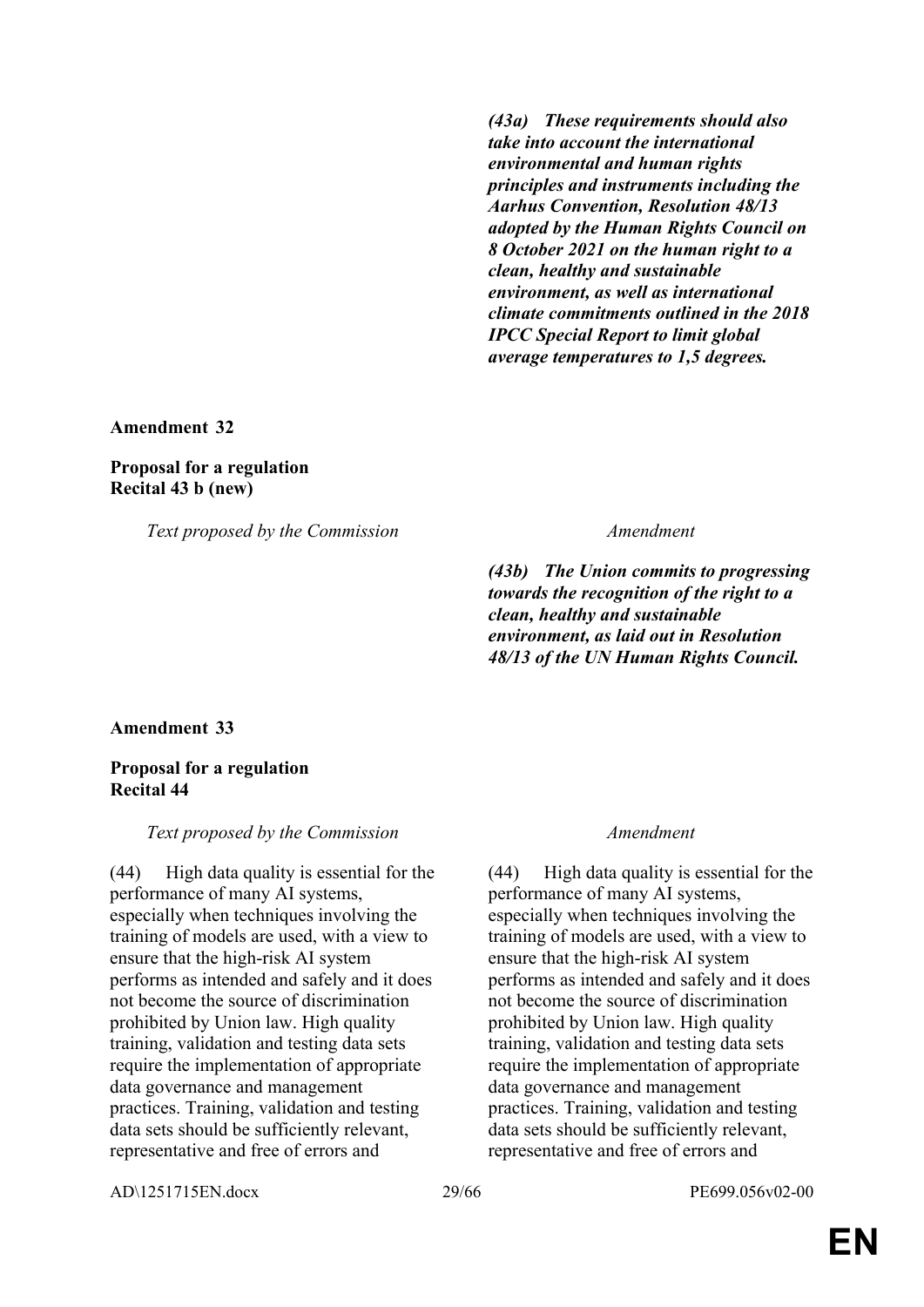complete in view of the intended purpose of the system. They should also have the appropriate statistical properties, including as regards the persons or groups of persons on which the high-risk AI system is intended to be used. In particular, training, validation and testing data sets should take into account, to the extent required in the light of their intended purpose, the features, characteristics or elements that are particular to the specific geographical, behavioural or functional setting or context within which the AI system is intended to be used. In order to protect the right of others from the discrimination that might result from the bias in AI systems, the providers *shouldbe* able to process also special categories of personal data, as a matter of substantial public interest, in order to ensure the bias monitoring, detection and correction in relation to highrisk AI systems.

#### **Amendment 34**

#### **Proposal for a regulation Recital 45**

#### *Text proposed by the Commission Amendment*

(45) For the development of high-risk AI systems, certain actors, such as providers, notified bodies and other relevant entities, such as digital innovation hubs, testing experimentation facilities and researchers, should be able to access and use high quality datasets within their respective fields of activities which are related to this Regulation. European common data spaces established by the Commission and the facilitation of data sharing between businesses and with government in the public interest will be instrumental to provide trustful, accountable and non-discriminatory access to high quality data for the training, validation and testing of AI systems. For example, in health, the European health

complete in view of the intended purpose of the system. They should also have the appropriate statistical properties, including as regards the persons or groups of persons on which the high-risk AI system is intended to be used. In particular, training, validation and testing data sets should take into account, to the extent required in the light of their intended purpose, the features, characteristics or elements that are particular to the specific geographical, behavioural or functional setting or context within which the AI system is intended to be used. In order to protect the right of others from the discrimination that might result from the bias in AI systems, *that is, to ensure algorithmic non-discrimination,* the providers *should be* able to process also special categories of personal data, as a matter of substantial public interest, in order to ensure the bias monitoring, detection and correction in relation to highrisk AI systems.

(45) For the development of high-risk AI systems, certain actors, such as providers, notified bodies and other relevant entities, such as digital innovation hubs, *research and scientific institutes, health authorities, hospitals,* testing experimentation facilities and researchers, should be able to *have increased* access and use *of* high quality datasets within their respective fields of activities which are related to this Regulation. European common data spaces established by the Commission and the facilitation of data sharing between businesses and with government in the public interest will be instrumental to provide trustful, accountable and non-discriminatory access to high quality data for the training,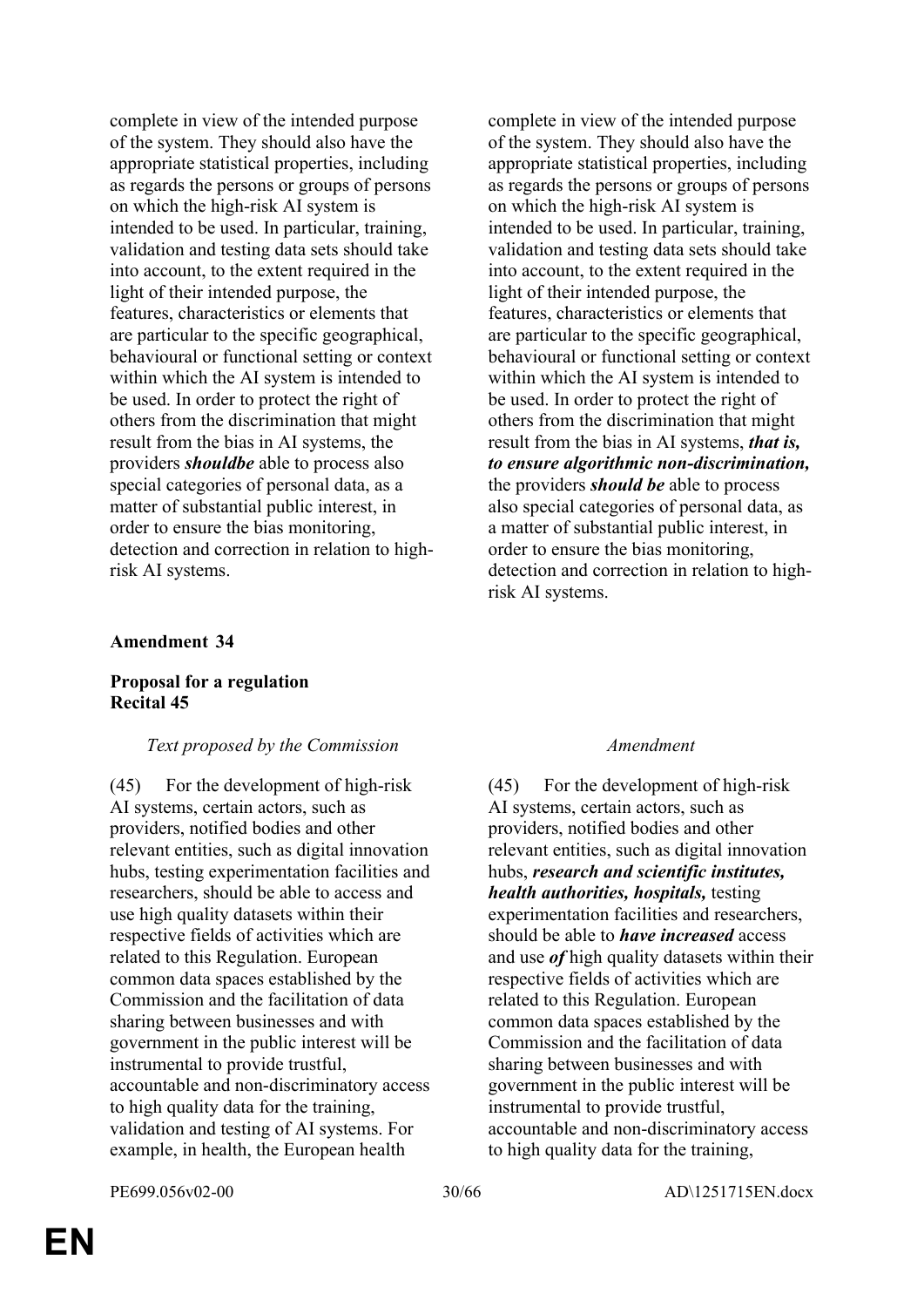data space will facilitate nondiscriminatory access to health data and the training of artificial intelligence algorithms on those datasets, in a privacy-preserving, secure, timely, transparent and trustworthy manner, and with an appropriate institutional governance. Relevant competent authorities, including sectoral ones, providing or supporting the access to data may also support the provision of high-quality data for the training, validation and testing of AI systems.

#### **Amendment 35**

#### **Proposal for a regulation Recital 46**

#### *Text proposed by the Commission Amendment*

(46) Having information on how highrisk AI systems have been developed and how they perform throughout their lifecycle is essential to verify compliance with the requirements under this Regulation. This requires keeping records and the availability of a technical documentation, containing information which is necessary to assess the compliance of the AI system with the relevant requirements. Such information should include the general characteristics, capabilities and limitations of the system, algorithms, data, training, testing and

validation and testing of AI systems. For example, in health, the European health data space will facilitate nondiscriminatory access to health data and the training of artificial intelligence algorithms on those datasets, in a privacy-preserving, secure, timely, transparent and trustworthy manner, and with an appropriate institutional governance. *Artificial intelligence applications for medicines and healthcare should support the interoperability of health data and epidemiological information to better provide doctors with the necessary support to diagnose and treat patients more effectively to improve patient outcomes. Member States should put in place incentives to ensure that the data is completely interoperable to unlock the full potential of Europe´s high quality healthcare services, while complying with Regulation (EU) 2016/679.* Relevant competent authorities, including sectoral ones, providing or supporting the access to data may also support the provision of high-quality data for the training, validation and testing of AI systems.

(46) Having information on how highrisk AI systems have been *designed and* developed and how they perform throughout their lifecycle is essential to verify compliance with the requirements under this Regulation. This requires keeping records and the availability of a technical documentation, containing information which is necessary to assess the compliance of the AI system with the relevant requirements. Such information should include the general characteristics, capabilities and limitations of the system, algorithms, data, training, testing and

AD\1251715EN.docx 31/66 PE699.056v02-00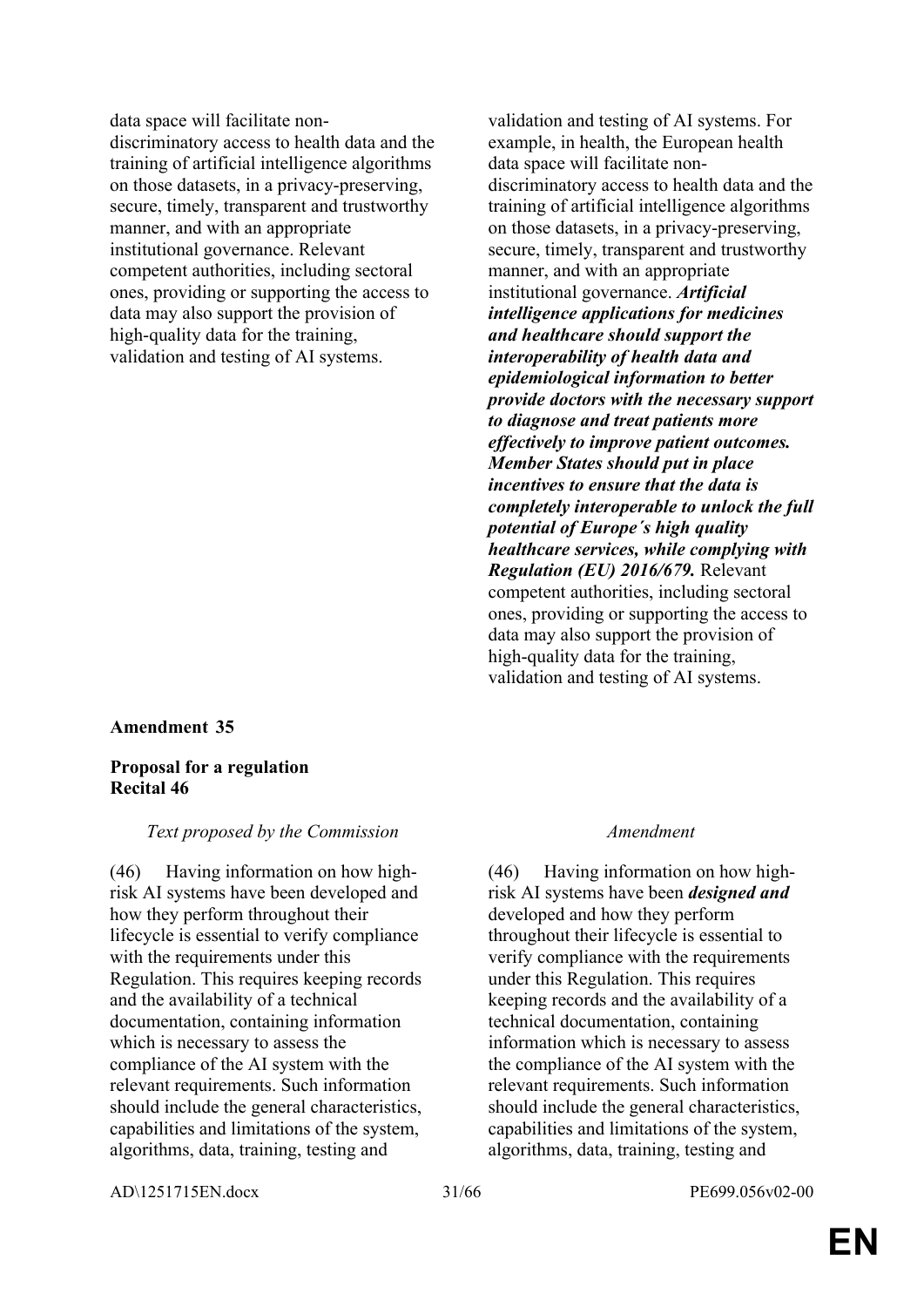validation processes used as well as documentation on the relevant risk management system. The technical documentation should be kept up to date.

 **Amendment 36**

#### **Proposal for a regulation Recital 46a**

*Text proposed by the Commission Amendment*

validation processes used as well as documentation on the relevant risk management system. The technical documentation should be kept up to date.

*(46a) Artificial intelligence should contribute to the European Green Deal and the green transition and be used by governments and businesses to benefit people and the planet. In this regard, the Commission and Member States should encourage the design, development, deployment and use of energy efficient and low carbon AI systems through the development of best practice procedures and the publication of guidelines and methodologies. In addition, the Commission should develop a procedure, methodology, minimum standards and scale, to be applied to all AI systems on a voluntary basis, to facilitate a multicriteria disclosure of information on the energy used in the training, retraining, fine tuning and execution of AI systems and a quantitative assessment of how the AI system affects climate change mitigation and adaption, including their carbon intensity.*

**Amendment 37**

### **Proposal for a regulation Recital 47**

#### *Text proposed by the Commission Amendment*

(47) To address the opacity that may make certain AI systems incomprehensible to or too complex for natural persons, a certain degree of transparency should be required for high-risk AI systems. Users should be able to interpret the system

(47) To address the opacity that may make certain AI systems incomprehensible to or too complex for natural persons, a certain degree of transparency should be required for high-risk AI systems. Users *and end recipients* should be able to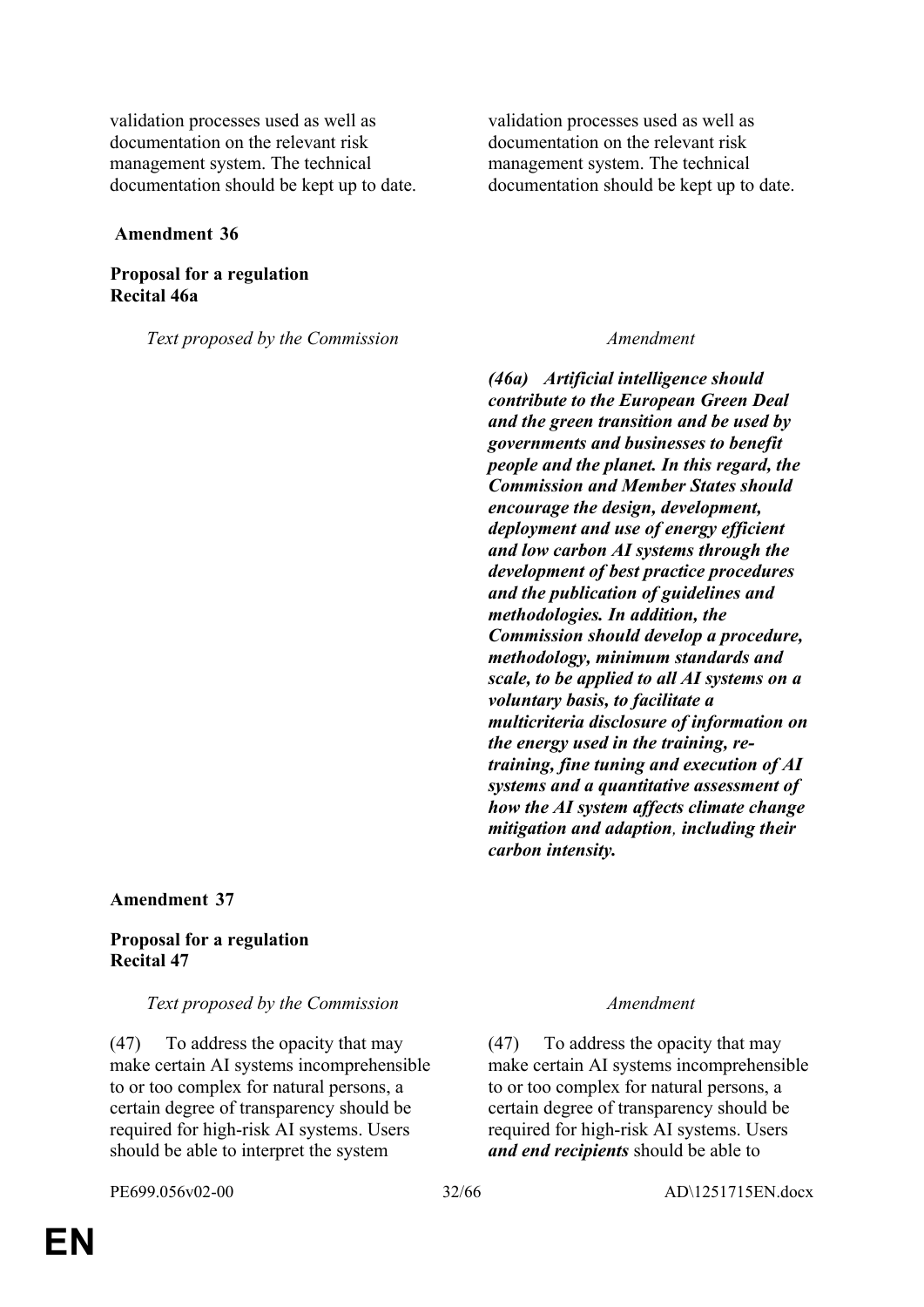output and use it appropriately. High-risk AI systems should therefore be accompanied by relevant documentation and instructions of use and include concise and clear information, including in relation to possible risks to fundamental rights and discrimination, where appropriate.

interpret the system output and use it appropriately. High-risk AI systems should therefore be accompanied by relevant documentation and instructions of use and include concise and clear information, including in relation to possible risks to fundamental rights and discrimination, where appropriate.

#### **Amendment 38**

#### **Proposal for a regulation Recital 48**

#### *Text proposed by the Commission Amendment*

(48) High-risk AI systems should be designed and developed in such a way that natural persons can oversee their functioning. For this purpose, appropriate human oversight measures should be identified by the provider of the system before its placing on the market or putting into service. In particular, where appropriate, such measures should guarantee that the system is subject to inbuilt operational constraints that cannot be overridden by the system itself and is responsive to the human operator, and that the natural persons to whom human oversight has been assigned have the necessary competence, training and authority to carry out that role.

(48) High-risk AI systems should be designed and developed in such a way that natural persons can oversee their functioning. For this purpose, appropriate human oversight measures should be identified by the provider of the system before its placing on the market or putting into service. In particular, where appropriate, such measures should guarantee that the system is subject to inbuilt operational constraints that cannot be overridden by the system itself and is responsive to the human operator, and that the natural persons to whom human oversight has been assigned have the necessary competence, training and authority to carry out that role. *Appropriate human oversight and any subsequent intervention should not result in the intended function of the AI system being affected in a way that risks health, safety or fundamental rights, as applicable in the light of the intended purpose of the system.*

**Amendment 39**

**Proposal for a regulation Recital 48 a (new)**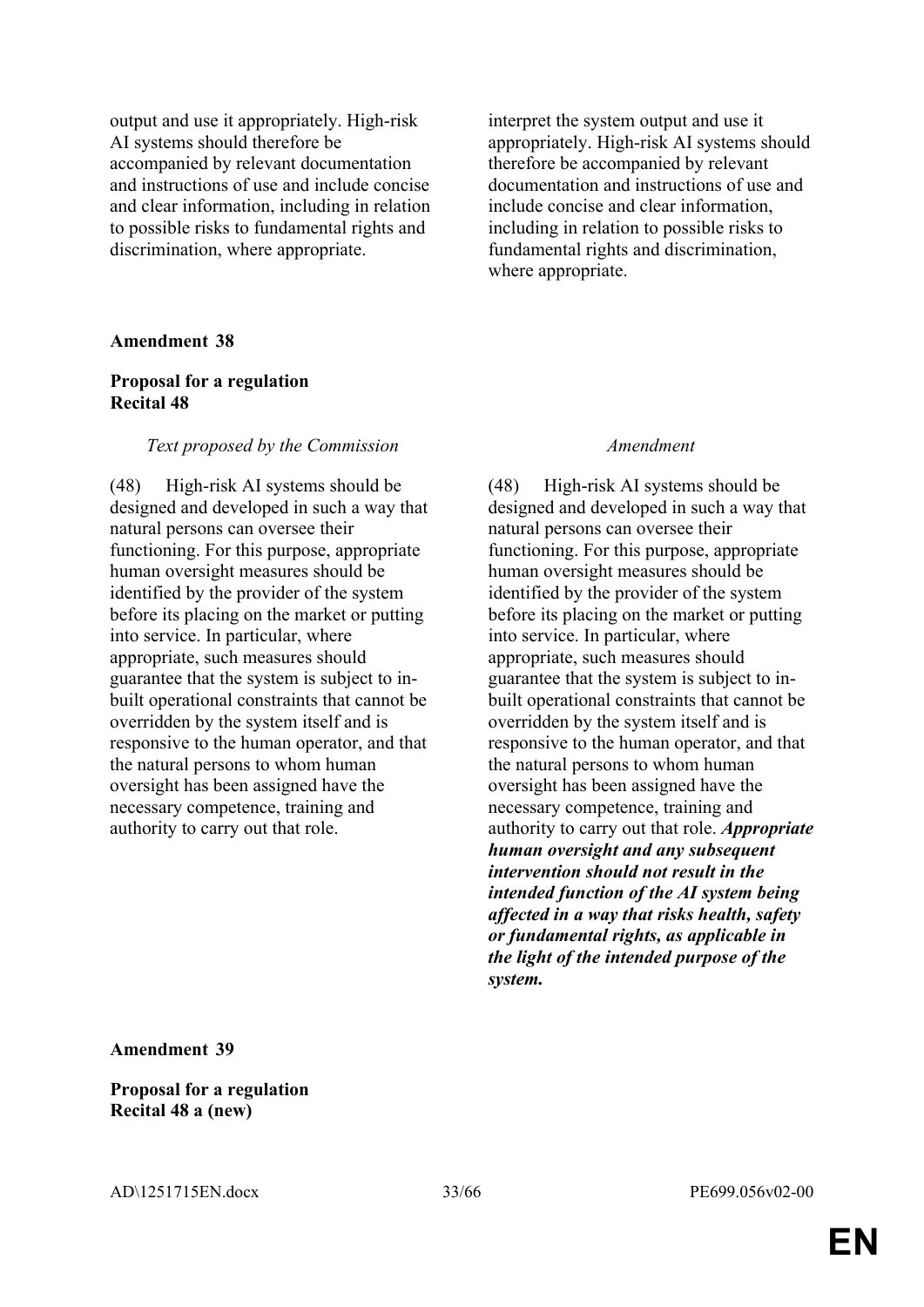*(48a) The recommendations regarding human oversight from the opinion of the Committee on the Environment, Public Health and Food Safety for the Committee on Legal Affairs with recommendations to the Commission on a framework of ethical aspects of artificial intelligence, robotics and related technologies (2020/2012(INL)) are to complement this Regulation.*

#### **Amendment 40**

#### **Proposal for a regulation Recital 49**

#### *Text proposed by the Commission Amendment*

(49) High-risk AI systems should perform consistently throughout their lifecycle and meet an appropriate level of accuracy, robustness and cybersecurity in accordance with the generally acknowledged state of the art. The level of accuracy and accuracy metrics should be communicated to the users.

(49) High-risk AI systems should perform consistently throughout their lifecycle and meet an appropriate level of accuracy, robustness and cybersecurity in accordance with the generally acknowledged state of the art. The level of accuracy and accuracy metrics should be communicated to the users *and end recipients*.

#### **Amendment 41**

#### **Proposal for a regulation Recital 50**

#### *Text proposed by the Commission Amendment*

(50) The technical robustness is a key requirement for high-risk AI systems. They should be resilient against risks connected to the limitations of the system (e.g. errors, faults, inconsistencies, unexpected situations) as well as against malicious actions that may compromise the security of the AI system and result in harmful or otherwise undesirable behaviour. Failure to protect against these risks could lead to safety impacts or negatively affect the

(50) The technical robustness is a key requirement for high-risk AI systems. They should be resilient against risks connected to the limitations of the system (e.g. errors, faults, inconsistencies, unexpected situations) as well as against malicious actions that may compromise the security of the AI system and result in harmful or otherwise undesirable behaviour. Failure to protect against these risks could lead to safety impacts*, negative environmental*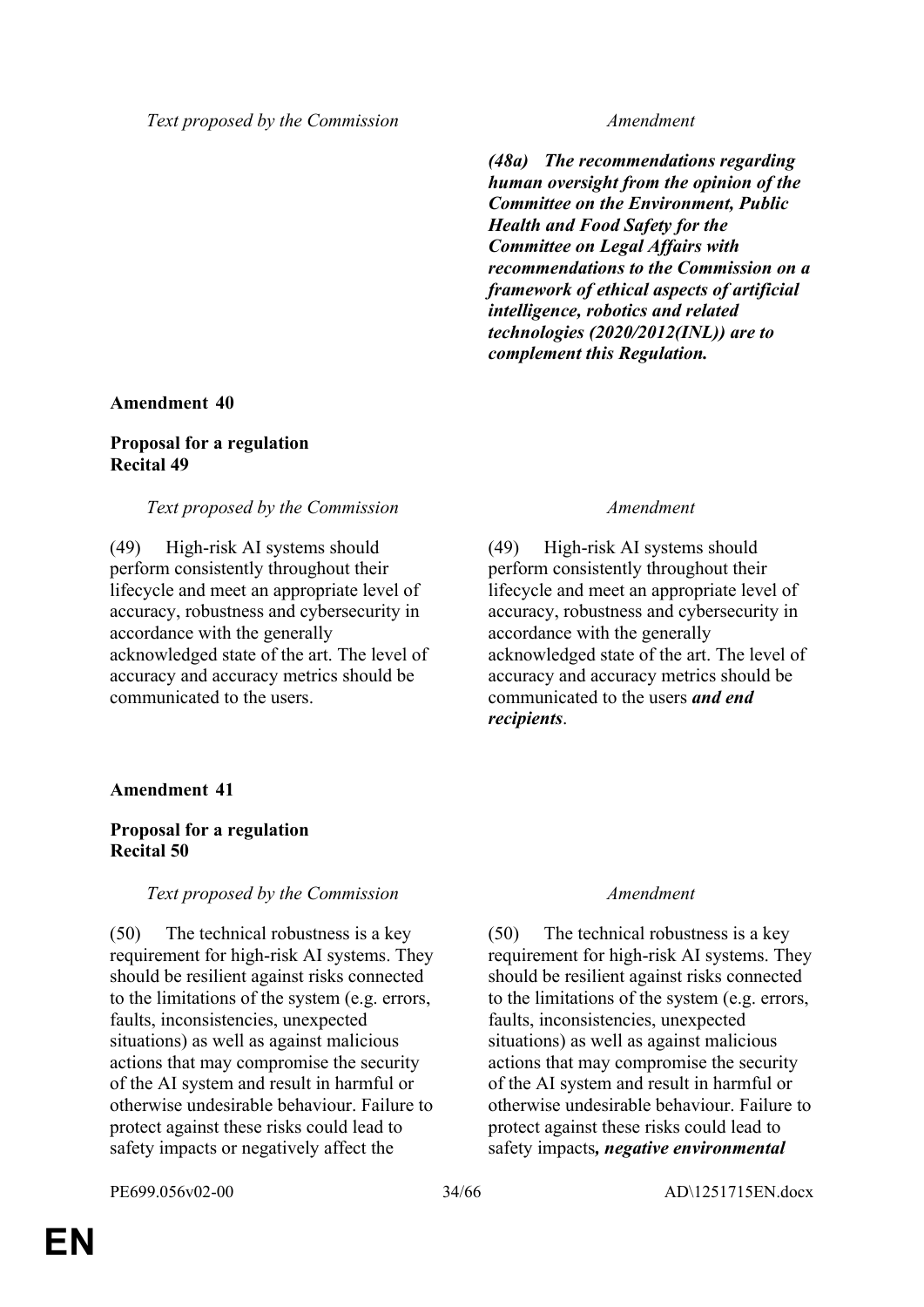fundamental rights, for example due to erroneous decisions or wrong or biased outputs generated by the AI system.

*implications,* or negatively affect the fundamental rights, for example due to erroneous decisions or wrong or biased outputs generated by the AI system.

### **Amendment 42**

### **Proposal for a regulation Recital 54**

#### *Text proposed by the Commission Amendment*

(54) The provider should establish a sound quality management system, ensure the accomplishment of the required conformity assessment procedure, draw up the relevant documentation and establish a robust post-market monitoring system. Public authorities which put into service high-risk AI systems for their own use may adopt and implement the rules for the quality management system as part of the quality management system adopted at a national or regional level, as appropriate, taking into account the specificities of the sector and the competences and organisation of the public authority in question.

(54) The provider should establish a sound quality management system, ensure the accomplishment of the required conformity assessment procedure, draw up the relevant documentation, *including the energy consumption and carbon intensity of the system* and establish a robust postmarket monitoring system. Public authorities which put into service high-risk AI systems for their own use may adopt and implement the rules for the quality management system as part of the quality management system adopted at a national or regional level, as appropriate, taking into account the specificities of the sector and the competences and organisation of the public authority in question. *Where this overlaps with any relevant and applicable sectoral legislation, the relevant terminology should be appropriately harmonised to avoid any unnecessary fragmentation.*

#### **Amendment 43**

**Proposal for a regulation Recital 59 a (new)**

*Text proposed by the Commission Amendment*

*(59a) Considering the specific nature and potential uses of AI systems which can be addressed to natural persons who are not users or operators, it is important to ensure the protection of certain rights,* 

AD\1251715EN.docx 35/66 PE699.056v02-00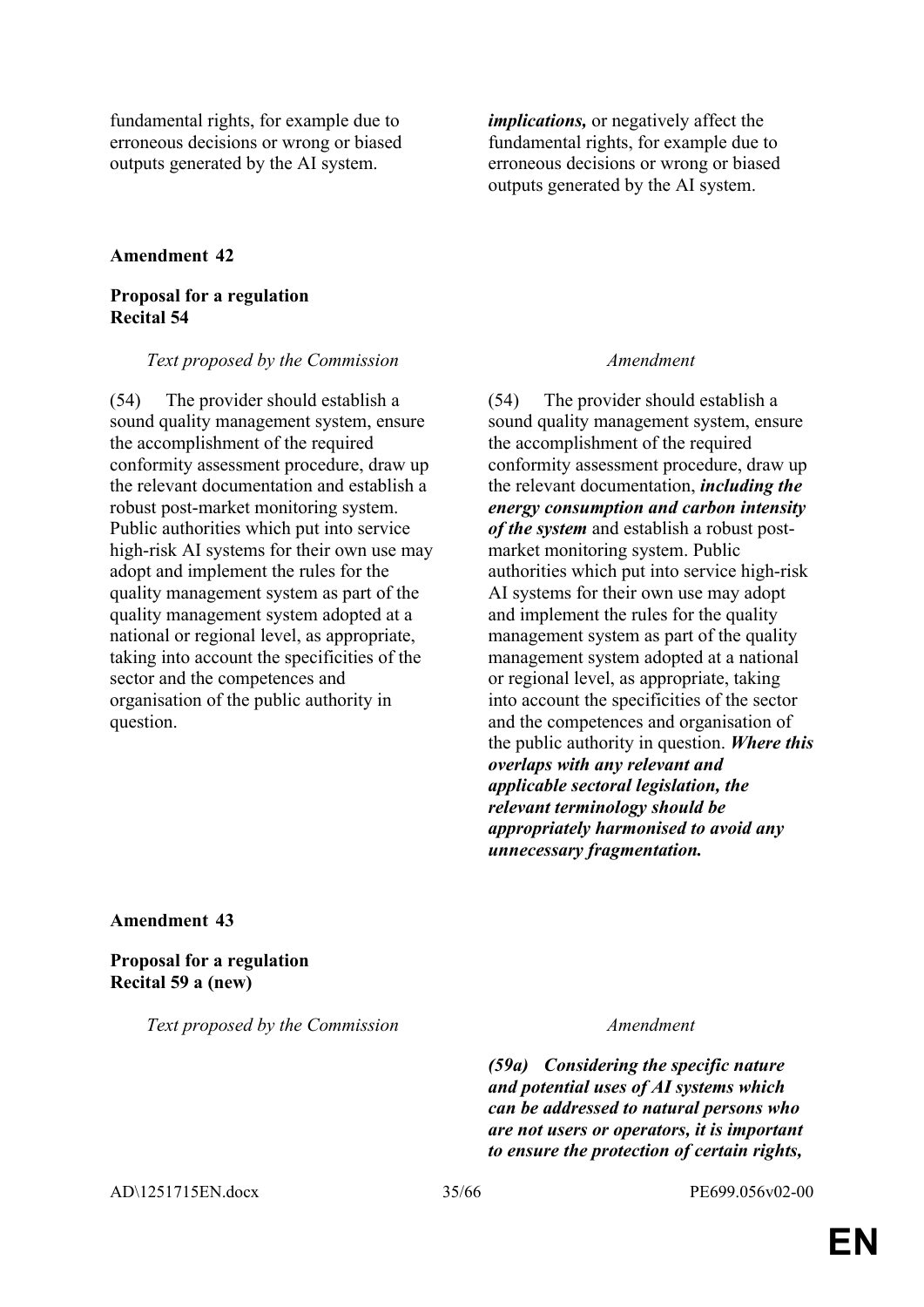*notably regarding transparency and the provision of information, to end recipients such as patients of healthcare services, students, consumers, etc. The current legislation should aim at providing the appropriate type and degree of transparency as well as the provision of specific information to end recipients and establish a clear difference with users as it can increase the protection and usability of AI systems and components.*

#### **Amendment 44**

#### **Proposal for a regulation Recital 68**

#### *Text proposed by the Commission Amendment*

(68) Under certain conditions, rapid availability of innovative technologies may be crucial for health and safety of persons and for society as a whole. It is thus appropriate that under exceptional reasons of public security or protection of life and health of natural persons and the protection of industrial and commercial property, Member States could authorise the placing on the market or putting into service of AI systems which have not undergone a conformity assessment.

(68) Under certain conditions, rapid availability of innovative technologies may be crucial for health and safety of persons*, the environment and climate change* and for society as a whole. It is thus appropriate that under exceptional reasons of public security or protection of life and health of natural persons*, the protection of the environment* and the protection of industrial and commercial property, Member States could authorise the placing on the market or putting into service of AI systems which have not undergone a conformity assessment.

#### **Amendment 45**

#### **Proposal for a regulation Recital 70**

#### *Text proposed by the Commission Amendment*

(70) Certain AI systems intended to interact with natural persons or to generate content may pose specific risks of impersonation or deception irrespective of whether they qualify as high-risk or not. In *certain* circumstances, the use of these

(70) Certain AI systems intended to interact with natural persons or to generate content may pose specific risks of impersonation or deception irrespective of whether they qualify as high-risk or not. In *these* circumstances, the use of these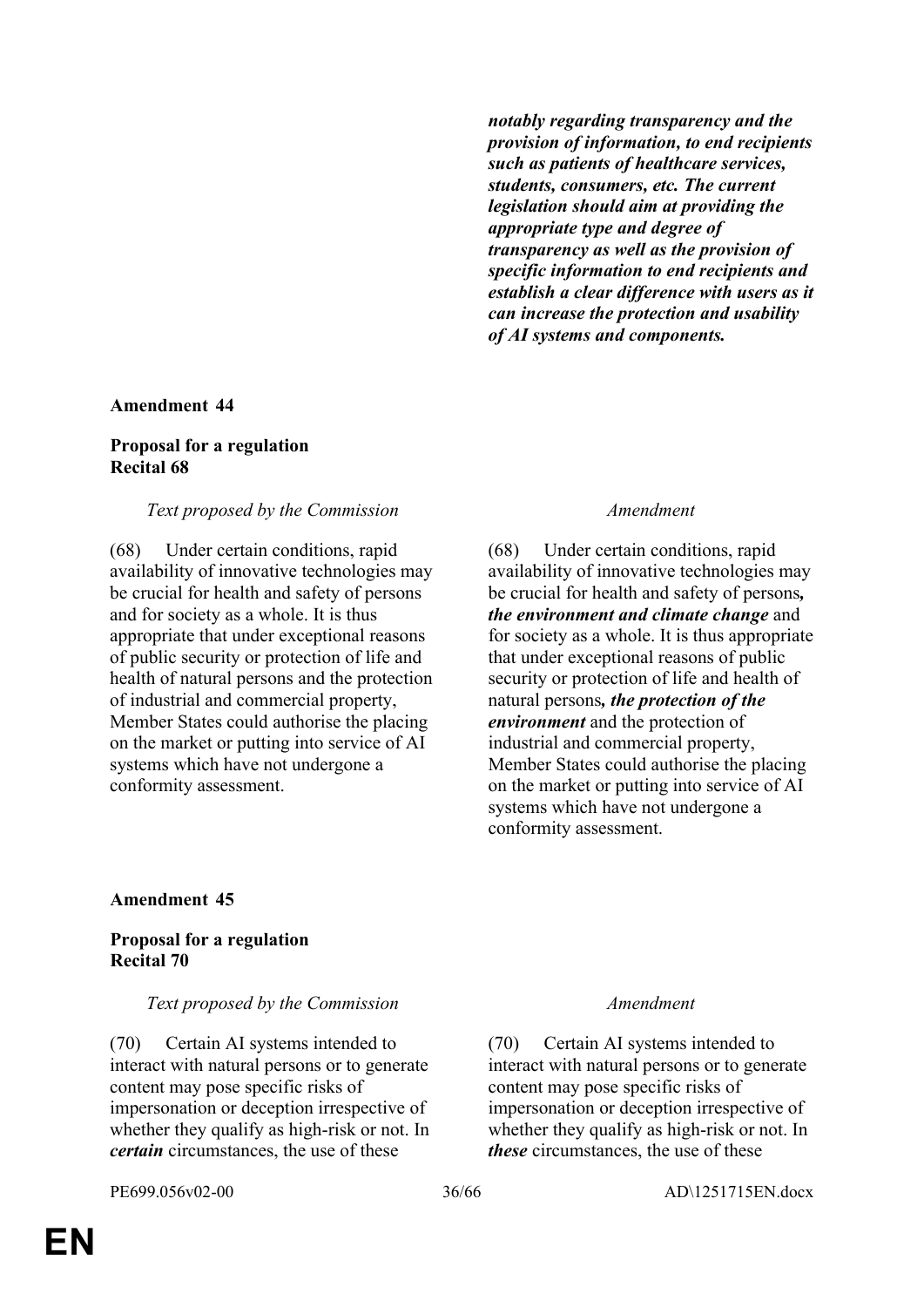systems should therefore be subject to specific transparency obligations without prejudice to the requirements and obligations for high-risk AI systems. In particular, natural persons should be notified that they are interacting with an AI system, unless this is obvious from the circumstances and the context of use. Moreover, natural persons should be notified when they are exposed to an emotion recognition system or a biometric categorisation system. Such information and notifications should be provided in accessible *formats for* persons with disabilities. Further, users, who use an AI system to generate or manipulate image, audio or video content that appreciably resembles existing persons, places or events and would falsely appear to a person to be authentic, should disclose that the content has been artificially created or manipulated by labelling the artificial intelligence output accordingly and disclosing its artificial origin.

systems should therefore be subject to specific transparency obligations without prejudice to the requirements and obligations for high-risk AI systems. In particular, natural persons should be notified that they are interacting with an AI system, unless this is obvious from the circumstances and the context of use. Moreover, natural persons should be notified when they are exposed to an emotion recognition system or a biometric categorisation system. Such information and notifications should be provided in *a timely and* accessible *format paying particular attention to* persons with disabilities. Further, users, who use an AI system to generate or manipulate image, audio or video content that appreciably resembles existing persons, places or events and would falsely appear to a person to be authentic, should disclose that the content has been artificially created or manipulated by labelling the artificial intelligence output accordingly and disclosing its artificial origin.

#### **Amendment 46**

**Proposal for a regulation Recital 71**

#### *Text proposed by the Commission Amendment*

(71) Artificial intelligence is a rapidly developing family of technologies that requires novel forms of regulatory oversight and a safe space for experimentation, while ensuring responsible innovation and integration of appropriate safeguards and risk mitigation measures. To ensure a legal framework that is innovation-friendly, future-proof and resilient to disruption, national competent authorities from one or more Member States should be encouraged to establish artificial intelligence regulatory sandboxes to facilitate the development and testing of innovative AI systems under strict

(71) Artificial intelligence is a rapidly developing family of technologies that requires novel *and effective* forms of regulatory oversight and a safe space for experimentation, while ensuring responsible innovation and integration of appropriate safeguards and risk mitigation measures. To ensure a legal framework that is innovation-friendly, future-proof*, sustainable* and resilient to disruption, national competent authorities from one or more Member States should be encouraged to establish artificial intelligence regulatory sandboxes to facilitate the development and testing of innovative AI systems*, with* 

AD\1251715EN.docx 37/66 PE699.056v02-00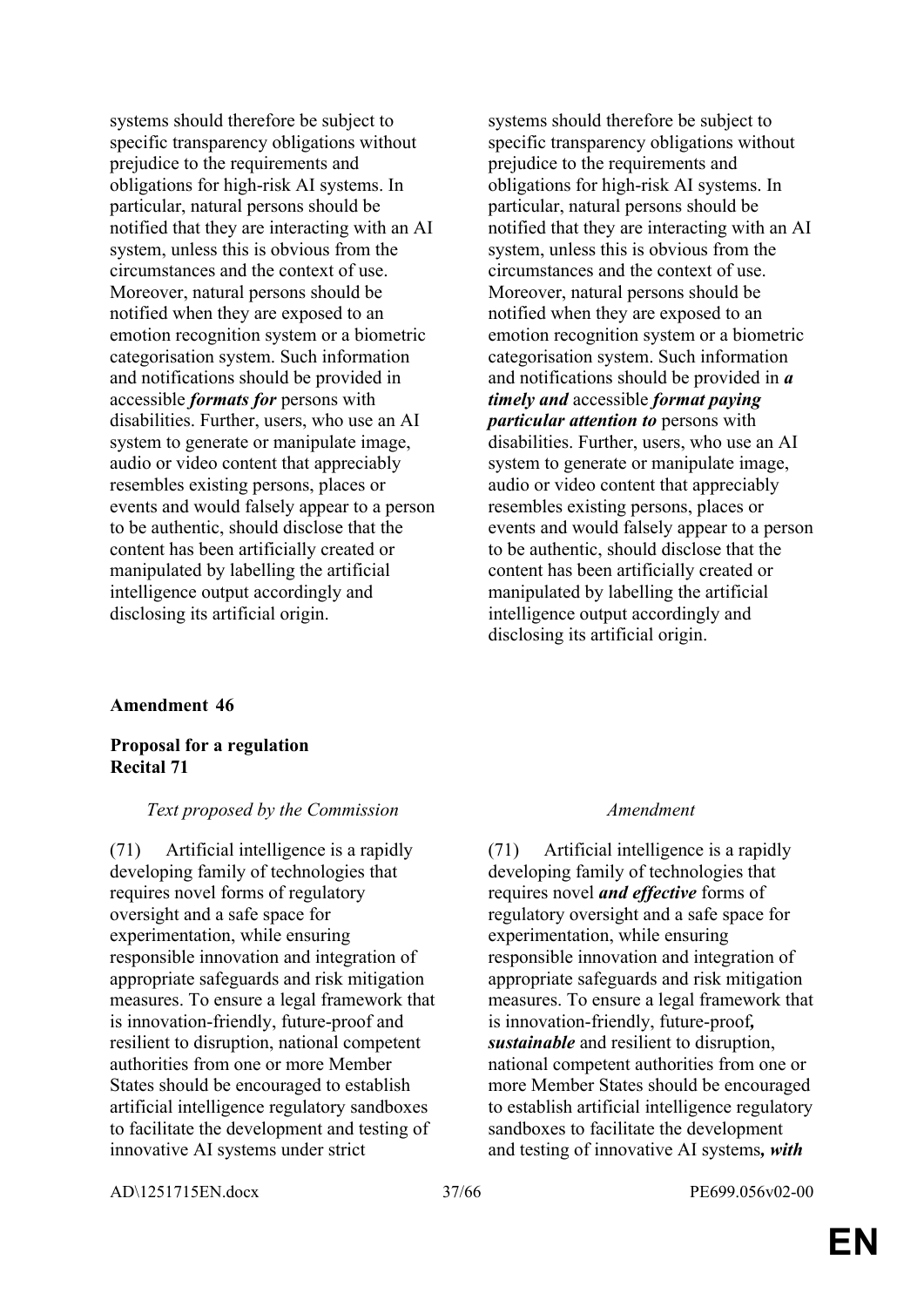regulatory oversight before these systems are placed on the market or otherwise put into service.

*particular emphasis on the promotion of sustainable and green AI systems,* under strict regulatory oversight before these systems are placed on the market or otherwise put into service.

### **Amendment 47**

### **Proposal for a regulation Recital 72**

#### *Text proposed by the Commission Amendment*

(72) The objectives of the regulatory sandboxes should be to foster AI innovation by establishing a controlled experimentation and testing environment in the development and pre-marketing phase with a view to ensuring compliance of the innovative AI systems with this Regulation and other relevant Union and Member States legislation; to enhance legal certainty for innovators and the competent authorities' oversight and understanding of the opportunities, emerging risks and the impacts of AI use, and to accelerate access to markets, including by removing barriers for small and medium enterprises (SMEs) and start-ups. To ensure uniform implementation across the Union and economies of scale, it is appropriate to establish common rules for the regulatory sandboxes' implementation and a framework for cooperation between the relevant authorities involved in the supervision of the sandboxes. This Regulation should provide the legal basis for the use of personal data collected for other purposes for developing certain AI systems in the public interest within the AI regulatory sandbox, in line with Article 6(4) of Regulation (EU) 2016/679, and Article 6 of Regulation (EU) 2018/1725, and without prejudice to Article 4(2) of Directive (EU) 2016/680. Participants in the sandbox should ensure appropriate safeguards and cooperate with the competent authorities, including by following their guidance and acting

(72) The objectives of the regulatory sandboxes should be to foster AI innovation by establishing a controlled experimentation and testing environment in the development and pre-marketing phase with a view to ensuring compliance of the innovative AI systems with this Regulation and other relevant Union and Member States legislation; to enhance legal certainty for innovators and the competent authorities' oversight and understanding of the opportunities, emerging risks and the impacts of AI use, and to accelerate access to markets, including by removing barriers for small and medium enterprises (SMEs) and start-ups. To ensure uniform implementation across the Union and economies of scale, it is appropriate to establish common rules for the regulatory sandboxes' implementation and a framework for cooperation between the relevant authorities involved in the supervision of the sandboxes. This Regulation should provide the legal basis for the use of personal data collected for other purposes for developing certain AI systems in the public interest within the AI regulatory sandbox, in line with Article 6(4) of Regulation (EU) 2016/679, and Article 6 of Regulation (EU) 2018/1725, and without prejudice to Article 4(2) of Directive (EU) 2016/680. Participants in the sandbox should ensure appropriate safeguards and cooperate with the competent authorities, including by following their guidance and acting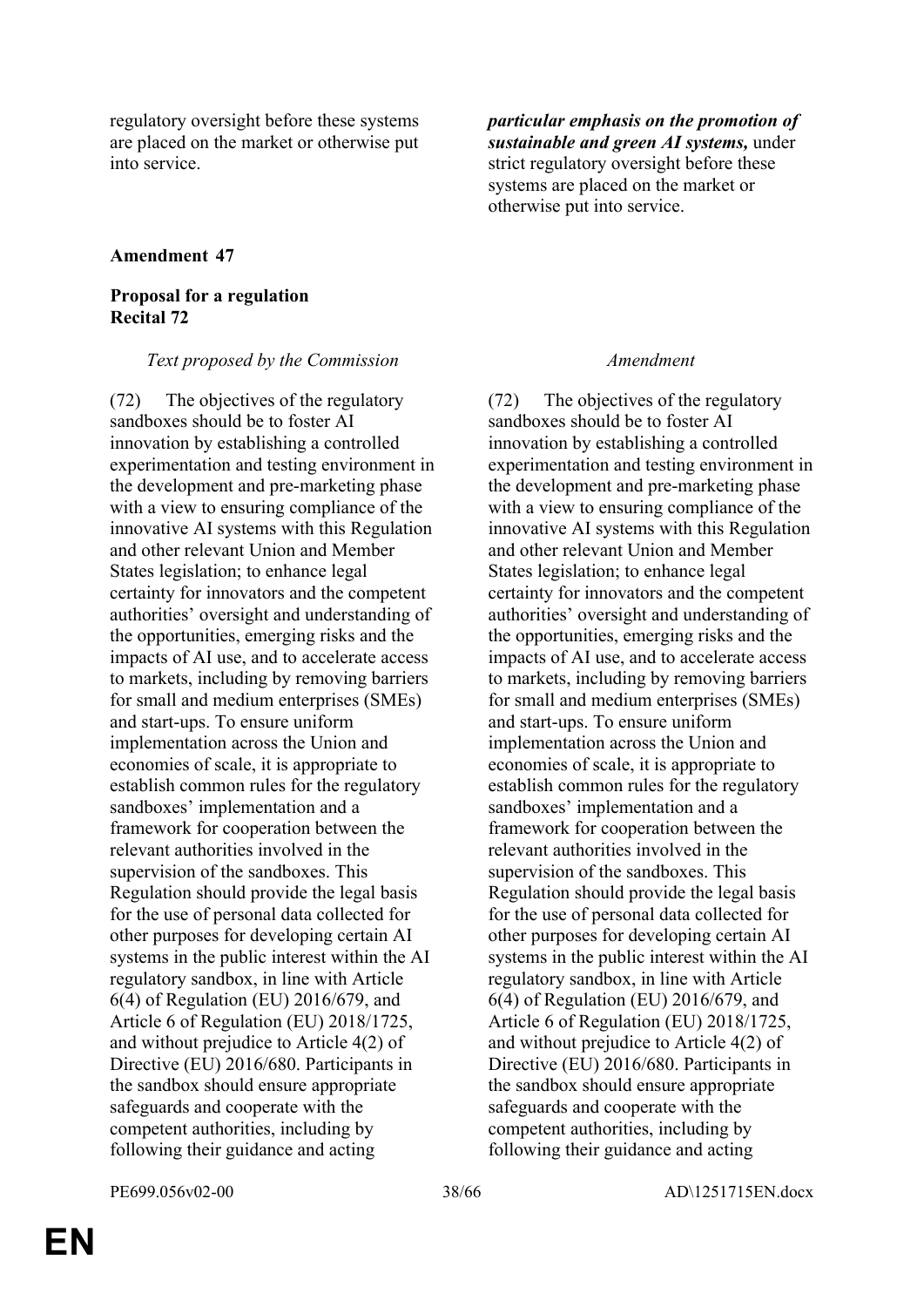expeditiously and in good faith to mitigate any high-risks to safety and fundamental rights that may arise during the development and experimentation in the sandbox. The conduct of the participants in the sandbox should be taken into account when competent authorities decide whether to impose an administrative fine under Article 83(2) of Regulation 2016/679 and Article 57 of Directive 2016/680.

expeditiously and in good faith to mitigate any high-risks to safety*, health, the environment* and fundamental rights that may arise during the development and experimentation in the sandbox. The conduct of the participants in the sandbox should be taken into account when competent authorities decide whether to impose an administrative fine under Article 83(2) of Regulation 2016/679 and Article 57 of Directive 2016/680.

#### **Amendment 48**

#### **Proposal for a regulation Recital 73 a (new)**

*Text proposed by the Commission Amendment*

*(73a) In order to promote a more sustainable and greener innovation, the Commission and Member States should publish guidelines and methodologies for efficient algorithms that provide data and pre-trained models in view of a rationalisation of training activity. The development of best practice procedures would also support the identification and subsequent development of solutions to the most pressing environmental challenges of AI systems, including on the development of the green AI label.*

#### **Amendment 49**

#### **Proposal for a regulation Recital 74**

#### *Text proposed by the Commission Amendment*

(74) In order to minimise the risks to implementation resulting from lack of knowledge and expertise in the market as well as to facilitate compliance of providers and notified bodies with their obligations under this Regulation, the AIon demand platform, the European Digital Innovation Hubs and the Testing and

(74) In order to minimise the risks to implementation resulting from lack of knowledge and expertise in the market as well as to facilitate compliance of providers and notified bodies with their obligations under this Regulation, the AIon demand platform, the European Digital Innovation Hubs*, the European Institute* 

AD\1251715EN.docx 39/66 PE699.056v02-00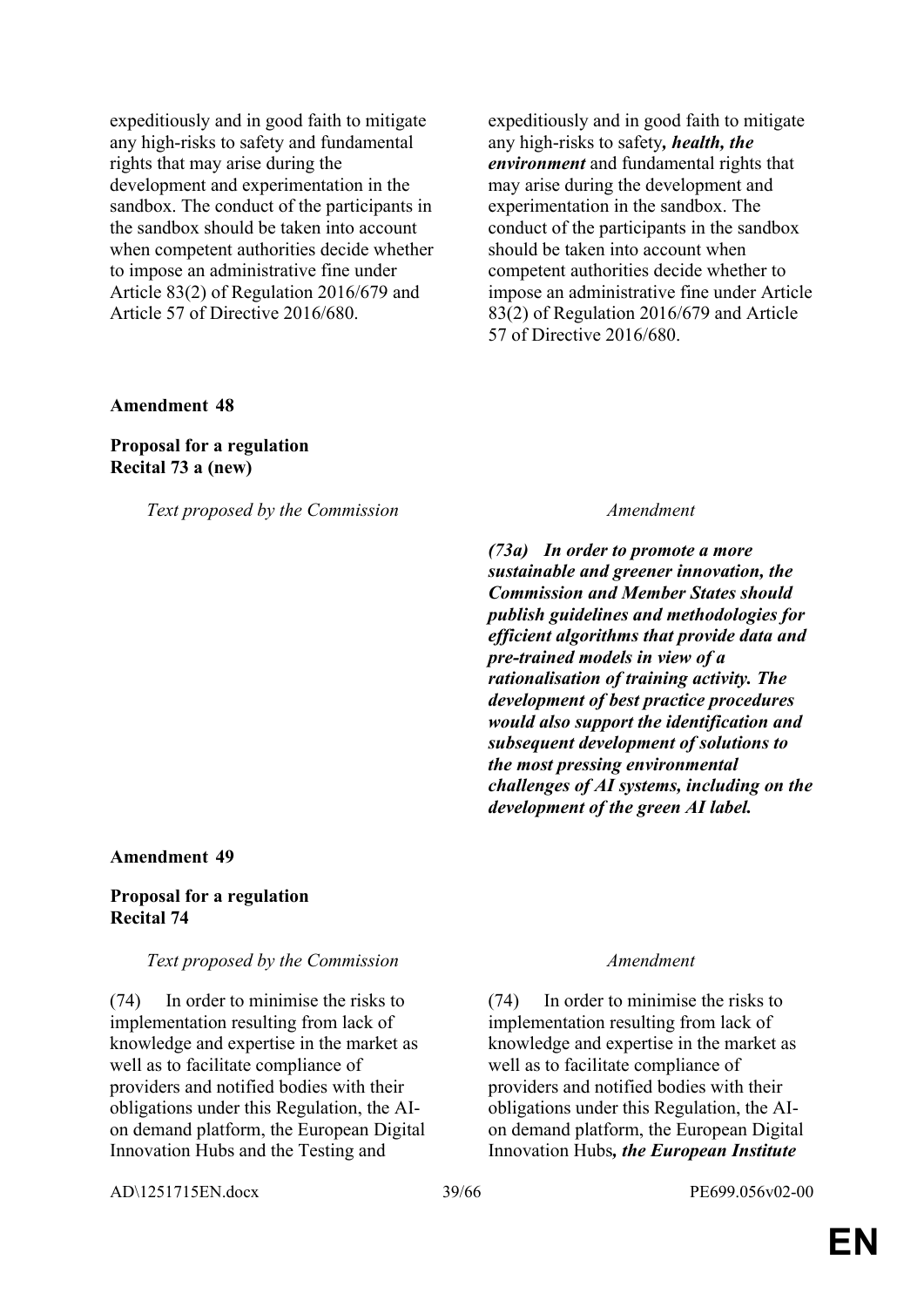Experimentation Facilities established by the Commission and the Member States at national or EU level should possibly contribute to the implementation of this Regulation. Within their respective mission and fields of competence, they may provide in particular technical and scientific support to providers and notified bodies.

#### **Amendment 50**

#### **Proposal for a regulation Recital 76**

#### *Text proposed by the Commission Amendment*

(76) In order to facilitate a smooth, effective and harmonised implementation of this Regulation a European Artificial Intelligence Board should be established. The Board should be responsible for a number of advisory tasks, including issuing opinions, recommendations, advice or guidance on matters related to the implementation of this Regulation, *including on* technical specifications *or* existing standards regarding the requirements established in this Regulation and *providing* advice to and assisting the Commission on specific questions related to artificial intelligence.

*of Innovation and Technology,* and the Testing and Experimentation Facilities established by the Commission and the Member States at national or EU level should possibly contribute to the implementation of this Regulation. Within their respective mission and fields of competence, they may provide in particular technical and scientific support to providers and notified bodies.

(76) In order to facilitate a smooth, effective and harmonised implementation of this Regulation a European Artificial Intelligence Board should be established. The Board should be responsible for a number of advisory tasks, including issuing opinions, recommendations, advice or guidance on matters related to the implementation of this Regulation, *the establishment of an artificial intelligence sustainability taskforce for the sustainable development of artificial intelligence and the development towards a harmonised criteria for sustainable* technical specifications*,* existing standards *and best practice* regarding the requirements established in this Regulation and *to provide expert* advice to and assisting the Commission on specific questions related to artificial intelligence *to better address emerging cross-border challenges arising from rapid technological development*.

**Amendment 51**

**Proposal for a regulation Recital 76 a (new)**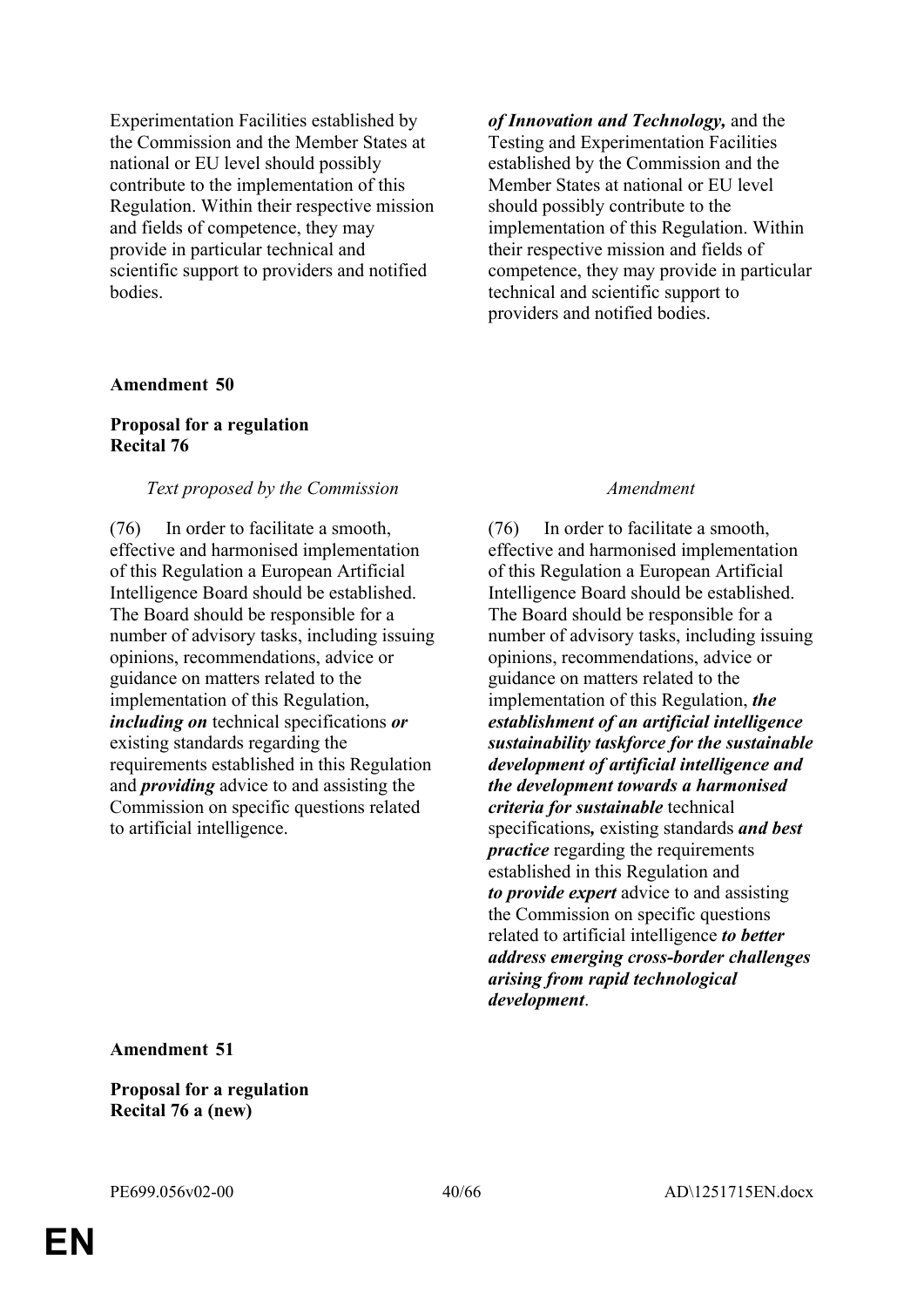*(76a) To ensure a common and consistent approach regarding the deployment and implementation of AI systems in the various areas and sectors concerned and to exploit potential synergies and complementarities, the Board should cooperate closely with other relevant sectoral advisory groups established at Union level, such as boards, committees and expert groups, including organisations from the civil society such as NGOs, consumer associations, and industry representatives with competence in areas related to digital technologies or artificial intelligence, such as governance, exchange, access or use and re-use of data, including health data or environmental information, while avoiding duplication of work.*

### **Amendment 52**

### **Proposal for a regulation Recital 78**

#### *Text proposed by the Commission Amendment*

(78) In order to ensure that providers of high-risk AI systems can take into account the experience on the use of high-risk AI systems for improving their systems and the design and development process or can take any possible corrective action in a timely manner, all providers should have a post-market monitoring system in place. This system is also key to ensure that the possible risks emerging from AI systems which continue to 'learn' after being placed on the market or put into service can be more efficiently and timely addressed. In this context, providers should also be required to have a system in place to report to the relevant authorities any serious incidents or any breaches to national and Union law protecting

(78) In order to ensure that providers of high-risk AI systems can take into account the experience on the use of high-risk AI systems for improving their systems and the design and development process or can take any possible corrective action in a timely manner, all providers should have a post-market monitoring system in place. This system is also key to ensure that the possible risks emerging from AI systems which continue to 'learn' after being placed on the market or put into service can be more efficiently and timely addressed. In this context, providers should also be required to have a system in place to report to the relevant authorities any serious incidents or any breaches to national and Union law protecting

AD\1251715EN.docx 41/66 PE699.056v02-00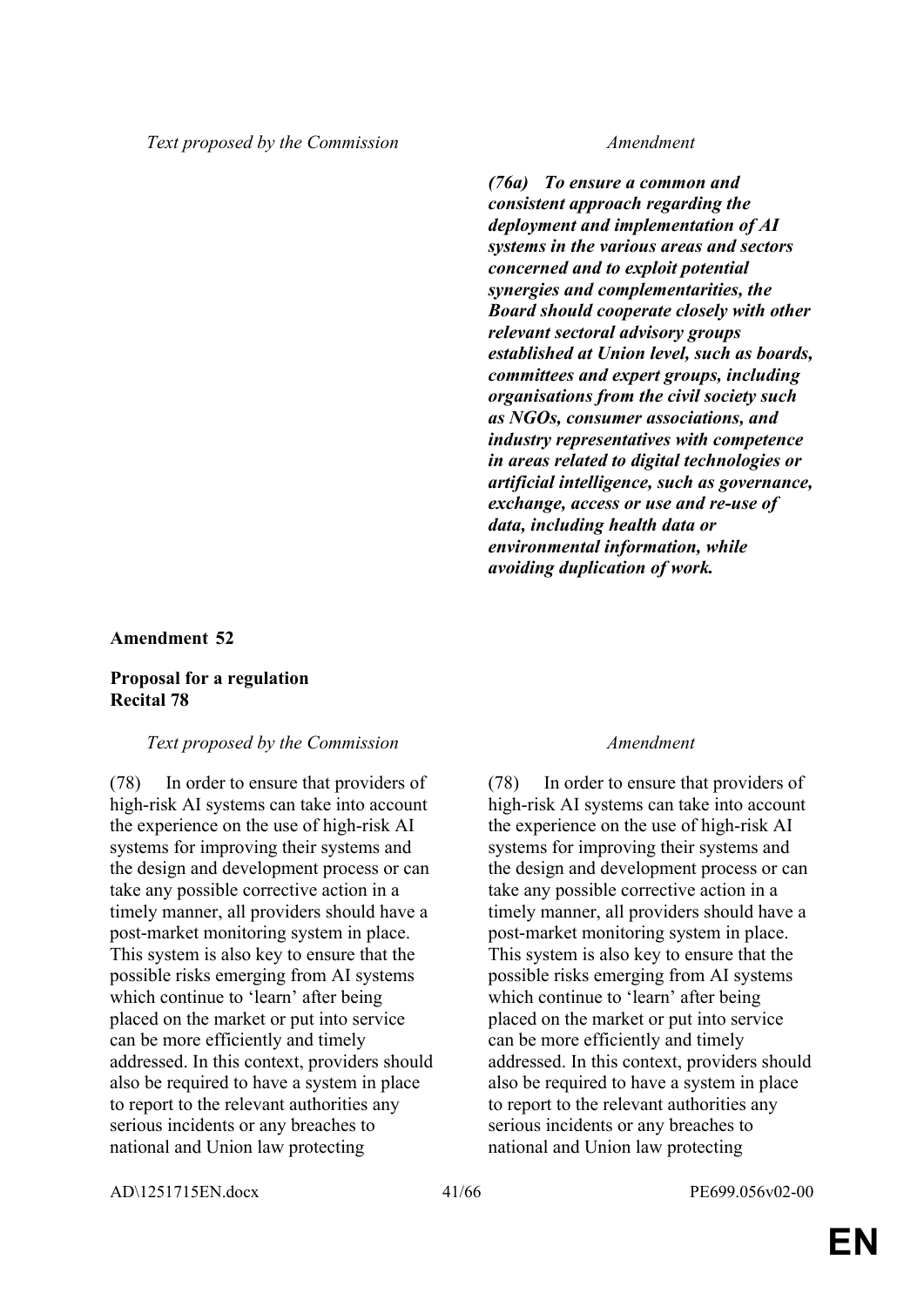fundamental rights resulting from the use of their AI systems.

fundamental rights resulting from the use of their AI systems. *Likewise, civil society organisations and other stakeholders should be enabled to provide input and lodge complaints if the protection of fundamental rights or public interest is at risk.*

### **Amendment 53**

#### **Proposal for a regulation Recital 81**

#### *Text proposed by the Commission Amendment*

(81) The development of AI systems other than high-risk AI systems in accordance with the requirements of this Regulation *may* lead to a larger uptake of trustworthy artificial intelligence in the Union. Providers of non-high-risk AI systems should be encouraged to create codes of conduct intended to foster the voluntary application of the mandatory requirements applicable to high-risk AI systems. Providers should also be encouraged to apply on a voluntary basis additional requirements related, for example, to environmental sustainability, accessibility to persons with disability, stakeholders' participation in the design and development of AI systems, and diversity of the development teams. The Commission may develop initiatives, including of a sectorial nature, to facilitate the lowering of technical barriers hindering cross-border exchange of data for AI development, including on data access infrastructure, semantic and technical interoperability of different types of data.

(81) The development of AI systems other than high-risk AI systems in accordance with the requirements of this Regulation *should* lead to a larger uptake of trustworthy artificial intelligence in the Union. Providers of non-high-risk AI systems should be encouraged to create codes of conduct intended to foster the voluntary application of the mandatory requirements applicable to high-risk AI systems. Providers should also be encouraged to apply on a voluntary basis additional requirements related, for example, to *take a risk-based approach to focus on the direct and indirect effects on* environmental sustainability, *energy efficiency and carbon intensity,*  accessibility to persons with disability, stakeholders' participation in the design and development of AI systems, and diversity of the development teams. The Commission may develop initiatives, including of a sectorial nature, to facilitate the lowering of technical barriers hindering cross-border exchange of data for AI development, including on data access infrastructure, semantic and technical interoperability of different types of data.

#### **Amendment 54**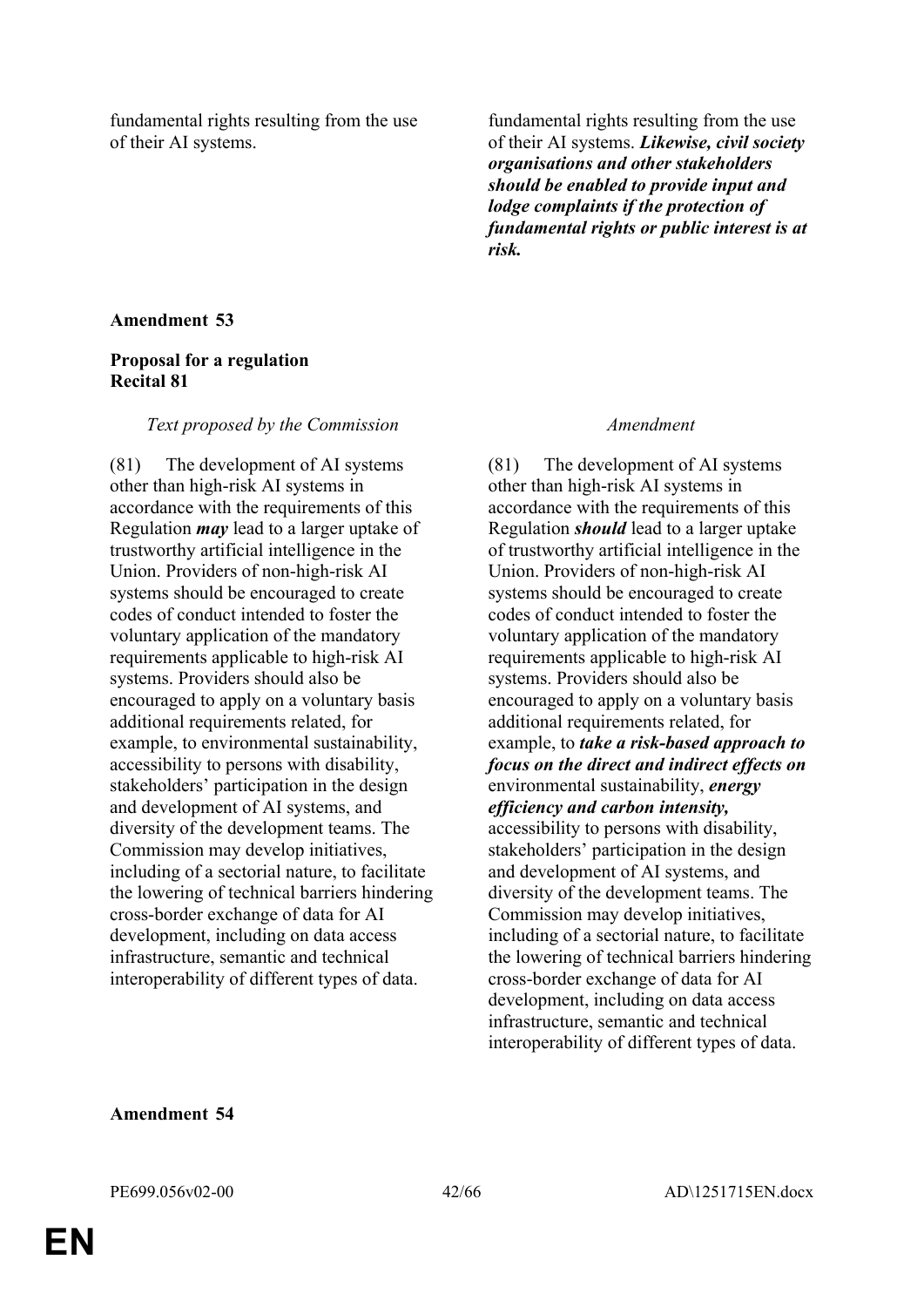### **Proposal for a regulation Article 1 – paragraph 1 – point a**

#### *Text proposed by the Commission Amendment*

(a) harmonised rules for the placing on the market, the putting into service and the use of artificial intelligence systems ('AI systems') in the Union;

(a) harmonised rules *to ensure the protection for the public interest, the health and safety of consumers and the protection of the environment* for the placing on the market, the putting into service and the use of artificial intelligence systems ('AI systems') in the Union;

### **Amendment 55**

**Proposal for a regulation Article 3 – paragraph 1 – point 4 a (new)**

*Text proposed by the Commission Amendment*

*(4a) 'end recipient' means any natural or legal person, other than an operator, to whom the output of an AI system is intended or to whom that output is provided;*

### **Amendment 56**

### **Proposal for a regulation Article 3 – paragraph 1 – point 14**

#### *Text proposed by the Commission Amendment*

(14) 'safety component of a product or system' means a component of a product or of a system which fulfils a safety function for that product or system or the failure or malfunctioning of which endangers the health and safety of persons or property;

(14) 'safety component of a product or system' means a component of a product or of a system which fulfils a safety function for that product or system or the failure or malfunctioning of which endangers the health and safety of persons or property *or climate and environmental protection*;

#### **Amendment 57**

**Proposal for a regulation Article 3 – paragraph 1 – point 15**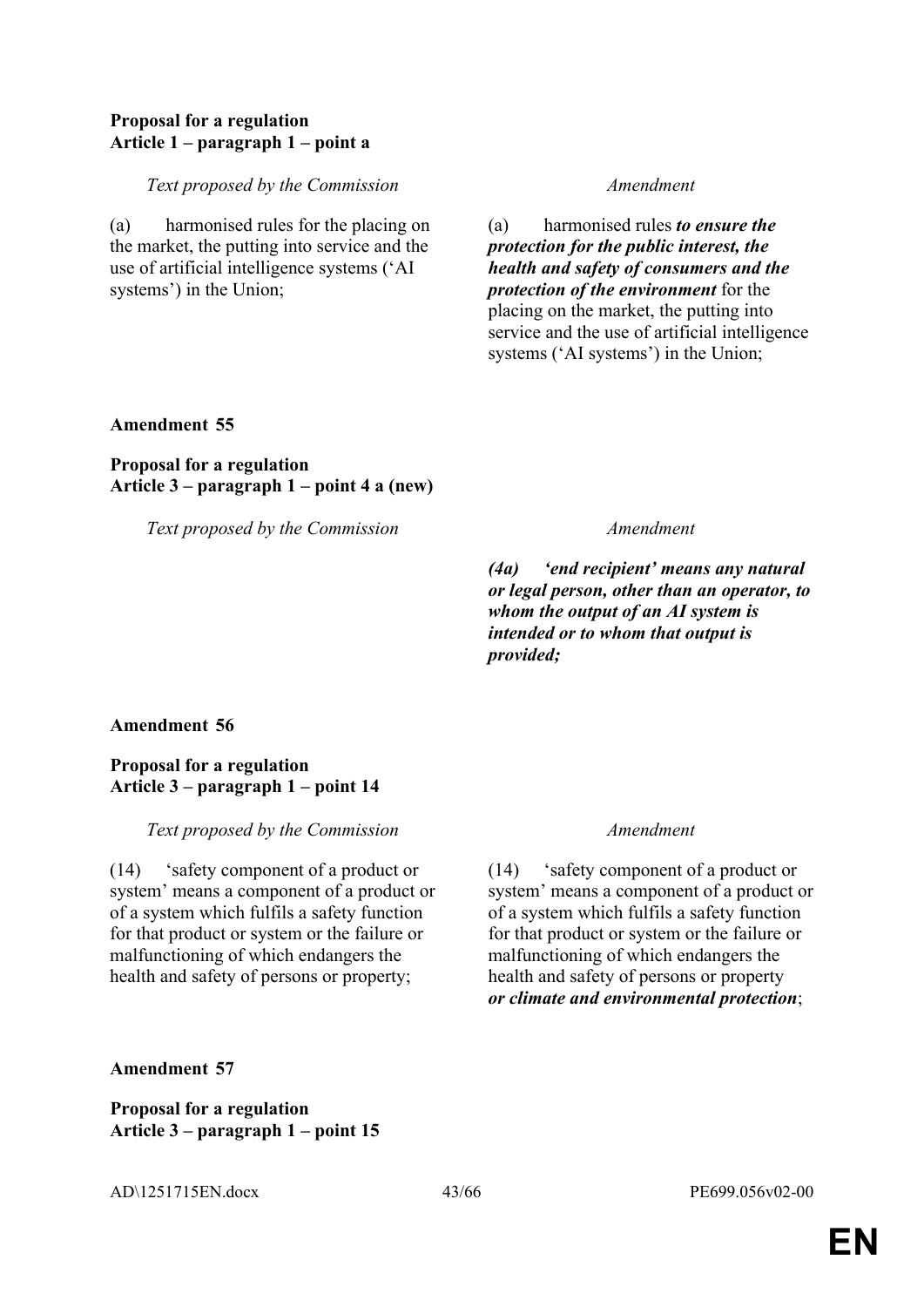(15) 'instructions for use' means the information provided by the provider to inform the user of in particular an AI system's intended purpose and proper use, inclusive of the specific geographical, behavioural or functional setting within which the high-risk AI system is intended to be used;

(15) 'instructions for use' means the information provided by the provider to inform the user *and end recipient* of in particular an AI system's intended purpose and proper use, inclusive of the specific geographical, behavioural or functional setting within which the high-risk AI system is intended to be used;

### **Amendment 58**

### **Proposal for a regulation Article 3 – paragraph 1 – point 24 b (new)**

*Text proposed by the Commission Amendment*

*(24b) "green AI label" means a label by which the less carbon intensive and most energy efficient AI systems are recognised and that promotes the techniques and procedures used for a better efficiency;*

### **Amendment 59**

### **Proposal for a regulation Article 3 – paragraph 1 – point 34**

### *Text proposed by the Commission Amendment*

(34) 'emotion recognition system' means an AI system for the purpose of identifying or inferring emotions or intentions of natural persons on the basis of their biometric data;

### **Amendment 60**

### **Proposal for a regulation Article 5 – paragraph 1 – point a**

*Text proposed by the Commission Amendment*

(a) the placing on the market, putting (a) the placing on the market, putting

(34) 'emotion recognition system' means an AI system for the purpose of identifying or inferring emotions or intentions of natural persons on the basis of their biometric *or neurological* data;

PE699.056v02-00 44/66 AD\1251715EN.docx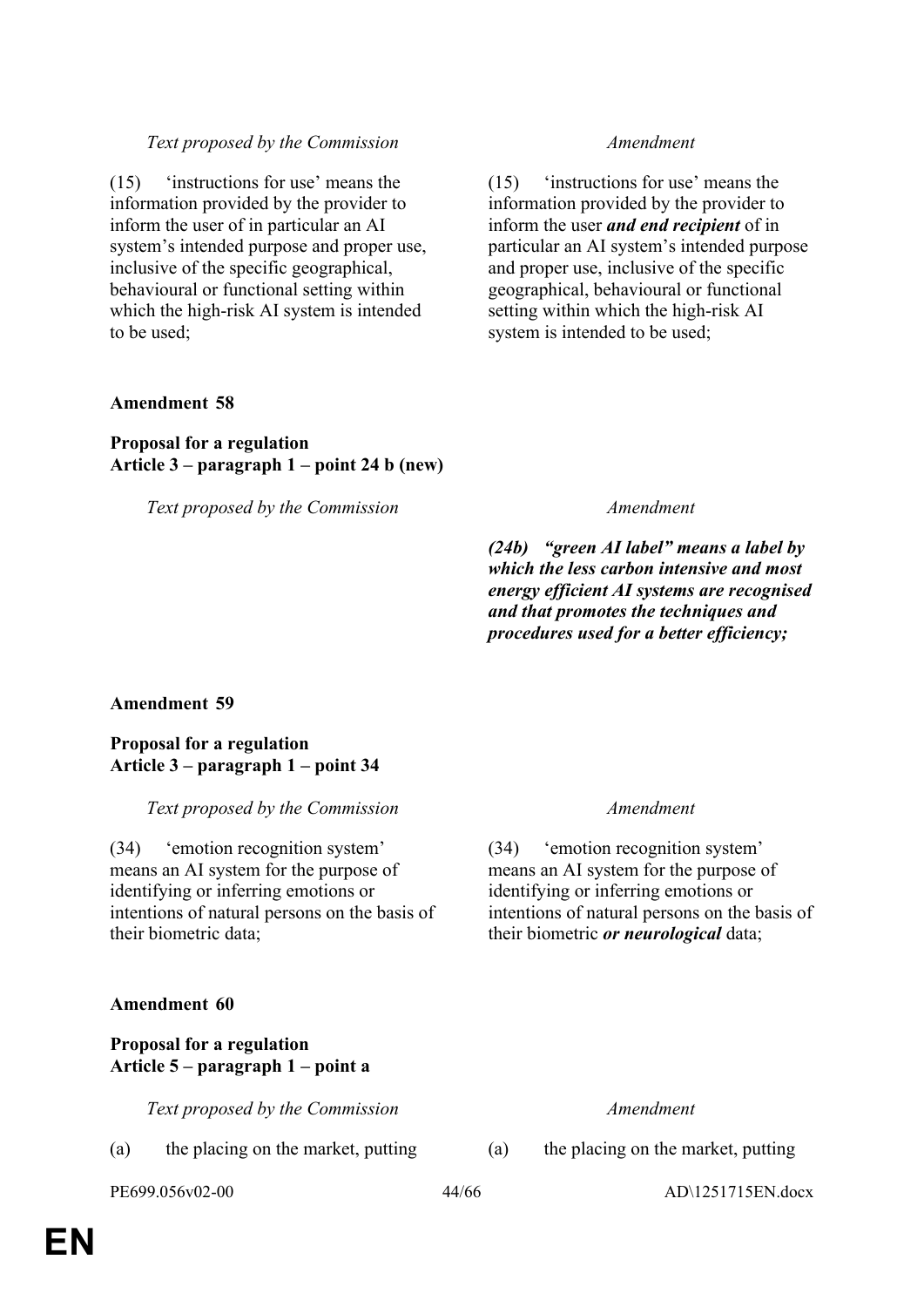into service or use of an AI system that deploys subliminal techniques beyond a person's consciousness in order to materially distort a person's behaviour in a manner that causes or is likely to cause that person or another person physical or psychological harm;

into service or use of an AI system that deploys subliminal*, psychological* techniques beyond a person's consciousness in order to materially distort a person's behaviour in a manner that causes or is likely to cause that person or another person *economic,* physical or psychological harm;

#### *Justification*

*Discriminatory AI driven price optimisation strategies should not be permitted. For example: insurance firms targeting price increases at consumers who are perceived by AI systems as less likely to switch providers*

#### **Amendment 61**

**Proposal for a regulation Article 5 – paragraph 1 – point b**

#### *Text proposed by the Commission Amendment*

(b) the placing on the market, putting into service or use of an AI system that exploits any of the vulnerabilities of a specific group of persons due to their age, physical or mental disability, in order to materially distort the behaviour of a person pertaining to that group in a manner that causes or is likely to cause that person or another person physical or psychological harm;

(b) the placing on the market, putting into service or use of an AI system that exploits any of the vulnerabilities of a specific group of persons due to their age, physical or mental disability *including addiction, bereavement or distress*, in order to materially distort the behaviour of a person pertaining to that group in a manner that causes or is likely to cause that person or another person *economic,* physical or psychological harm;

#### *Justification*

*The protection of vulnerable citizens should include those suffering from temporary vulnerabilities including addiction or bereavement to ensure protection from the use of AI driven persuasion profiling used in dating and gambling websites for example.*

#### **Amendment 62**

**Proposal for a regulation Article 7 – paragraph 1 – point a**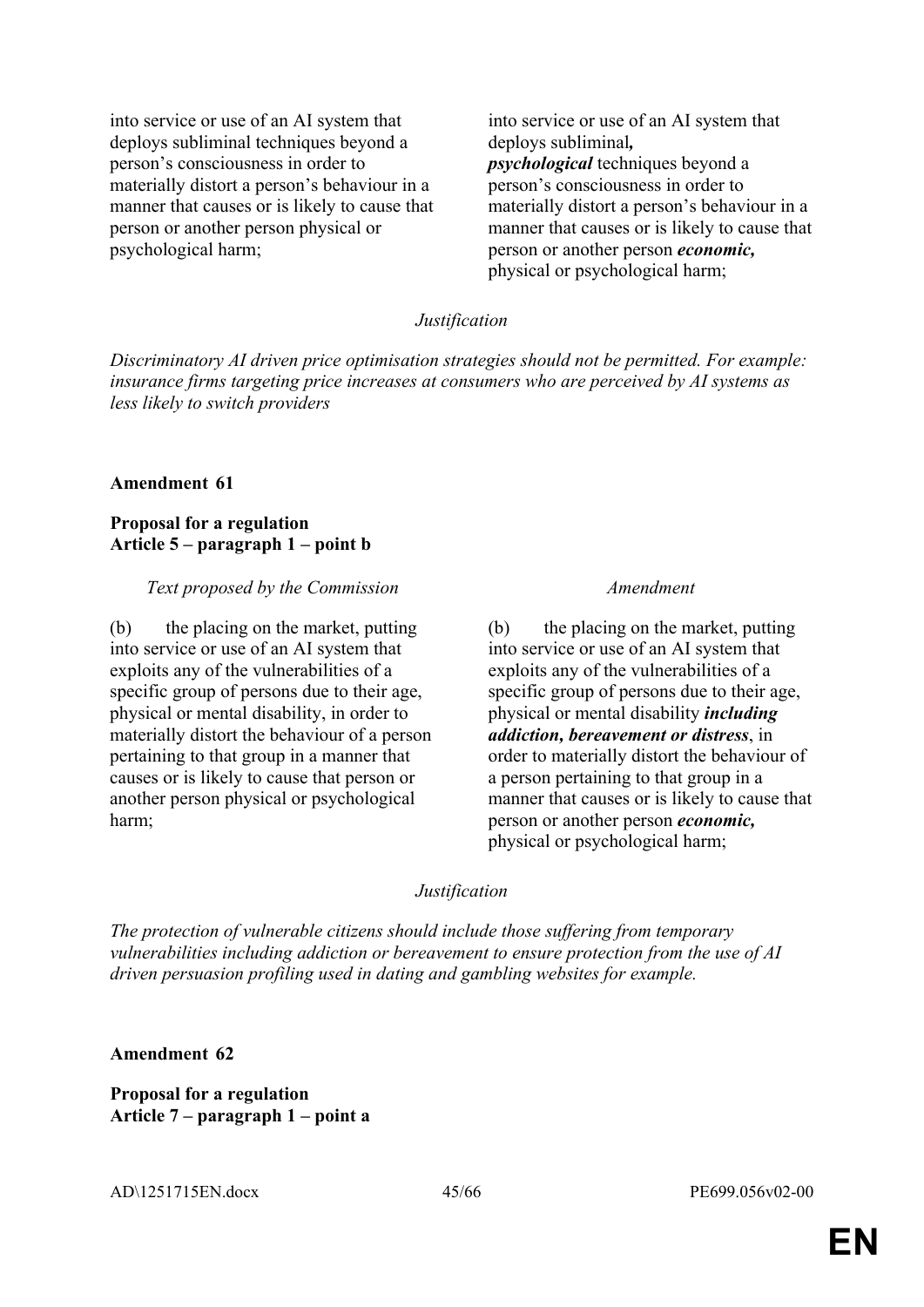(a) the AI systems are intended to be used in any of the areas listed in points 1 to *8* of Annex III;

### **Amendment 63**

### **Proposal for a regulation Article 7 – paragraph 1 – point b**

#### *Text proposed by the Commission Amendment*

(b) the AI systems pose a risk of harm to the health and safety, or a risk of adverse impact on fundamental rights, that is, in respect of its severity and probability of occurrence, equivalent to or greater than the risk of harm or of adverse impact posed by the high-risk AI systems already referred to in Annex III.

(a) the AI systems are intended to be used in any of the areas listed in points 1 to *9* of Annex III;

(b) the AI systems pose a risk of harm to the health and safety, or a risk of adverse impact on *climate change mitigation and adaptation, the environment and* fundamental rights, that is, in respect of its severity and probability of occurrence, equivalent to or greater than the risk of harm or of adverse impact posed by the high-risk AI systems already referred to in Annex III.

### **Amendment 64**

### **Proposal for a regulation Article 7 – paragraph 2 – introductory part**

#### *Text proposed by the Commission Amendment*

2. When assessing for the purposes of paragraph 1 whether an AI system poses a risk of harm to the health and safety or a risk of adverse impact on fundamental rights that is equivalent to or greater than the risk of harm posed by the high-risk AI systems already referred to in Annex III, the Commission shall take into account the following criteria:

2. When assessing for the purposes of paragraph 1 whether an AI system poses a risk of harm to the health and safety or a risk of adverse impact on *the climate, the environment or* fundamental rights that is equivalent to or greater than the risk of harm posed by the high-risk AI systems already referred to in Annex III, the Commission shall take into account the following criteria:

#### **Amendment 65**

**Proposal for a regulation Article 7 – paragraph 2 – point c**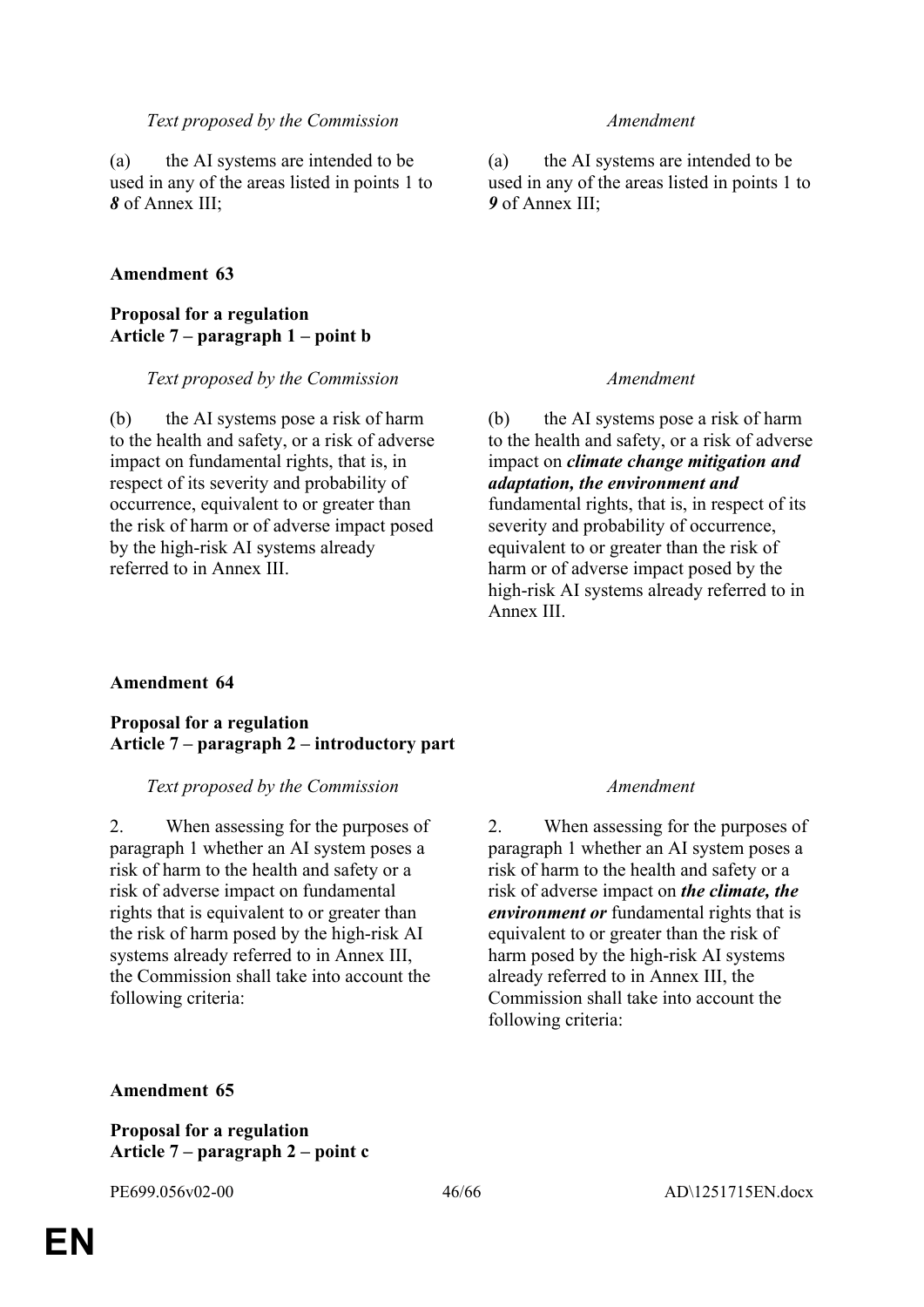(c) the extent to which the use of an AI system has already caused harm to the health and safety or adverse impact on the fundamental rights or has given rise to significant concerns in relation to the materialisation of such harm or adverse impact, as demonstrated by reports or documented allegations submitted to national competent authorities;

#### **Amendment 66**

### **Proposal for a regulation Article 7 – paragraph 2 – point d**

#### *Text proposed by the Commission Amendment*

(d) the potential extent of such harm or such adverse impact, in particular in terms of its intensity and its ability to affect a plurality of persons;

(c) the extent to which the use of an AI system has already caused harm to the health and safety or adverse impact on the *climate, the environment and* fundamental rights or has given rise to significant concerns in relation to the materialisation of such harm or adverse impact, as demonstrated by reports or documented allegations submitted to national competent authorities;

(d) the potential extent of such harm or such adverse impact, in particular in terms of its intensity and its ability to affect a plurality of persons*, the environment and biodiversity*;

#### **Amendment 67**

### **Proposal for a regulation Article 7 – paragraph 2 – point e**

#### *Text proposed by the Commission Amendment*

(e) the extent to which potentially harmed or adversely impacted persons are dependent on the outcome produced with an AI system, in particular because for practical or legal reasons it is not reasonably possible to opt-out from that outcome;

(e) the extent to which potentially harmed or adversely impacted persons*, including end recipients,* are dependent on the outcome produced with an AI system, in particular because for practical or legal reasons it is not reasonably possible to optout from that outcome;

#### **Amendment 68**

### **Proposal for a regulation Article 7 – paragraph 2 – point f**

AD\1251715EN.docx 47/66 PE699.056v02-00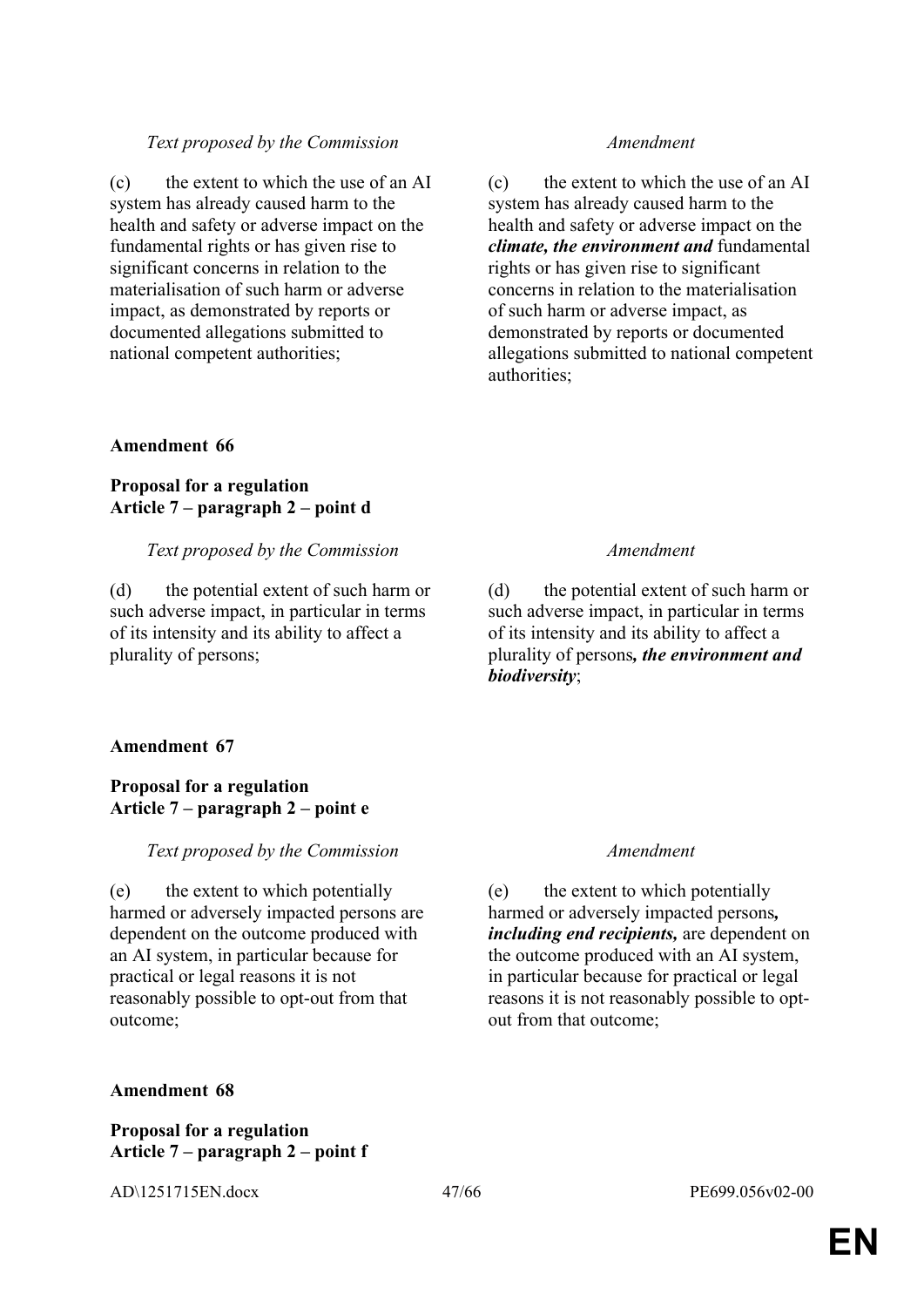(f) the extent to which potentially harmed or adversely impacted persons are in a vulnerable position in relation to the user of an AI system, in particular due to an imbalance of power, knowledge, economic or social circumstances, or age;

### **Amendment 69**

### **Proposal for a regulation Article 7 – paragraph 2 – point g**

### *Text proposed by the Commission Amendment*

(g) the extent to which the outcome produced with an AI system is easily reversible, whereby outcomes having an impact on the health or safety of persons shall not be considered as easily reversible;

(f) the extent to which potentially harmed or adversely impacted persons are in a vulnerable position in relation to the user of an AI system, in particular due to an imbalance of power, knowledge, economic*, environmental* or social circumstances, or age;

(g) the extent to which the outcome produced with an AI system is easily reversible, whereby outcomes having an *adverse* impact on *the climate, the environment, on biodiversity or negatively affecting the ability to achieve greenhouse gas reduction targets or* the health or safety of persons shall not be considered as easily reversible;

### **Amendment 70**

### **Proposal for a regulation Article 9 – paragraph 4 – subparagraph 1**

### *Text proposed by the Commission Amendment*

The risk management measures referred to in paragraph 2, point (d) shall be such that any residual risk associated with each hazard as well as the overall residual risk of the high-risk AI systems is judged acceptable, provided that the high-risk AI system is used in accordance with its intended purpose or under conditions of reasonably foreseeable misuse. Those residual risks shall be communicated to the user.

The risk management measures referred to in paragraph 2, point (d) shall be such that any residual risk associated with each hazard as well as the overall residual risk of the high-risk AI systems is judged acceptable, provided that the high-risk AI system is used in accordance with its intended purpose or under conditions of reasonably foreseeable misuse. Those residual risks shall be communicated to the user *and to the end recipient*.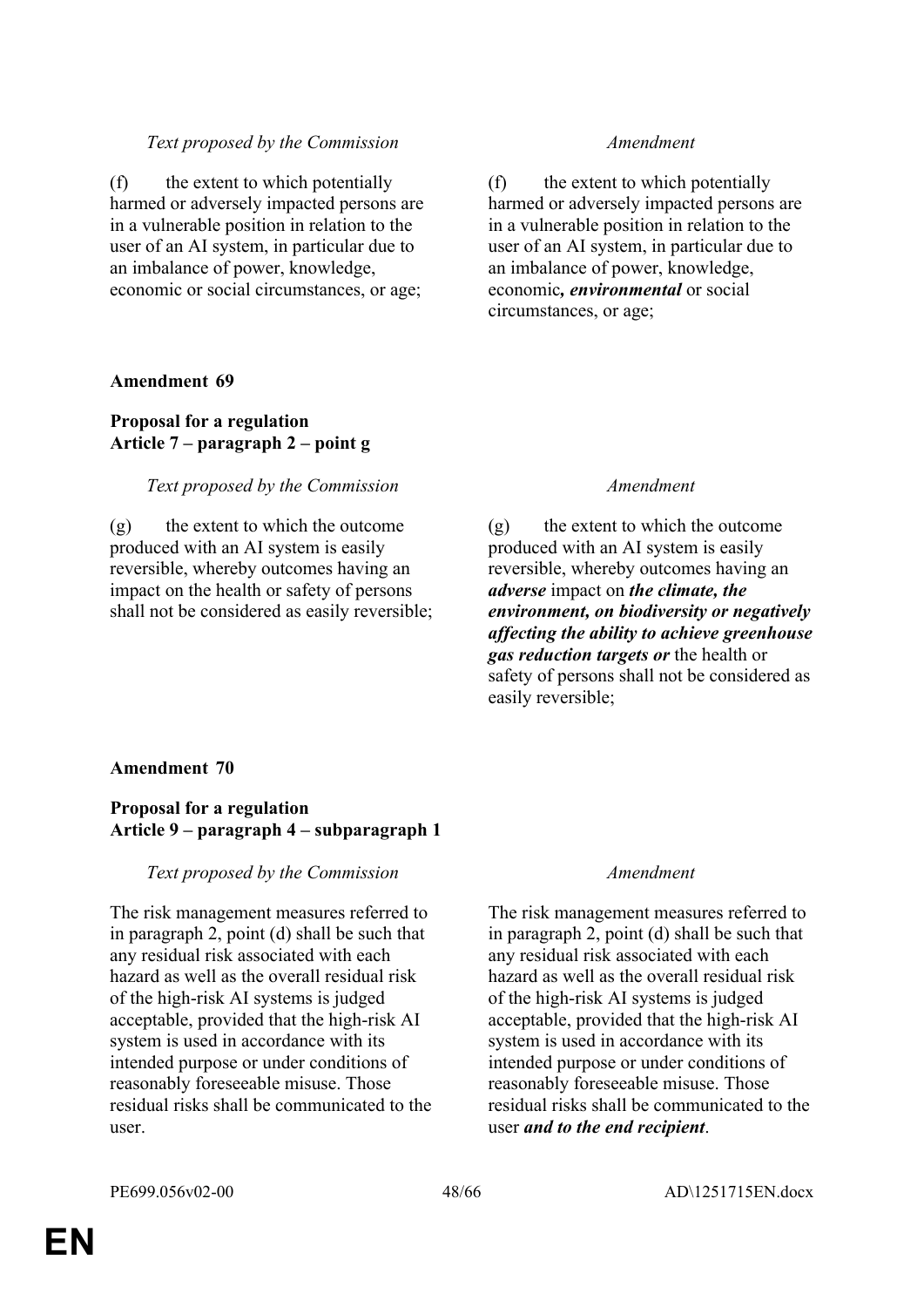#### **Proposal for a regulation Article 10 – paragraph 3**

#### *Text proposed by the Commission Amendment*

3. Training, validation and testing data sets shall be relevant, representative, free of errors and complete. They shall have the appropriate statistical properties, including, where applicable, as regards the persons or groups of persons on which the high-risk AI system is intended to be used. These characteristics of the data sets may be met at the level of individual data sets or a combination thereof.

3. Training, validation and testing data sets shall be relevant, representative, free of errors and complete. They shall have the appropriate statistical properties, including, where applicable, as regards the persons or groups of persons on which the high-risk AI system is intended to be used*, including end recipients*. These characteristics of the data sets may be met at the level of individual data sets or a combination thereof.

#### **Amendment 72**

#### **Proposal for a regulation Article 10 – paragraph 4**

#### *Text proposed by the Commission Amendment*

4. Training, validation and testing data sets shall take into account, to the extent required by the intended purpose, the characteristics or elements that are particular to the specific geographical, behavioural or functional setting within which the high-risk AI system is intended to be used.

#### **Amendment 73**

### **Proposal for a regulation Article 10 – paragraph 5**

#### *Text proposed by the Commission Amendment*

5. To the extent that it is strictly necessary for the purposes of ensuring bias monitoring, detection and correction in

4. Training, validation and testing data sets shall take into account, to the extent required by the intended purpose, the characteristics or elements that are particular to the specific geographical, *environmental,* behavioural or functional setting within which the high-risk AI system is intended to be used.

5. To the extent that it is strictly necessary for the purposes of ensuring bias monitoring, detection and correction in

AD\1251715EN.docx 49/66 PE699.056v02-00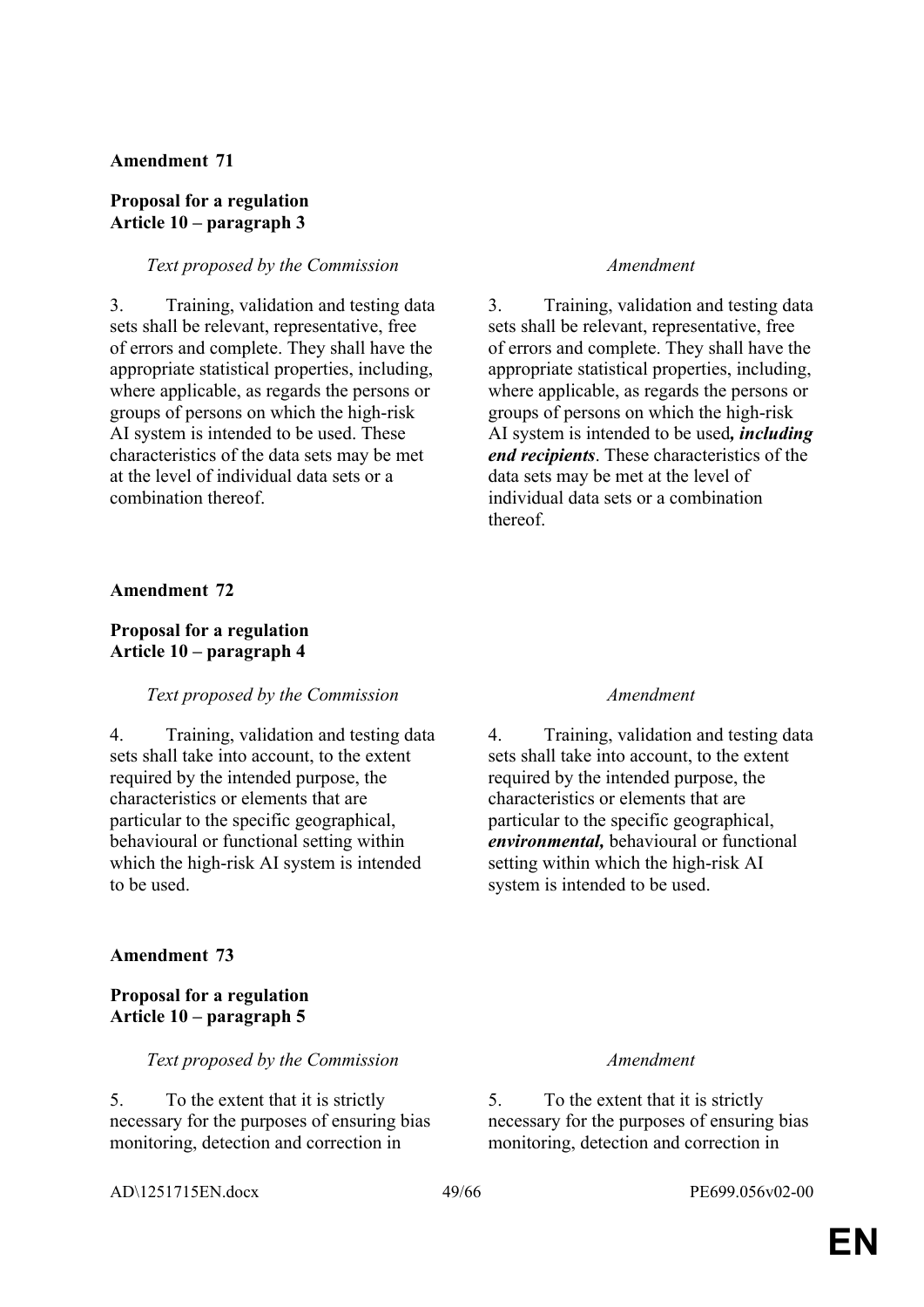relation to the high-risk AI systems, the providers of such systems may process special categories of personal data referred to in Article 9(1) of Regulation (EU) 2016/679, Article 10 of Directive (EU) 2016/680 and Article 10(1) of Regulation (EU) 2018/1725, subject to appropriate safeguards for the fundamental rights and freedoms of natural persons, including technical limitations on the re-use and use of state-of-the-art security and privacypreserving measures, such as pseudonymisation, or encryption where anonymisation may significantly affect the purpose pursued.

relation to the high-risk AI systems *and to ensure algorithmic non-discrimination*, the providers of such systems may process special categories of personal data referred to in Article 9(1) of Regulation (EU) 2016/679, Article 10 of Directive (EU) 2016/680 and Article 10(1) of Regulation (EU) 2018/1725, subject to appropriate safeguards for the fundamental rights and freedoms of natural persons, including technical limitations on the re-use and use of state-of-the-art security and privacypreserving measures, such as pseudonymisation, or encryption where anonymisation may significantly affect the purpose pursued.

#### **Amendment 74**

#### **Proposal for a regulation Article 13 – title**

*Text proposed by the Commission Amendment*

Transparency and provision of information to users

Transparency and provision of information to users *and end recipients*

#### **Amendment 75**

### **Proposal for a regulation Article 13 – paragraph 1**

#### *Text proposed by the Commission Amendment*

1. High-risk AI systems shall be designed and developed in such a way to ensure that their operation is sufficiently transparent to enable users to interpret the system's output and use it appropriately. An appropriate type and degree of transparency shall be ensured, with a view to achieving compliance with the relevant obligations of the user and of the provider set out in Chapter 3 of this Title.

1. High-risk AI systems shall be designed and developed in such a way to ensure that their operation is sufficiently transparent to enable users *and end recipients* to interpret the system's output and use it appropriately. An appropriate type and degree of transparency shall be ensured, with a view to achieving compliance with the relevant obligations of the user*, end recipient* and of the provider set out in Chapter 3 of this Title.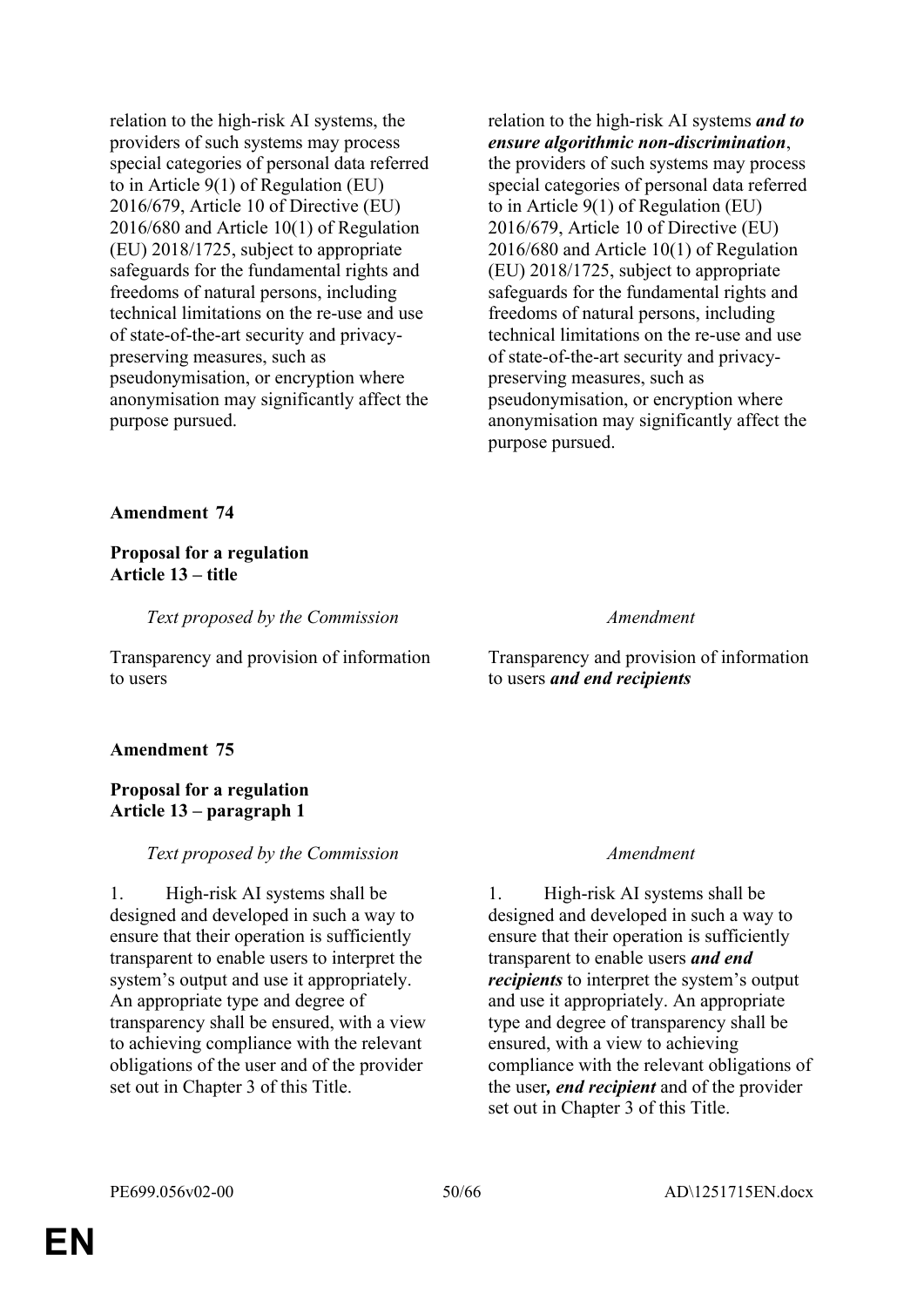### **Proposal for a regulation Article 13 – paragraph 2**

#### *Text proposed by the Commission Amendment*

2. High-risk AI systems shall be accompanied by instructions for use in an appropriate digital format or otherwise that include concise, complete, correct and clear information that is relevant, accessible and comprehensible to users.

2. High-risk AI systems shall be accompanied by instructions for use in an appropriate digital format or otherwise that include concise, complete, correct and clear information that is relevant, accessible and comprehensible to users*, including in relation to possible risks to fundamental rights and discrimination*.

### **Amendment 77**

### **Proposal for a regulation Article 13 – paragraph 3 – point b – point iii**

### *Text proposed by the Commission Amendment*

(iii) any known or foreseeable circumstance, related to the use of the high-risk AI system in accordance with its intended purpose or under conditions of reasonably foreseeable misuse, which may lead to risks to the health and safety or fundamental rights;

### **Amendment 78**

### **Proposal for a regulation Article 13 – paragraph 3 a (new)**

*Text proposed by the Commission Amendment*

(iii) any known or foreseeable circumstance, related to the use of the high-risk AI system in accordance with its intended purpose or under conditions of reasonably foreseeable misuse, which may lead to risks to the health and safety or *the environment or* fundamental rights;

*3a. High-risk AI systems shall be designed, developed and used in such a way to ensure that the outputs are sufficiently transparent, relevant, accessible and comprehensible to the end recipients, in accordance with the intended purpose.*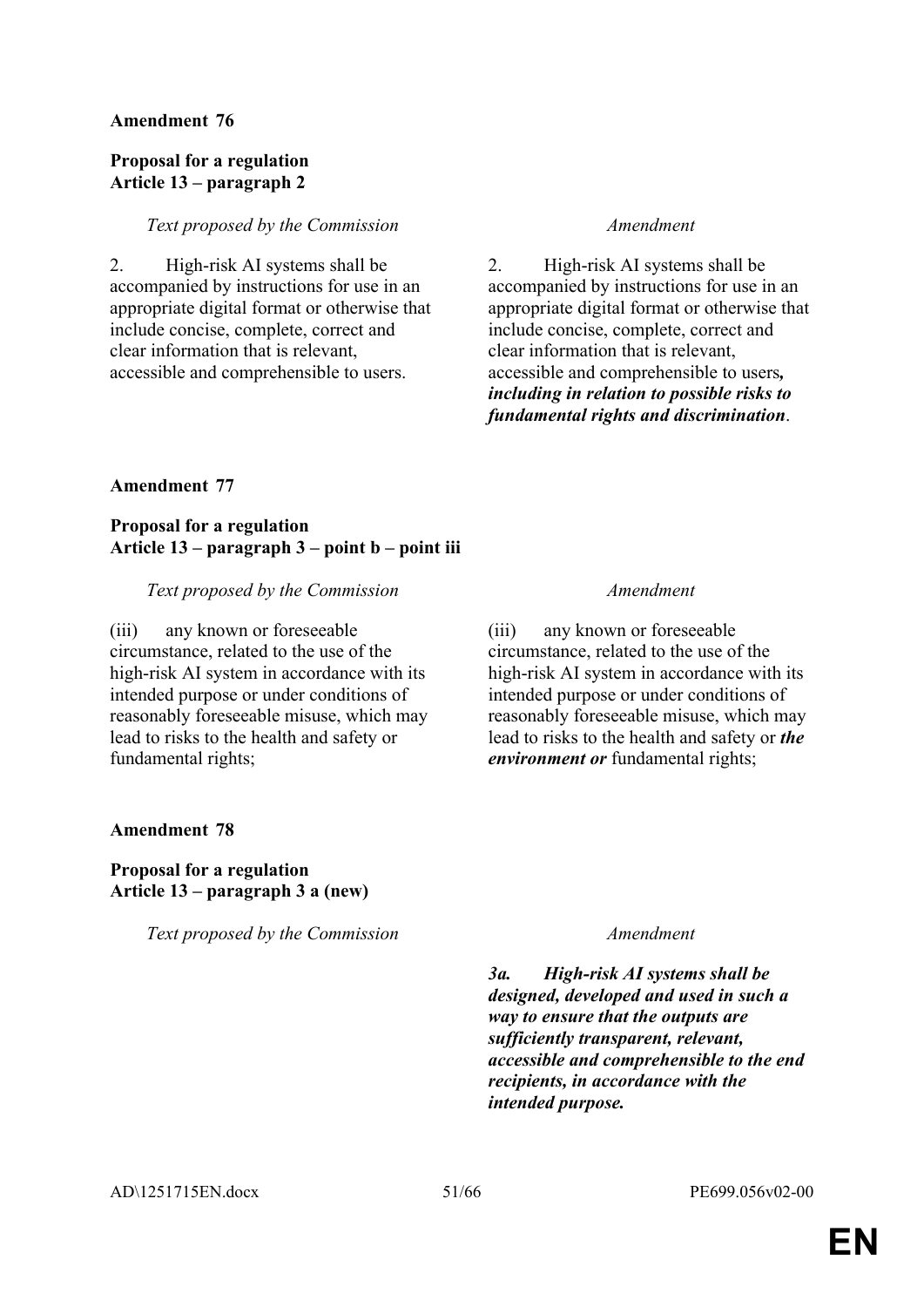### **Proposal for a regulation Article 14 – paragraph 2**

### *Text proposed by the Commission Amendment*

2. Human oversight shall aim at preventing or minimising the risks to health, safety or fundamental rights that may emerge when a high-risk AI system is used in accordance with its intended purpose or under conditions of reasonably foreseeable misuse, in particular when such risks persist notwithstanding the application of other requirements set out in this Chapter.

2. Human oversight shall aim at preventing or minimising *disinformation as well as* the risks to health, safety*, the climate and environment* or fundamental rights that may emerge when a high-risk AI system is used in accordance with its intended purpose or under conditions of reasonably foreseeable misuse, in particular when such risks persist notwithstanding the application of other requirements set out in this Chapter.

#### **Amendment 80**

### **Proposal for a regulation Article 14 – paragraph 4 – point e**

### *Text proposed by the Commission Amendment*

(e) be able to intervene on the operation of the high-risk AI system or interrupt the system through a "stop" button or a similar procedure.

(e) be able to intervene on the operation of the high-risk AI system or interrupt the system through a "stop" button or a similar procedure *provided that the intended function of the AI system is not affected in a way that risks health, safety or fundamental rights*.

### **Amendment 81**

### **Proposal for a regulation Article 26 – paragraph 1 – point c**

#### *Text proposed by the Commission Amendment*

(c) the system bears the required conformity marking and is accompanied by the required documentation and instructions of use.

(c) the system bears the required conformity marking and is accompanied by the required *concise and clear* documentation and instructions of use*, including in relation to possible risks to*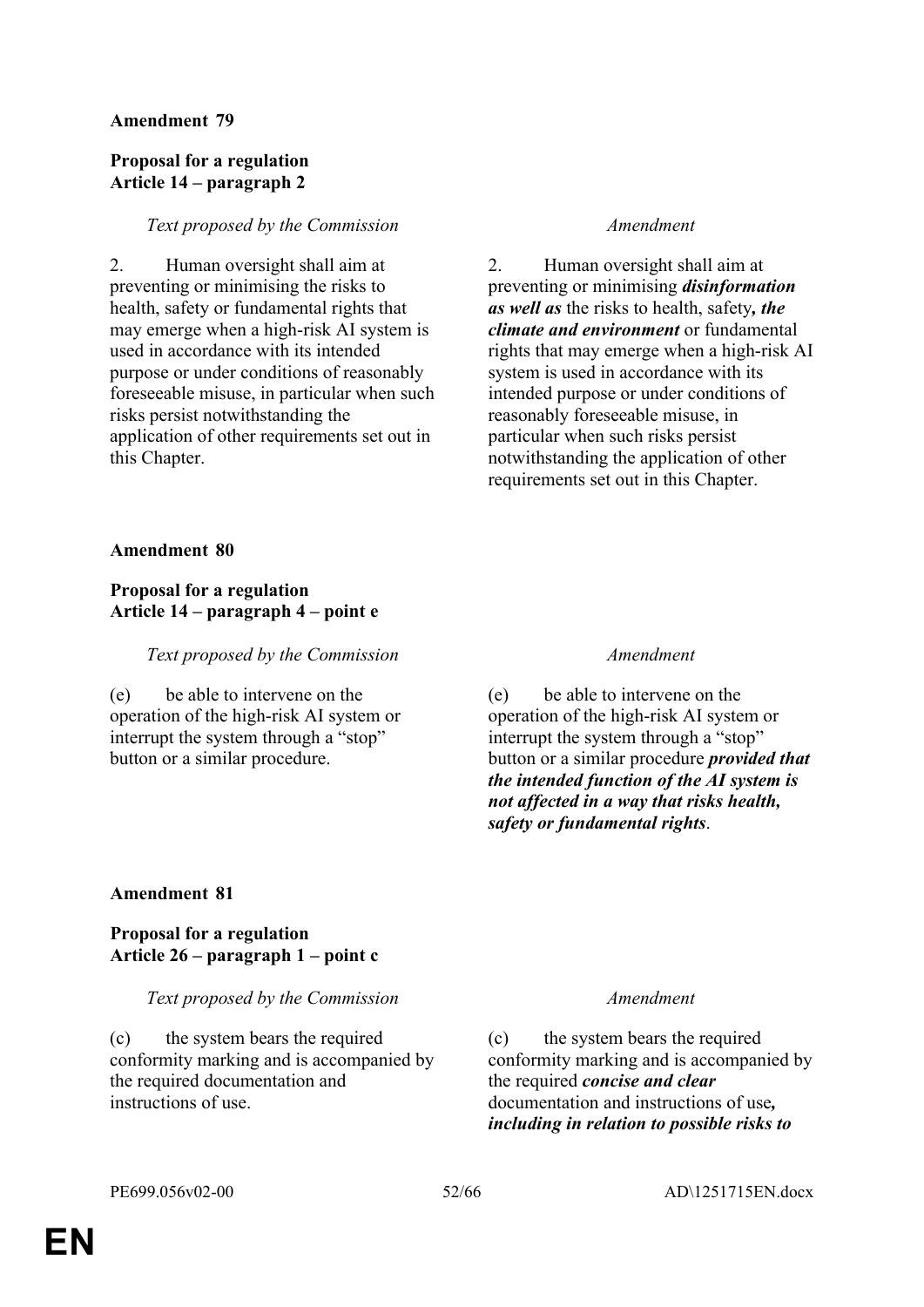### **Proposal for a regulation Article 43 – paragraph 2**

#### *Text proposed by the Commission Amendment*

2. For high-risk AI systems referred to in points 2 to *8* of Annex III, providers shall follow the conformity assessment procedure based on internal control as referred to in Annex VI, which does not provide for the involvement of a notified body. For high-risk AI systems referred to in point 5(b) of Annex III, placed on the market or put into service by credit institutions regulated by Directive 2013/36/EU, the conformity assessment shall be carried out as part of the procedure referred to in Articles 97 to101 of that Directive.

### **Amendment 83**

### **Proposal for a regulation Article 43 – paragraph 6**

### *Text proposed by the Commission Amendment*

6. The Commission is empowered to adopt delegated acts to amend paragraphs 1 and 2 in order to subject high-risk AI systems referred to in points 2 to 8 of Annex III to the conformity assessment procedure referred to in Annex VII or parts thereof. The Commission shall adopt such delegated acts taking into account the effectiveness of the conformity assessment procedure based on internal control referred to in Annex VI in preventing or minimizing the risks to health and safety and protection of fundamental rights posed by such systems as well as the availability of adequate capacities and resources

2. For high-risk AI systems referred to in points 2 to *9* of Annex III, providers shall follow the conformity assessment procedure based on internal control as referred to in Annex VI, which does not provide for the involvement of a notified body. For high-risk AI systems referred to in point 5(b) of Annex III, placed on the market or put into service by credit institutions regulated by Directive 2013/36/EU, the conformity assessment shall be carried out as part of the procedure referred to in Articles 97 to101 of that Directive.

6. The Commission is empowered to adopt delegated acts to amend paragraphs 1 and 2 in order to subject high-risk AI systems referred to in points 2 to 8 of Annex III to the conformity assessment procedure referred to in Annex VII or parts thereof. The Commission shall adopt such delegated acts taking into account the effectiveness of the conformity assessment procedure based on internal control referred to in Annex VI in preventing or minimizing the risks to health and safety*, to the environment* and protection of fundamental rights posed by such systems as well as the availability of adequate capacities and resources among notified

AD\1251715EN.docx 53/66 PE699.056v02-00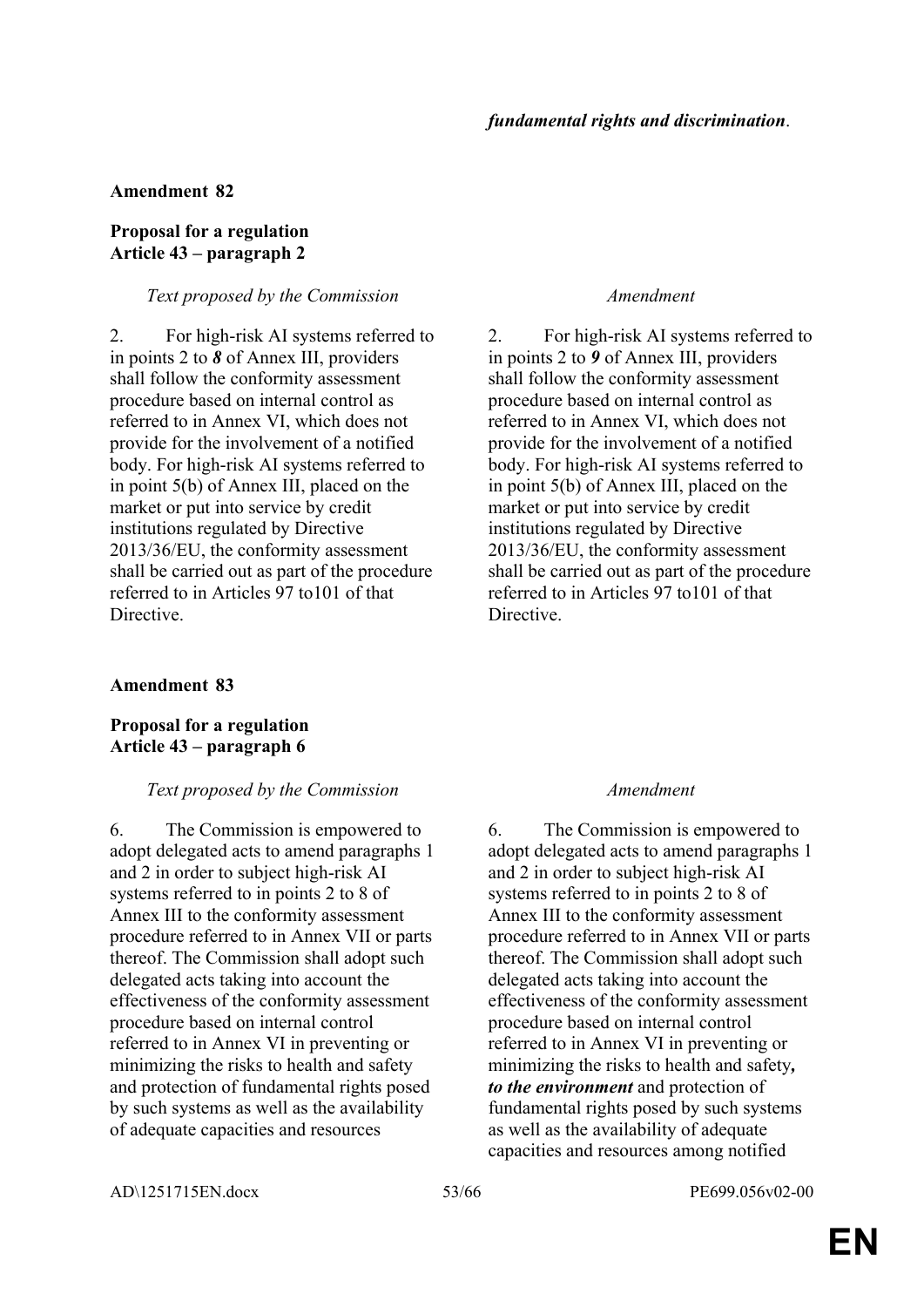### **Proposal for a regulation Article 52 – paragraph 1**

#### *Text proposed by the Commission Amendment*

1. Providers shall ensure that AI systems intended to interact with natural persons are designed and developed in such a way that natural persons are informed that they are interacting with an AI system, unless this is obvious from the circumstances and the context of use. This obligation shall not apply to AI systems authorised by law to detect, prevent, investigate and prosecute criminal offences, unless those systems are available for the public to report a criminal offence.

1. Providers shall ensure that AI systems intended to interact with natural persons are designed and developed in such a way that natural persons are informed that they are interacting with an AI system*, especially in the healthcare sector*, unless this is obvious from the circumstances and the context of use. This obligation shall not apply to AI systems authorised by law to detect, prevent, investigate and prosecute criminal offences, unless those systems are available for the public to report a criminal offence.

#### **Amendment 85**

**Proposal for a regulation Article 52 – paragraph 3 a (new)**

*Text proposed by the Commission Amendment*

*3 a. Recipients of an AI system in the domain of healthcare shall be informed of their interaction with an AI system.*

### **Amendment 86**

### **Proposal for a regulation Article 52 – paragraph 3 b (new)**

*Text proposed by the Commission Amendment*

*3b. Public and administrative authorities which adopt decisions with the assistance of AI systems shall provide a clear and intelligible explanation. The*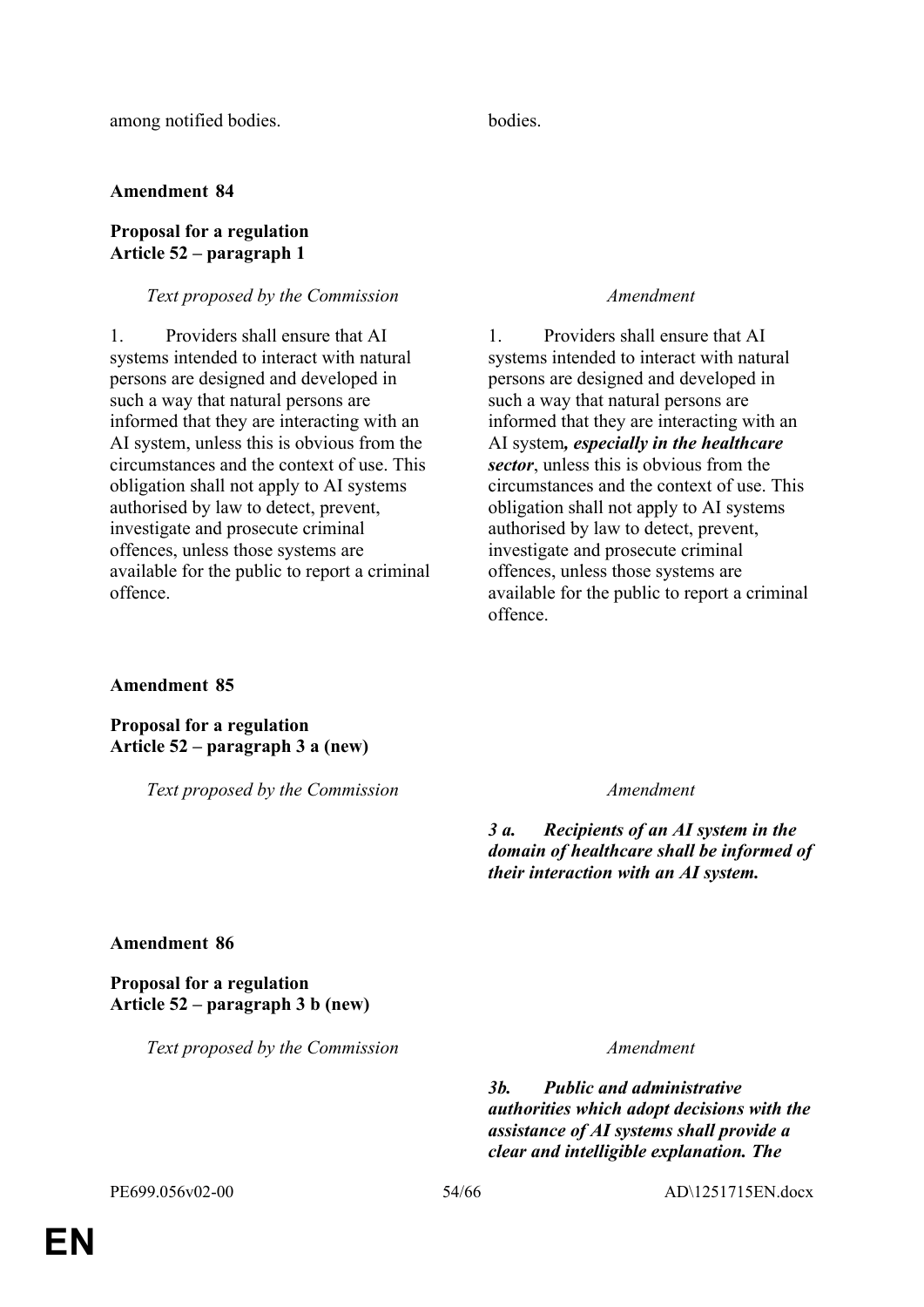*explanation shall be accessible for persons with disabilities and other vulnerable groups.*

#### **Amendment 87**

#### **Proposal for a regulation Article 53 – paragraph 3**

*Text proposed by the Commission Amendment*

3. The AI regulatory sandboxes shall not affect the supervisory and corrective powers of the competent authorities. Any significant risks to health and safety and fundamental rights identified during the development and testing of such systems shall result in immediate mitigation and, failing that, in the suspension of the development and testing process until such mitigation takes place.

3. The AI regulatory sandboxes shall not affect the supervisory and corrective powers of the competent authorities. Any significant risks to *climate mitigation, the environment,* health and safety and fundamental rights identified during the development and testing of such systems shall result in immediate mitigation and, failing that, in the suspension of the development and testing process until such mitigation takes place.

### **Amendment 88**

**Proposal for a regulation Article 53 – paragraph 4**

#### *Text proposed by the Commission Amendment*

4. Participants in the AI regulatory sandbox shall remain liable under applicable Union and Member States liability legislation for any harm inflicted on third parties as a result from the experimentation taking place in the sandbox.

### **Amendment 89**

### **Proposal for a regulation Article 54 – paragraph 1 – point a – point ii**

*Text proposed by the Commission Amendment*

(ii) public safety and public health, (ii) public safety and public health,

AD\1251715EN.docx 55/66 PE699.056v02-00

4. Participants in the AI regulatory sandbox shall remain liable under applicable Union and Member States liability legislation for any harm inflicted on third parties *or the environment* as a result from the experimentation taking place in the sandbox.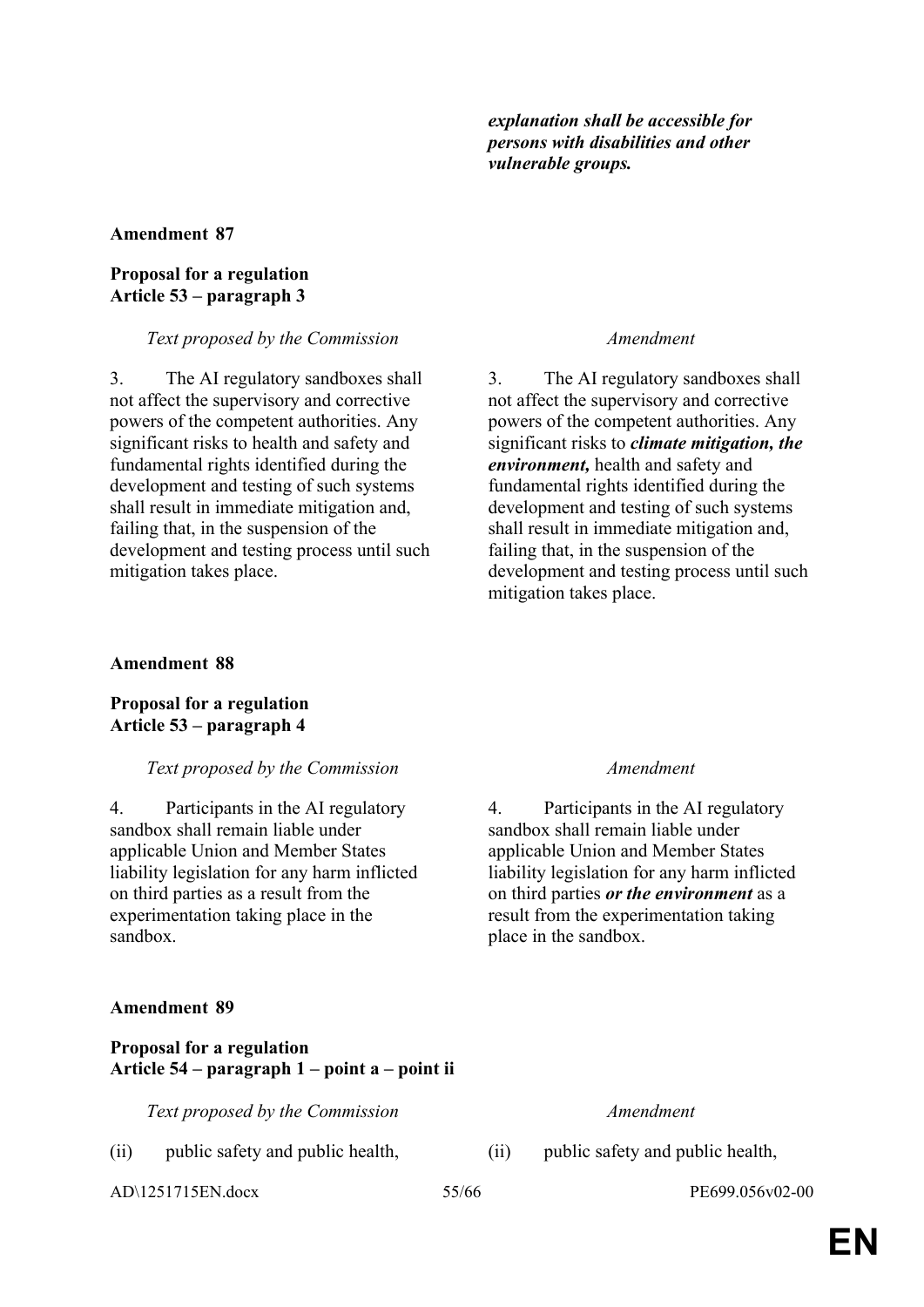including disease prevention, control and treatment;

including disease *detection, diagnosis,*  prevention, control and treatment*, and the health challenges in relation to the interlinkage between human and animal health, in particular zoonotic diseases*;

### **Amendment 90**

**Proposal for a regulation Article 54 – paragraph 1 – point a – point iii**

*Text proposed by the Commission Amendment*

(iii) a high level of protection and improvement of the quality of the environment;

(iii) a high level of protection and improvement of the quality of the environment*, protection of biodiversity, pollution as well as climate change mitigation and adaptation*;

#### **Amendment 91**

### **Proposal for a regulation Article 54 – paragraph 1 – point a – point iii a (new)**

*Text proposed by the Commission Amendment*

*(iiia) the principle of data minimisation shall be upheld, meaning that the data acquisition and processing shall be kept to what is strictly necessary for the purpose of the artificial intelligence application;*

#### **Amendment 92**

### **Proposal for a regulation Article 56 – paragraph 2 – point b**

#### *Text proposed by the Commission Amendment*

(b) coordinate and contribute to guidance and analysis by the Commission and the national supervisory authorities and other competent authorities on emerging issues across the internal market with regard to matters covered by this

(b) coordinate and contribute to guidance and analysis by the Commission and the national supervisory authorities *as well as advisory and expert groups, including organisations from the civil society such as NGOs, consumer associations, and industry representatives*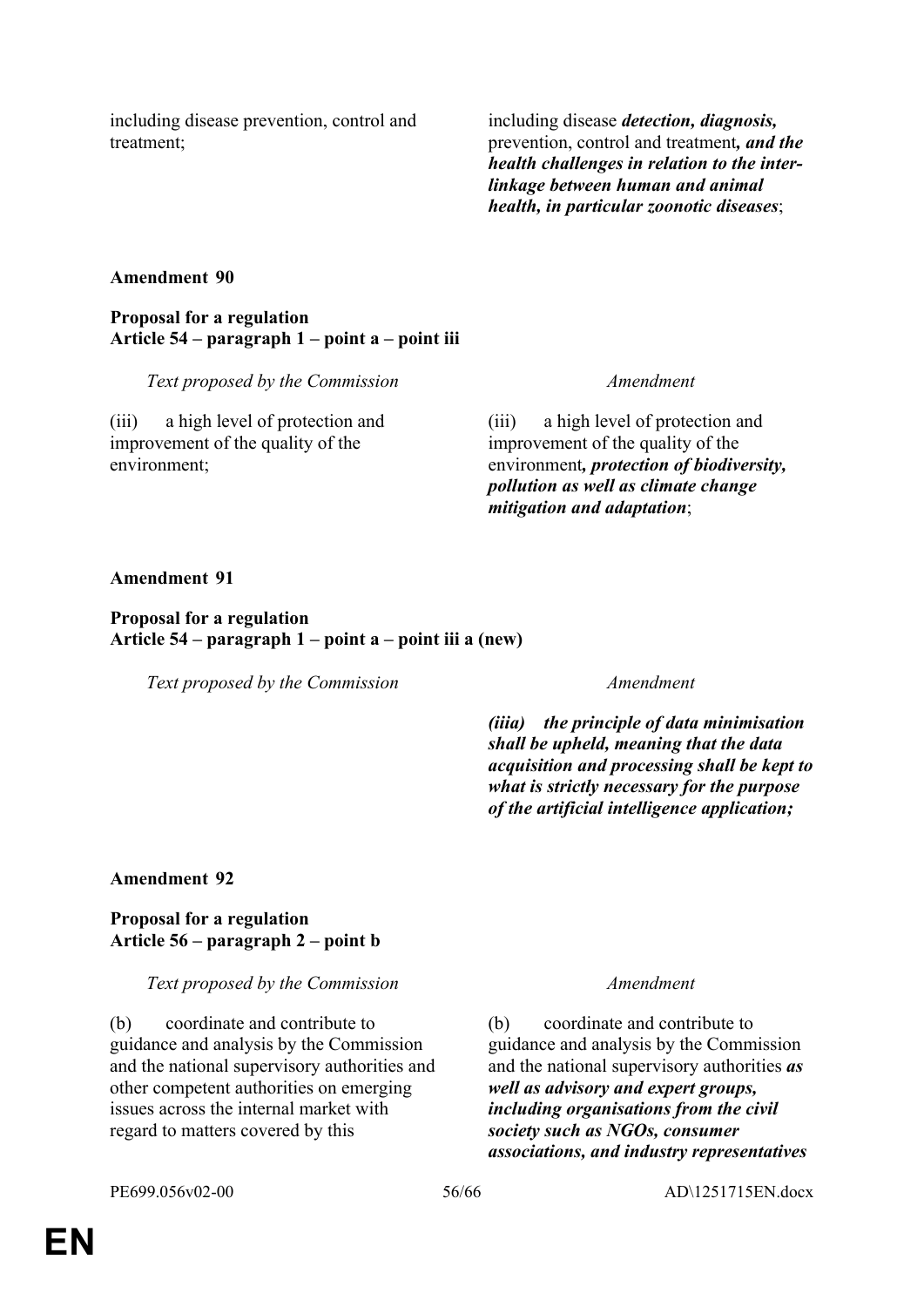Regulation; and other competent authorities on emerging issues across the internal market with regard to matters covered by this Regulation;

### **Amendment 93**

### **Proposal for a regulation Article 57 – paragraph 1**

#### *Text proposed by the Commission Amendment*

1. The Board shall be composed of the national supervisory authorities, who shall be represented by the head or equivalent high-level official of that authority, and the European Data Protection Supervisor. Other national authorities may be invited to the meetings, where the issues discussed are of relevance for them.

1. The Board shall be composed of the national supervisory authorities, who shall be represented by the head or equivalent high-level official of that authority, and the European Data Protection Supervisor. Other national authorities *including those which are members of relevant advisory and expert groups at Union level,* may be invited to the meetings, where the issues discussed are of relevance for them.

### **Amendment 94**

### **Proposal for a regulation Article 57 – paragraph 4**

### *Text proposed by the Commission Amendment*

4. The Board may invite external experts and observers to attend its meetings and may hold exchanges with interested third parties to inform its activities to an appropriate extent. To that end the Commission may facilitate exchanges between the Board and other Union bodies, offices, agencies and advisory groups.

4. The Board may invite external experts, *ethicists* and observers to attend its meetings and may hold exchanges with interested third parties *including organisations from the civil society such as NGOs, consumer associations, human rights groups and intergovernmental organisations and industry representatives* to inform its activities to an appropriate extent. To that end the Commission may facilitate exchanges between the Board and other *relevant* Union bodies, offices, agencies and *expert* advisory groups.

### **Amendment 95**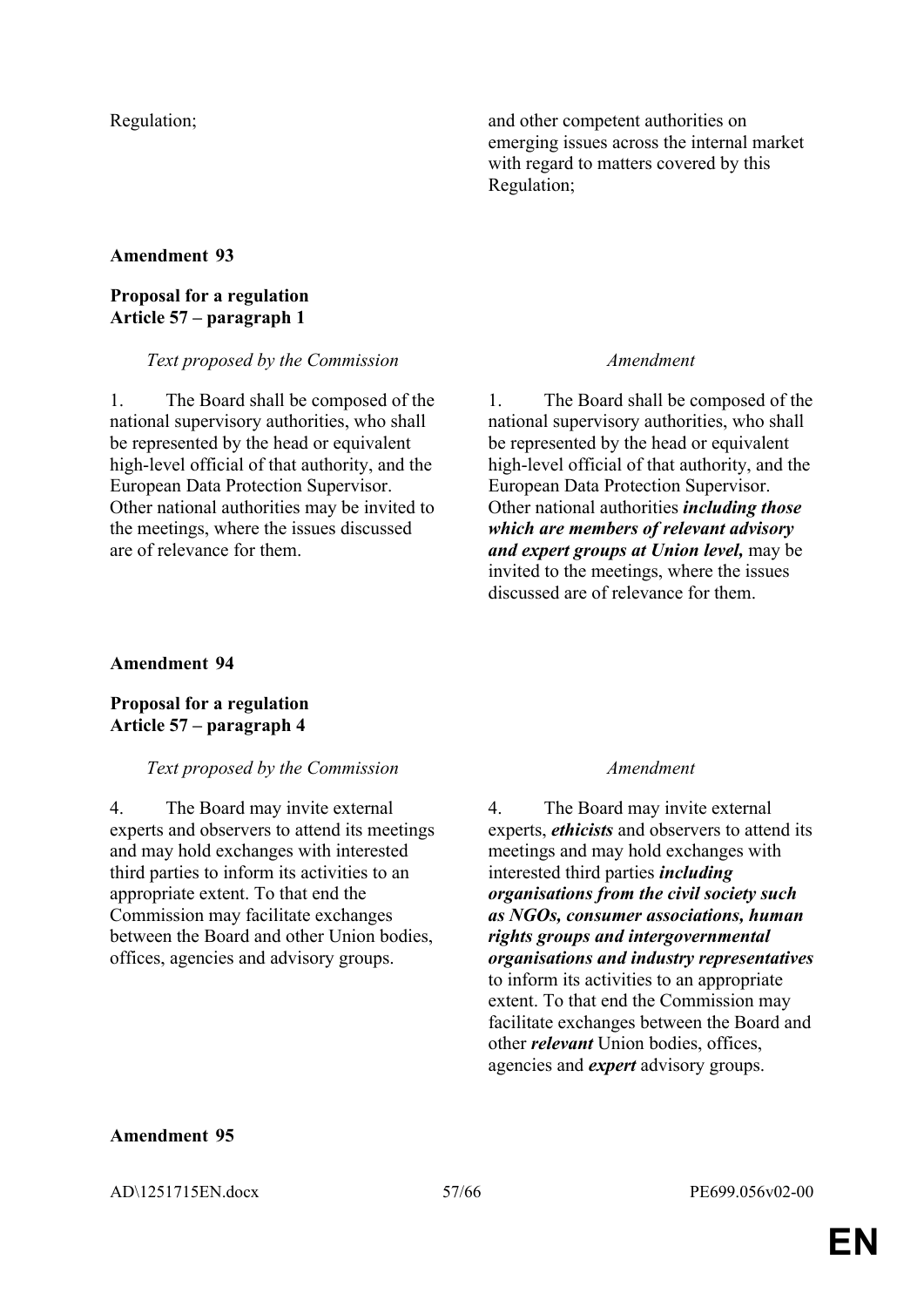### **Proposal for a regulation Article 58 – paragraph 1 – point a**

*Text proposed by the Commission Amendment*

(a) collect and share expertise and best practices among Member States;

(a) collect and share *technical and regulatory* expertise and best practices among Member States;

*Justification*

*It should be specified that the technical as well as from the regulatory views are considered.*

**Amendment 96**

**Proposal for a regulation Article 58 – paragraph 1 – point c a (new)**

*Text proposed by the Commission Amendment*

*(ca) ensure that there is a common and consistent approach among the different advisory and expert groups established at Union level on matters covered by this Regulation or related to AI systems.*

**Amendment 97**

**Proposal for a regulation Article 59 – paragraph 1**

*Text proposed by the Commission Amendment*

1. National competent authorities shall be established or designated by each Member State for the purpose of ensuring the application and implementation of this Regulation. National competent authorities shall be organised so as to safeguard the objectivity and impartiality of their activities and tasks.

1. National competent authorities shall be established or designated by each Member State for the purpose of ensuring the application and implementation of this Regulation *and horizontal Union legislation*. National competent authorities shall be organised so as to safeguard the objectivity, *consistency* and impartiality of their activities and tasks *to avoid any conflicts of interest*.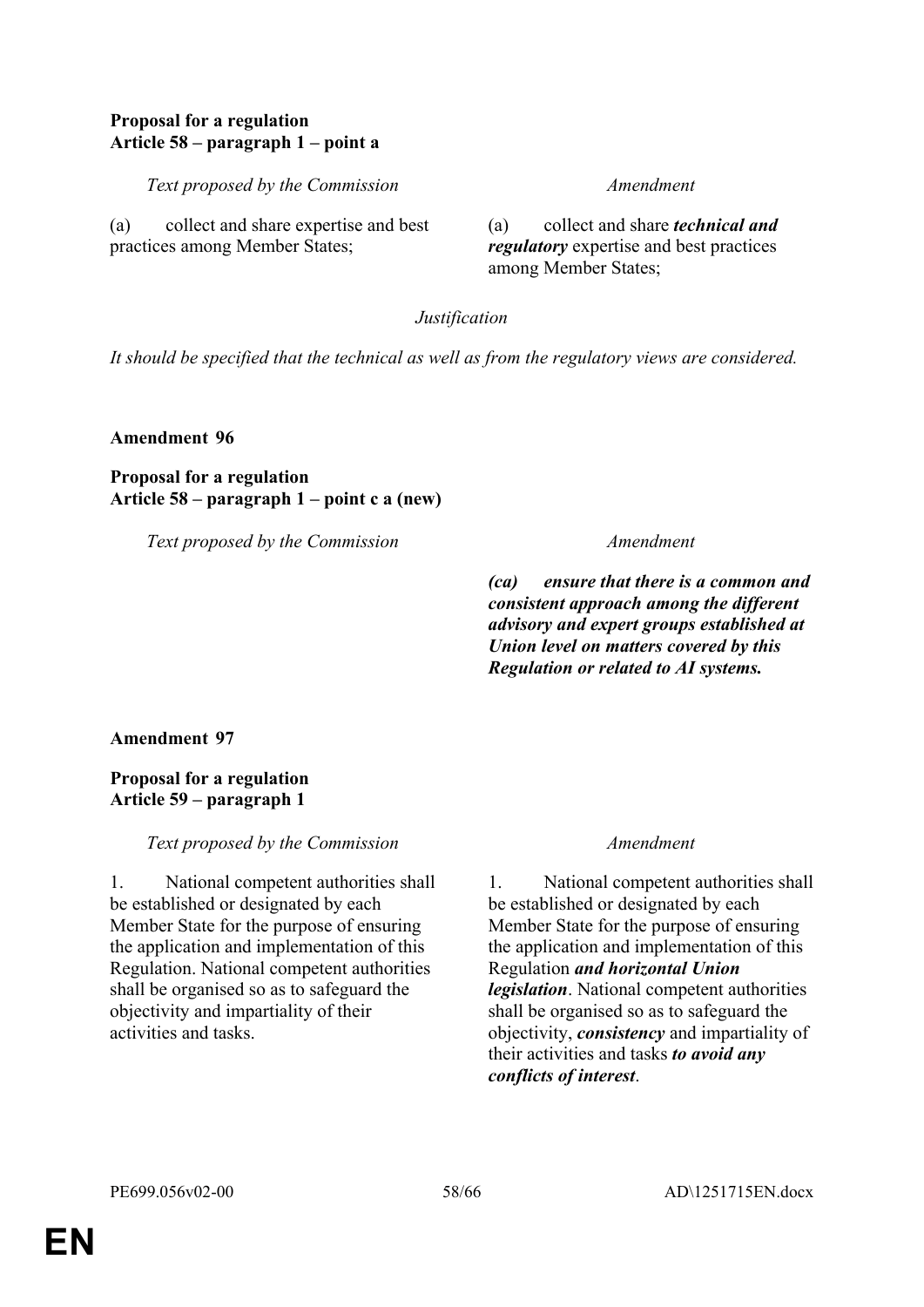### **Proposal for a regulation Article 59 – paragraph 4**

### *Text proposed by the Commission Amendment*

4. Member States shall ensure that national competent authorities are provided with adequate financial and human resources to fulfil their tasks under this Regulation. In particular, national competent authorities shall have a sufficient number of personnel permanently available whose competences and expertise shall include an in-depth understanding of artificial intelligence technologies, data and data computing, fundamental rights, health and safety risks and knowledge of existing standards and legal requirements.

4. Member States shall ensure that national competent authorities are provided with adequate financial and human resources to fulfil their tasks under this Regulation. In particular, national competent authorities shall have a sufficient number of personnel permanently available whose competences and expertise shall include an in-depth understanding of artificial intelligence technologies, data *protection* and data computing, fundamental rights, health and safety risks*, environmental risks* and knowledge of existing standards and legal requirements.

### **Amendment 99**

### **Proposal for a regulation Article 62 – paragraph 1 – subparagraph 1**

#### *Text proposed by the Commission Amendment*

Providers of high-risk AI systems placed on the Union market shall report any serious incident or any malfunctioning of those systems which constitutes a breach of obligations under Union law intended to protect fundamental rights to the market surveillance authorities of the Member States where that incident or breach occurred.

Providers of high-risk AI systems placed on the Union market shall report any serious incident or any malfunctioning of those systems which constitutes a breach of obligations under Union law intended to protect *health, safety,* fundamental rights *and the environment* to the market surveillance authorities of the Member States where that incident or breach occurred.

**Amendment 100**

**Proposal for a regulation Article 65 – paragraph 1**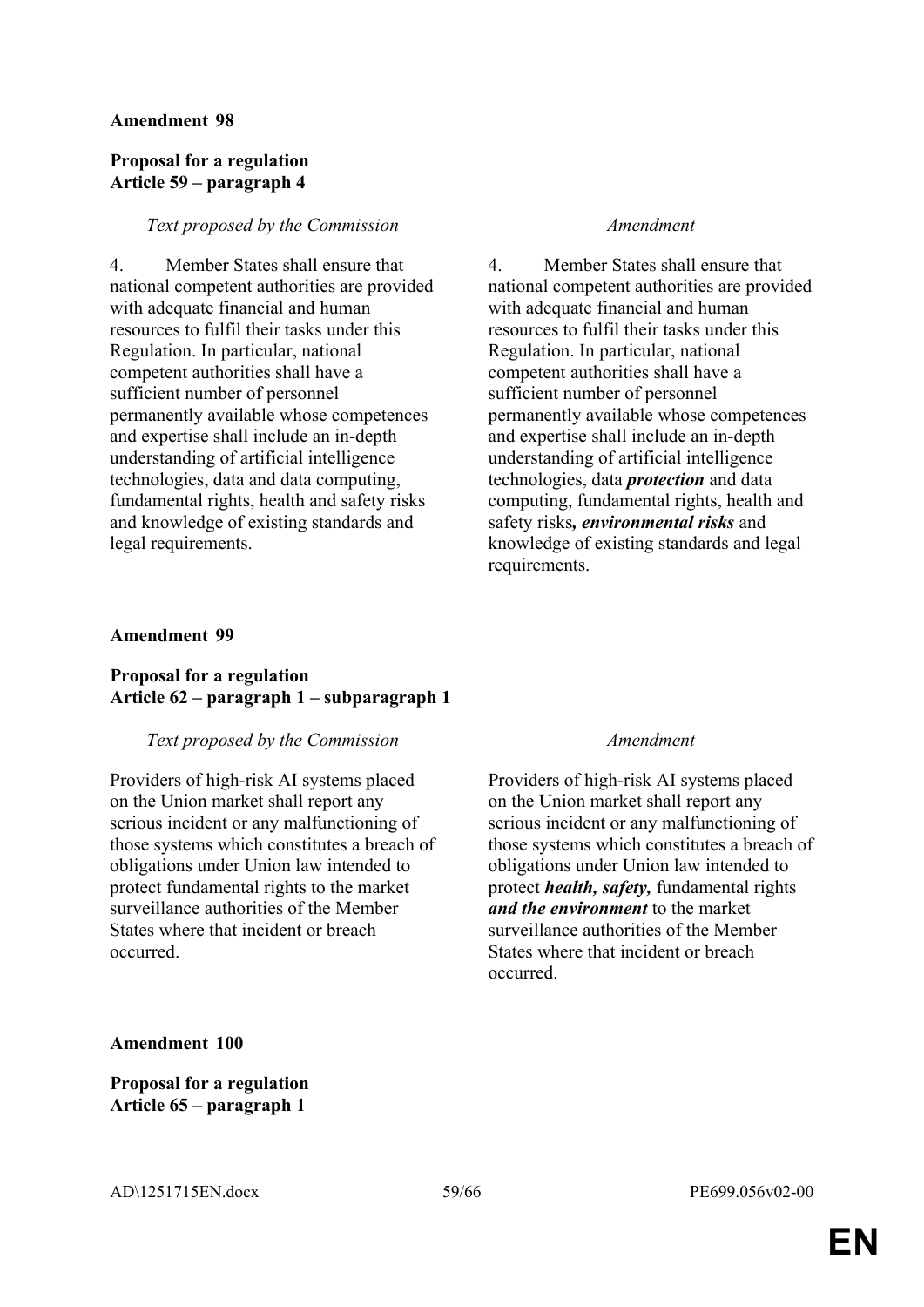1. AI systems presenting a risk shall be understood as a product presenting a risk defined in Article 3, point 19 of Regulation (EU) 2019/1020 insofar as risks to the health or safety *or to* the protection of fundamental rights of persons are concerned.

1. AI systems presenting a risk shall be understood as a product presenting a risk defined in Article 3, point 19 of Regulation (EU) 2019/1020 insofar as risks to the health or safety*, the protection of consumers and* 

*the environment or where* the protection of fundamental rights of persons are concerned.

### **Amendment 101**

### **Proposal for a regulation Article 67 – paragraph 1**

### *Text proposed by the Commission Amendment*

1. Where, having performed an evaluation under Article 65, the market surveillance authority of a Member State finds that although an AI system is in compliance with this Regulation, it presents a risk to the health or safety of persons, to the compliance with obligations under Union or national law intended to protect fundamental rights or to other aspects of public interest protection, it shall require the relevant operator to take all appropriate measures to ensure that the AI system concerned, when placed on the market or put into service, no longer presents that risk, to withdraw the AI system from the market or to recall it within a reasonable period, commensurate with the nature of the risk, as it may prescribe.

### **Amendment 102**

### **Proposal for a regulation Article 69 – paragraph 2**

*Text proposed by the Commission Amendment*

2. The Commission and the Board shall encourage and facilitate the drawing

1. Where, having performed an evaluation under Article 65, the market surveillance authority of a Member State finds that although an AI system is in compliance with this Regulation, it presents a risk to the health or safety of persons*, to the environment*, to the compliance with obligations under Union or national law intended to protect fundamental rights or to other aspects of public interest protection, it shall require the relevant operator to take all appropriate measures to ensure that the AI system concerned, when placed on the market or put into service, no longer presents that risk, to withdraw the AI system from the market or to recall it within a reasonable period, commensurate with the nature of the risk, as it may prescribe.

2. The Commission and the Board shall encourage and facilitate the drawing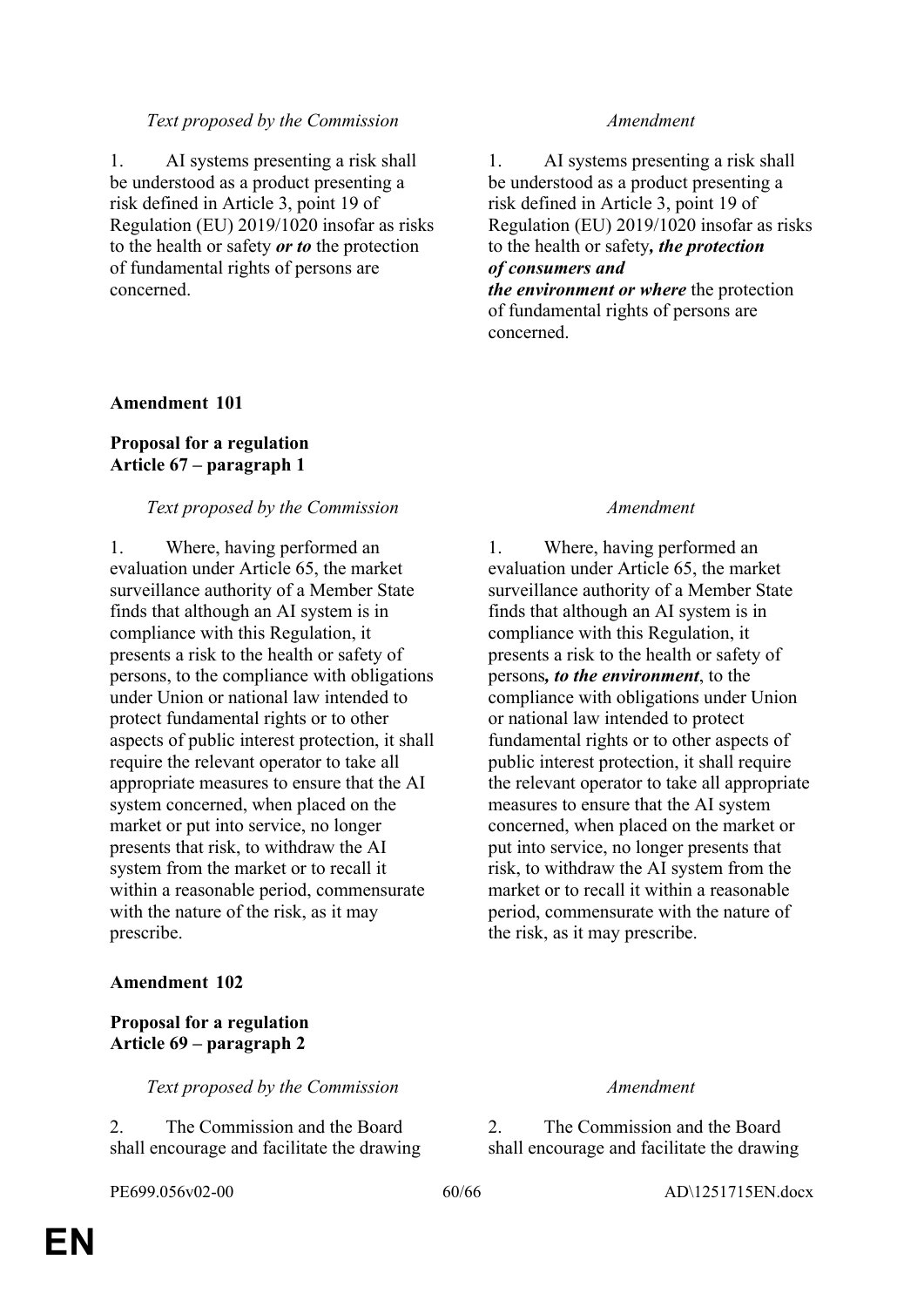up of codes of conduct intended to foster the voluntary application to AI systems of requirements related for example to environmental sustainability, accessibility for persons with a disability, stakeholders participation in the design and development of the AI systems *and* diversity of development teams on the basis of clear objectives and key performance indicators to measure the achievement of those objectives.

up of codes of conduct intended to foster the voluntary application to AI systems of requirements related *to a European code for data centre energy efficiency that shall contain key indicators related to* environmental sustainability*, resource usage, energy efficiency and carbon intensity, the proportion of energy generated from renewable energy sources and reuse of any heat or waste*. *This could be extended to encourage the* accessibility for persons with a disability, stakeholders' participation in the design and development of the AI systems *as well as the* diversity of development teams on the basis of clear objectives and key performance indicators to measure the achievement of those objectives. *In order to facilitate the voluntary application of environmental assessments, the Commission shall develop, by means of an implementing act, a procedure, methodology, minimum standards and scale to facilitate the disclosure of information on the energy used in the training and execution of AI systems and their carbon intensity to promote the development of energy efficient and low carbon AI systems, which shall be applicable to all AI systems on a voluntary basis. Those AI systems voluntarily participating shall include this information in the technical documentation referred to in article 11.*

#### **Amendment 103**

#### **Proposal for a regulation Article 84 – paragraph 3 a (new)**

*Text proposed by the Commission Amendment*

*3a. Within ...[two years after the date of application of this Regulation referred to in Article 85(2)] and every two years thereafter, the Commission shall evaluate the environmental impact and effectiveness of this Regulation with* 

AD\1251715EN.docx 61/66 PE699.056v02-00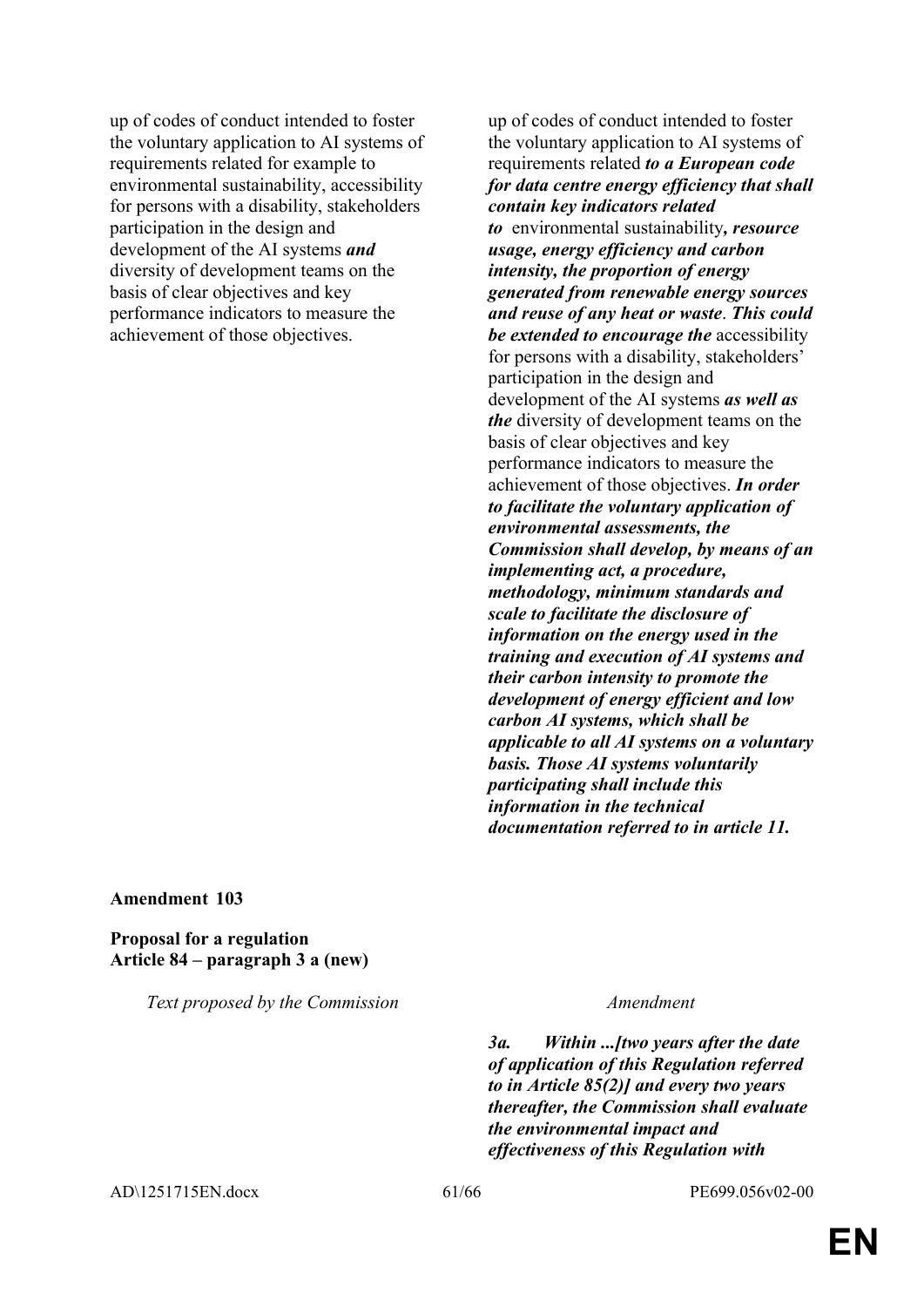*regards to energy use or other environmental impact of AI systems. By January 2050, the Commission shall present a proposal to regulate the energy efficiency to ensure the full decarbonisation of AI technologies.*

### **Amendment 104**

## **Proposal for a regulation Annex I – point a**

### *Text proposed by the Commission Amendment*

(a) Machine learning approaches, including supervised, unsupervised *and* reinforcement learning, using a wide variety of methods including deep learning;

(a) Machine learning approaches, including supervised, unsupervised*,* reinforcement learning *and computational scientific discovery*, using a wide variety of methods including deep learning;

### **Amendment 105**

### **Proposal for a regulation Annex III – paragraph 1 – point 5 – point a**

### *Text proposed by the Commission Amendment*

(a) AI systems intended to be used by public authorities or on behalf of public authorities to evaluate the eligibility of natural persons for public assistance benefits and services, as well as to grant, reduce, revoke, or reclaim such benefits and services;

(a) AI systems intended to be used by public authorities or on behalf of public authorities to evaluate the eligibility of natural persons for public assistance benefits and services, *including healthcare service and health literacy,* as well as to grant, reduce, revoke, or reclaim such benefits and services;

### **Amendment 106**

**Proposal for a regulation Annex III – paragraph 1 – point 8 a (new)**

*Text proposed by the Commission Amendment*

*8a. Health, health care, long-term care and health insurance:*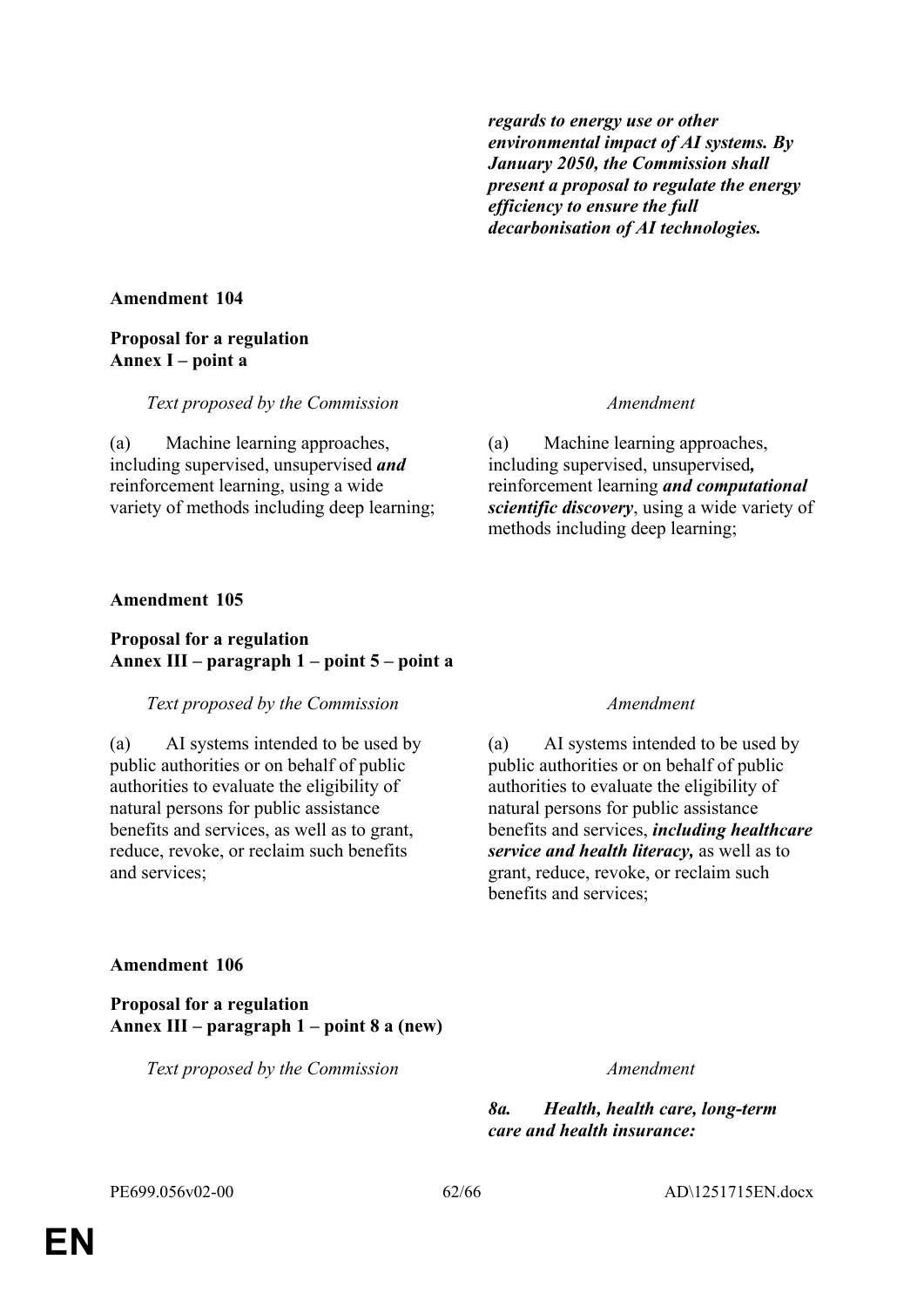*(a) AI systems not covered by Regulation (EU) 2017/745 intended to be used in the health, health care and longterm care sectors that have indirect and direct effects on health or that use sensitive health data.*

*(b) Artificial intelligence administrative and management systems used by healthcare professionals in hospitals and other healthcare settings and by health insurance companies that process sensitive data of people's health.*

#### *Justification*

*The proposal assumes that all AI applications used in the context of health are covered by Regulation (EU) 2017/745. However, this Regulation only covers medical devices and software with an intended medical purpose, such as treatment of patients. This excludes health related AI applications (for example, apps to track medication) and administrative AI systems used by doctors in a hospital or other healthcare setting that still present new challenges and possible risks to people, because of their effects on health or the use of sensitive health data and life choices.*

#### **Amendment 107**

**Proposal for a regulation Annex IV – paragraph 1 – point 1 – point g**

*Text proposed by the Commission Amendment*

(g) instructions of use for the user and, where applicable installation instructions;

(g) *clear and concise* instructions of use for the user *and the end recipient, including in relation to possible risks to fundamental rights and discrimination* and, where applicable installation instructions;

#### **Amendment 108**

**Proposal for a regulation Annex IV – paragraph 1 – point 2 – point g a (new)**

*Text proposed by the Commission Amendment*

*(ga) the computational complexity of the system and its software components,* 

AD\1251715EN.docx 63/66 PE699.056v02-00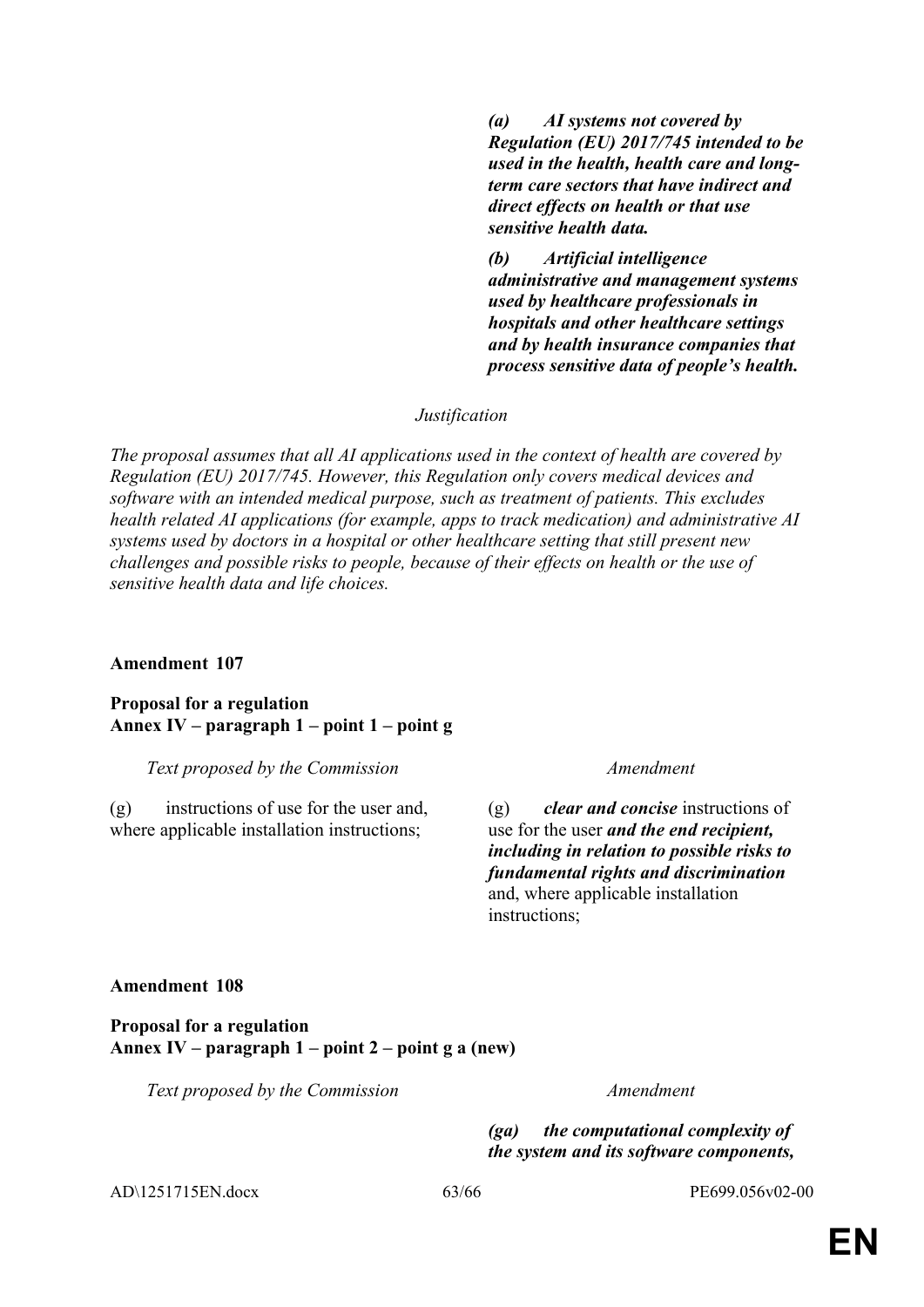### **Proposal for a regulation Annex IV – paragraph 1 – point 3**

### *Text proposed by the Commission Amendment*

3. Detailed information about the monitoring, functioning and control of the AI system, in particular with regard to: its capabilities and limitations in performance, including the degrees of accuracy for specific persons or groups of persons on which the system is intended to be used and the overall expected level of accuracy in relation to its intended purpose; the foreseeable unintended outcomes and sources of risks to health and safety fundamental rights and discrimination in view of the intended purpose of the AI system; the human oversight measures needed in accordance with Article 14, including the technical measures put in place to facilitate the interpretation of the outputs of AI systems by the users; specifications on input data, as appropriate;

3. Detailed information *and fully accessible* about the monitoring, functioning and control of the AI system, in particular with regard to: its capabilities and limitations in performance, including the degrees of accuracy for specific persons or groups of persons on which the system is intended to be used and the overall expected level of accuracy in relation to its intended purpose; the foreseeable unintended outcomes and sources of risks to *the environment,* health and safety, fundamental rights and discrimination in view of the intended purpose of the AI system; the human oversight measures needed in accordance with Article 14, including the technical measures put in place to facilitate the interpretation of the outputs of AI systems by the users; specifications on input data, as appropriate;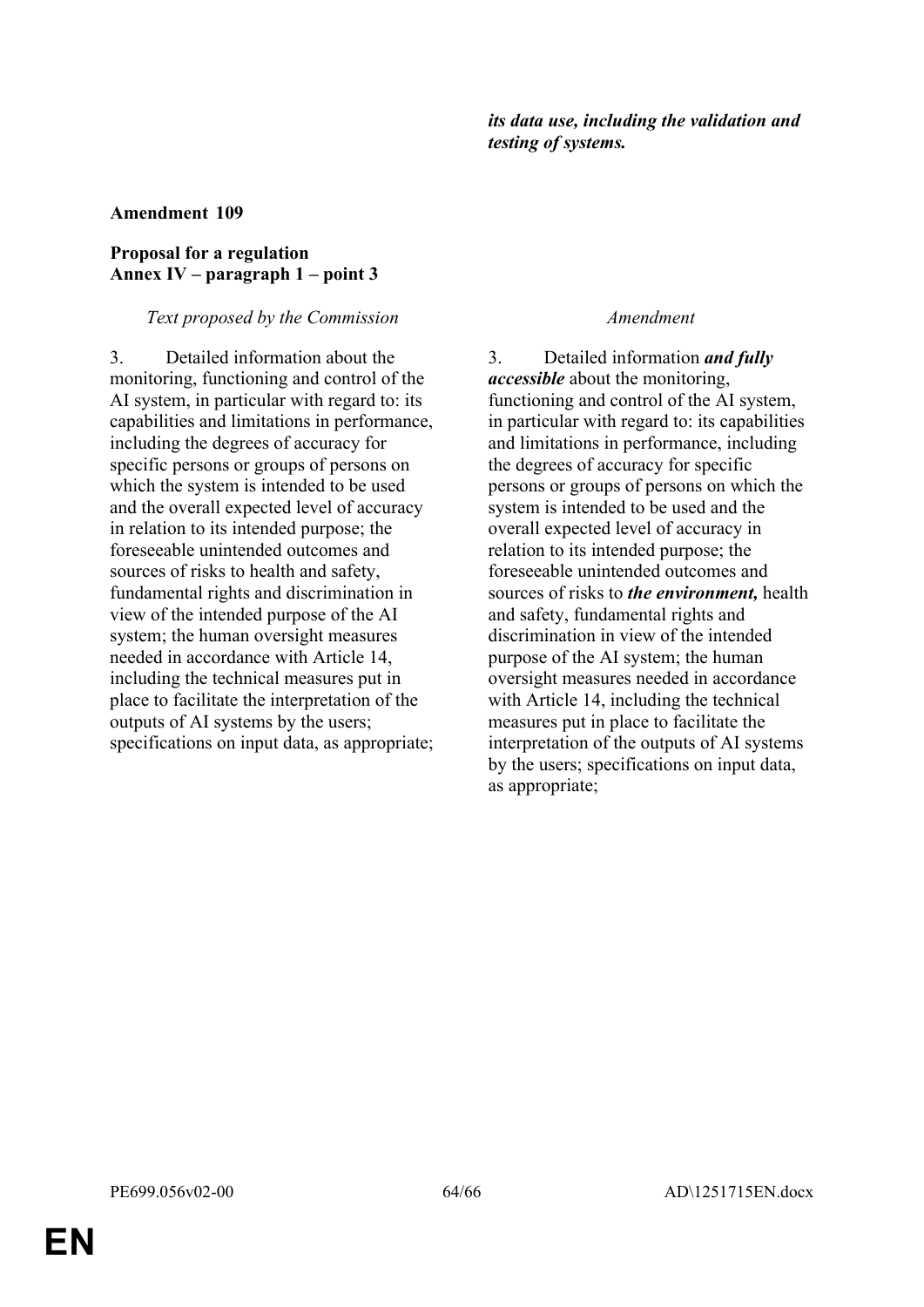# **PROCEDURE – COMMITTEE ASKED FOR OPINION**

| <b>Title</b>                                                     | Harmonised rules on Artificial Intelligence (Artificial Intelligence Act)<br>and amending certain Union Legislative Acts                                                                                                                                                                                                                                                                                                                                                                                                                                                                                                                                                                                                                                                                                                                                                                                                                                                                                                                                                                                                                                                                                                                                                                                                                                                                                                                                                                                                          |
|------------------------------------------------------------------|-----------------------------------------------------------------------------------------------------------------------------------------------------------------------------------------------------------------------------------------------------------------------------------------------------------------------------------------------------------------------------------------------------------------------------------------------------------------------------------------------------------------------------------------------------------------------------------------------------------------------------------------------------------------------------------------------------------------------------------------------------------------------------------------------------------------------------------------------------------------------------------------------------------------------------------------------------------------------------------------------------------------------------------------------------------------------------------------------------------------------------------------------------------------------------------------------------------------------------------------------------------------------------------------------------------------------------------------------------------------------------------------------------------------------------------------------------------------------------------------------------------------------------------|
| <b>References</b>                                                | $COM(2021)0206 - C9 - 0146/2021 - 2021/0106(COD)$                                                                                                                                                                                                                                                                                                                                                                                                                                                                                                                                                                                                                                                                                                                                                                                                                                                                                                                                                                                                                                                                                                                                                                                                                                                                                                                                                                                                                                                                                 |
| <b>Committees responsible</b><br>Date announced in plenary       | <b>IMCO</b><br><b>LIBE</b><br>7.6.2021<br>7.6.2021                                                                                                                                                                                                                                                                                                                                                                                                                                                                                                                                                                                                                                                                                                                                                                                                                                                                                                                                                                                                                                                                                                                                                                                                                                                                                                                                                                                                                                                                                |
| <b>Opinion by</b><br>Date announced in plenary                   | <b>ENVI</b><br>7.6.2021                                                                                                                                                                                                                                                                                                                                                                                                                                                                                                                                                                                                                                                                                                                                                                                                                                                                                                                                                                                                                                                                                                                                                                                                                                                                                                                                                                                                                                                                                                           |
| <b>Rapporteur for the opinion</b><br>Date appointed              | Susana Solís Pérez<br>15.9.2021                                                                                                                                                                                                                                                                                                                                                                                                                                                                                                                                                                                                                                                                                                                                                                                                                                                                                                                                                                                                                                                                                                                                                                                                                                                                                                                                                                                                                                                                                                   |
| Rule 58 - Joint committee procedure<br>Date announced in plenary | 16.12.2021                                                                                                                                                                                                                                                                                                                                                                                                                                                                                                                                                                                                                                                                                                                                                                                                                                                                                                                                                                                                                                                                                                                                                                                                                                                                                                                                                                                                                                                                                                                        |
| <b>Discussed in committee</b>                                    | 13.1.2022                                                                                                                                                                                                                                                                                                                                                                                                                                                                                                                                                                                                                                                                                                                                                                                                                                                                                                                                                                                                                                                                                                                                                                                                                                                                                                                                                                                                                                                                                                                         |
| Date adopted                                                     | 15.3.2022                                                                                                                                                                                                                                                                                                                                                                                                                                                                                                                                                                                                                                                                                                                                                                                                                                                                                                                                                                                                                                                                                                                                                                                                                                                                                                                                                                                                                                                                                                                         |
| <b>Result of final vote</b>                                      | 67<br>$+$ :<br>4<br>$-$ :<br>0:<br>15                                                                                                                                                                                                                                                                                                                                                                                                                                                                                                                                                                                                                                                                                                                                                                                                                                                                                                                                                                                                                                                                                                                                                                                                                                                                                                                                                                                                                                                                                             |
| Members present for the final vote                               | Mathilde Androuët, Nikos Androulakis, Bartosz Arłukowicz, Margrete<br>Auken, Simona Baldassarre, Marek Paweł Balt, Traian Băsescu,<br>Aurélia Beigneux, Monika Beňová, Hildegard Bentele, Sergio Berlato,<br>Alexander Bernhuber, Malin Björk, Simona Bonafè, Delara Burkhardt,<br>Pascal Canfin, Sara Cerdas, Mohammed Chahim, Tudor Ciuhodaru,<br>Nathalie Colin-Oesterlé, Esther de Lange, Christian Doleschal, Marco<br>Dreosto, Bas Eickhout, Cyrus Engerer, Cornelia Ernst, Eleonora Evi,<br>Agnès Evren, Pietro Fiocchi, Raffaele Fitto, Malte Gallée, Andreas<br>Glück, Catherine Griset, Jytte Guteland, Teuvo Hakkarainen, Anja<br>Hazekamp, Martin Hojsík, Pär Holmgren, Jan Huitema, Yannick Jadot,<br>Adam Jarubas, Petros Kokkalis, Athanasios Konstantinou, Ewa Kopacz,<br>Joanna Kopcińska, Peter Liese, Sylvia Limmer, Javi López, César<br>Luena, Fulvio Martusciello, Liudas Mažylis, Joëlle Mélin, Tilly Metz,<br>Silvia Modig, Dolors Montserrat, Alessandra Moretti, Dan-Ștefan<br>Motreanu, Ville Niinistö, Ljudmila Novak, Grace O'Sullivan, Jutta<br>Paulus, Stanislav Polčák, Jessica Polfjärd, Nicola Procaccini, Luisa<br>Regimenti, Frédérique Ries, María Soraya Rodríguez Ramos, Sándor<br>Rónai, Rob Rooken, Silvia Sardone, Christine Schneider, Günther Sidl,<br>Ivan Vilibor Sinčić, Linea Søgaard-Lidell, Maria Spyraki, Nils<br>Torvalds, Edina Tóth, Véronique Trillet-Lenoir, Petar Vitanov,<br>Alexandr Vondra, Mick Wallace, Emma Wiesner, Michal Wiezik,<br>Tiemo Wölken, Anna Zalewska |
| Substitutes present for the final vote                           | Maria Arena, Marlene Mortler, Susana Solís Pérez                                                                                                                                                                                                                                                                                                                                                                                                                                                                                                                                                                                                                                                                                                                                                                                                                                                                                                                                                                                                                                                                                                                                                                                                                                                                                                                                                                                                                                                                                  |